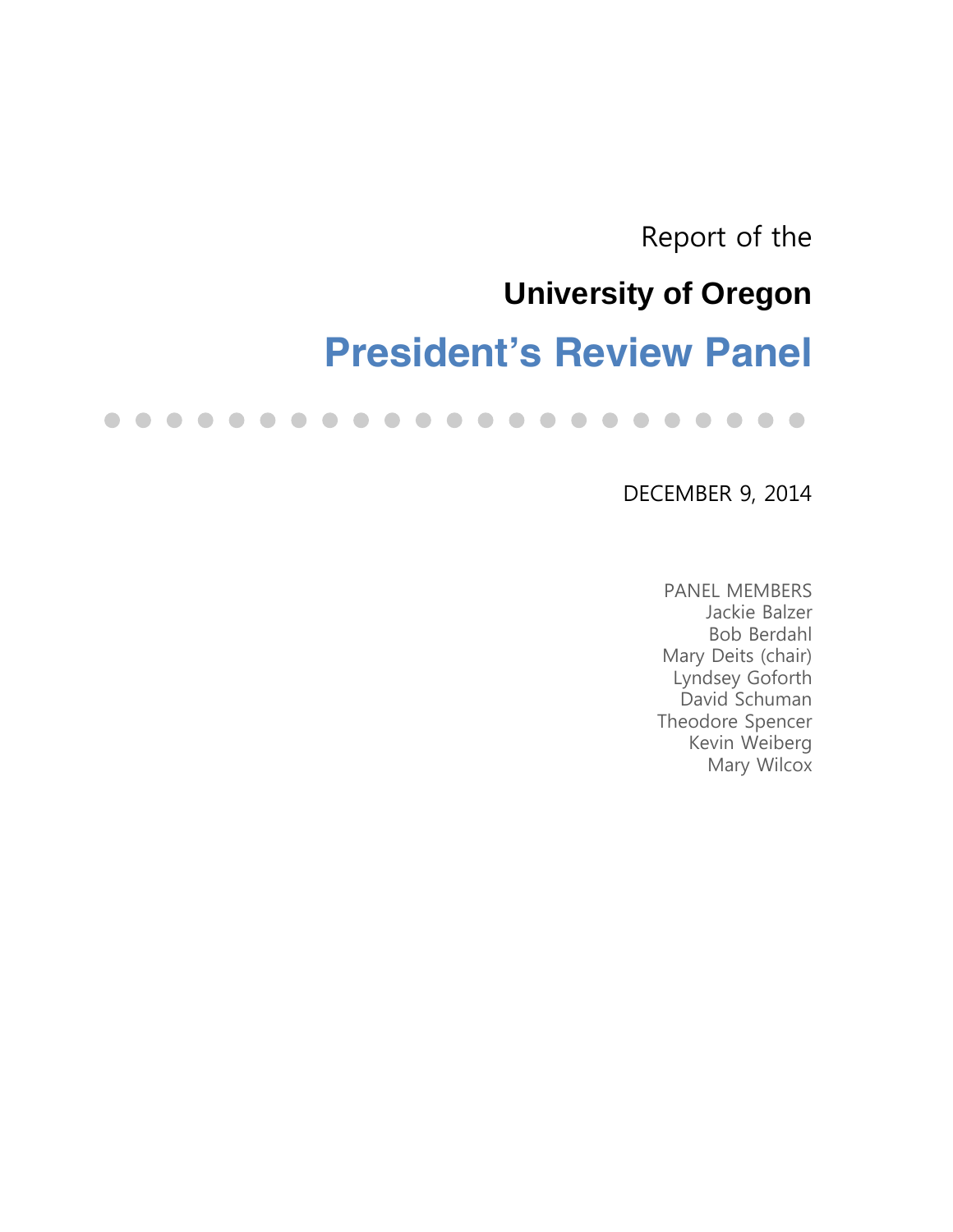## **TABLE OF CONTENTS**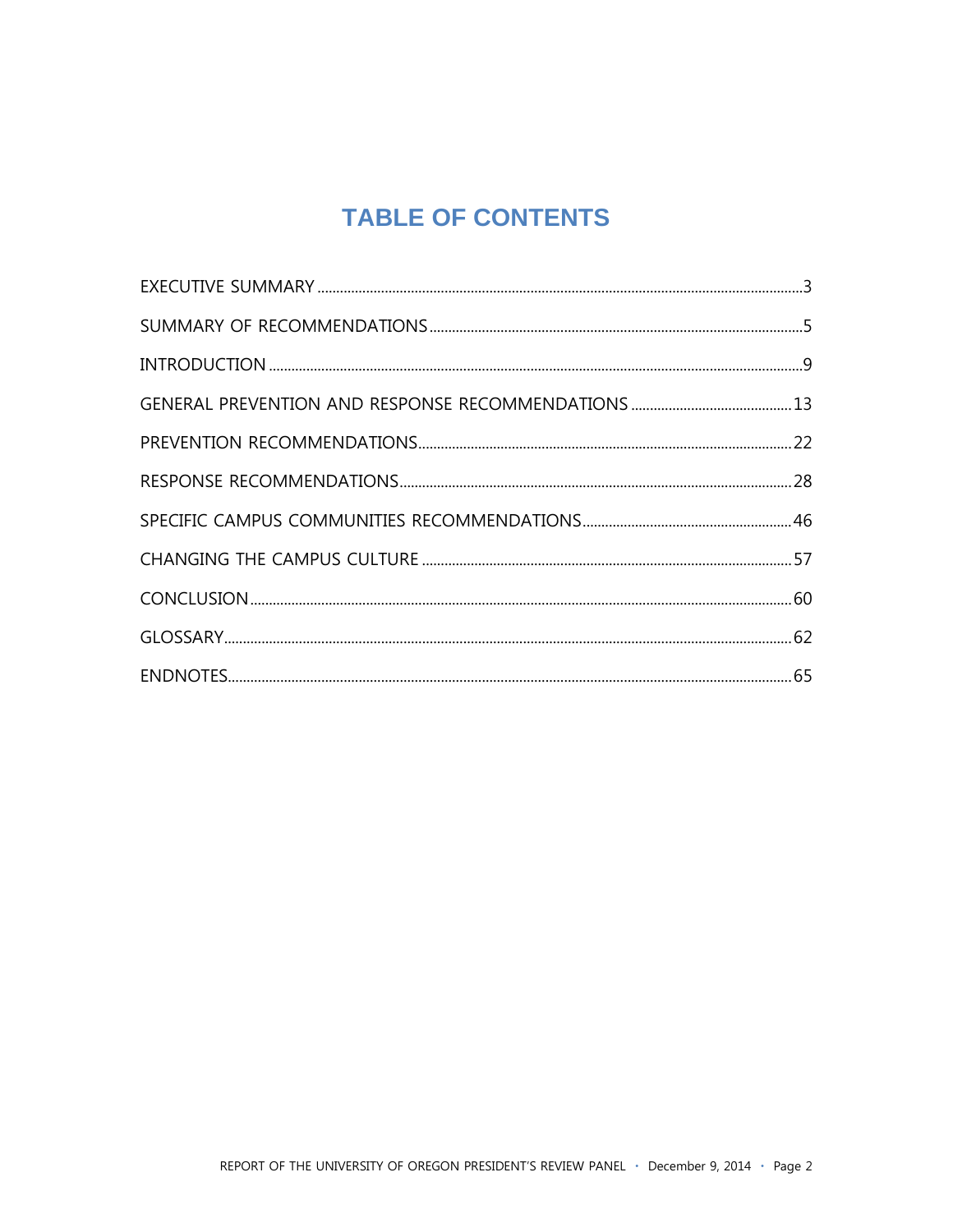## **EXECUTIVE SUMMARY**

The issue of sexual misconduct and assault has captured the attention of this nation. Although these problems exist across all segments of our society, college campuses have a particularly high incidence of such conduct. Research indicates that though only a small percentage of students will act as perpetrators, a shockingly high percentage of college students are the recipients of unwanted sexual behavior or assault.

The University of Oregon has become increasingly aware of the seriousness of this problem and, with this increased level of awareness, has stepped up its efforts to address it. Although significant efforts have been made by many on the UO campus over the last few years, it is fair to say that the University has found that its policies and practices and the resources devoted to this issue are not adequate to effectively address it. Clearly, much more must be done. The University must now match its increased awareness and understanding of this issue with concrete actions to reduce and prevent sexual misconduct (see glossary) and to improve the institutional response when such incidents do occur.

Over the past few months, this Panel has listened to campus constituents, reviewed polices and practices, and developed recommendations to guide the University's efforts related to sexual misconduct. We describe those recommendations in some detail in this report. The recommendations fall into four categories: 1. Overall recommendations that apply to the development and implementation of a comprehensive program; 2. Recommendations that apply to the prevention program; 3. Recommendations that apply to response practices; and 4. Recommendations focused on identified campus communities.

Generally, however, we conclude that it is critical that the work on these issues by all segments of the campus must be fully coordinated and centrally led. As we explain, a comprehensive plan for improving prevention and response efforts must be developed so that University leadership, faculty, staff, and students will have a shared understanding of the actions to be taken and the goals to be achieved. The plan must be well integrated into every aspect of campus life.

We believe that a critical component of success will be the creation of a leadership position with the responsibility and authority to oversee and direct the development and implementation of a comprehensive plan and to lead a sustained effort over time to address these issues. A key responsibility of this position will be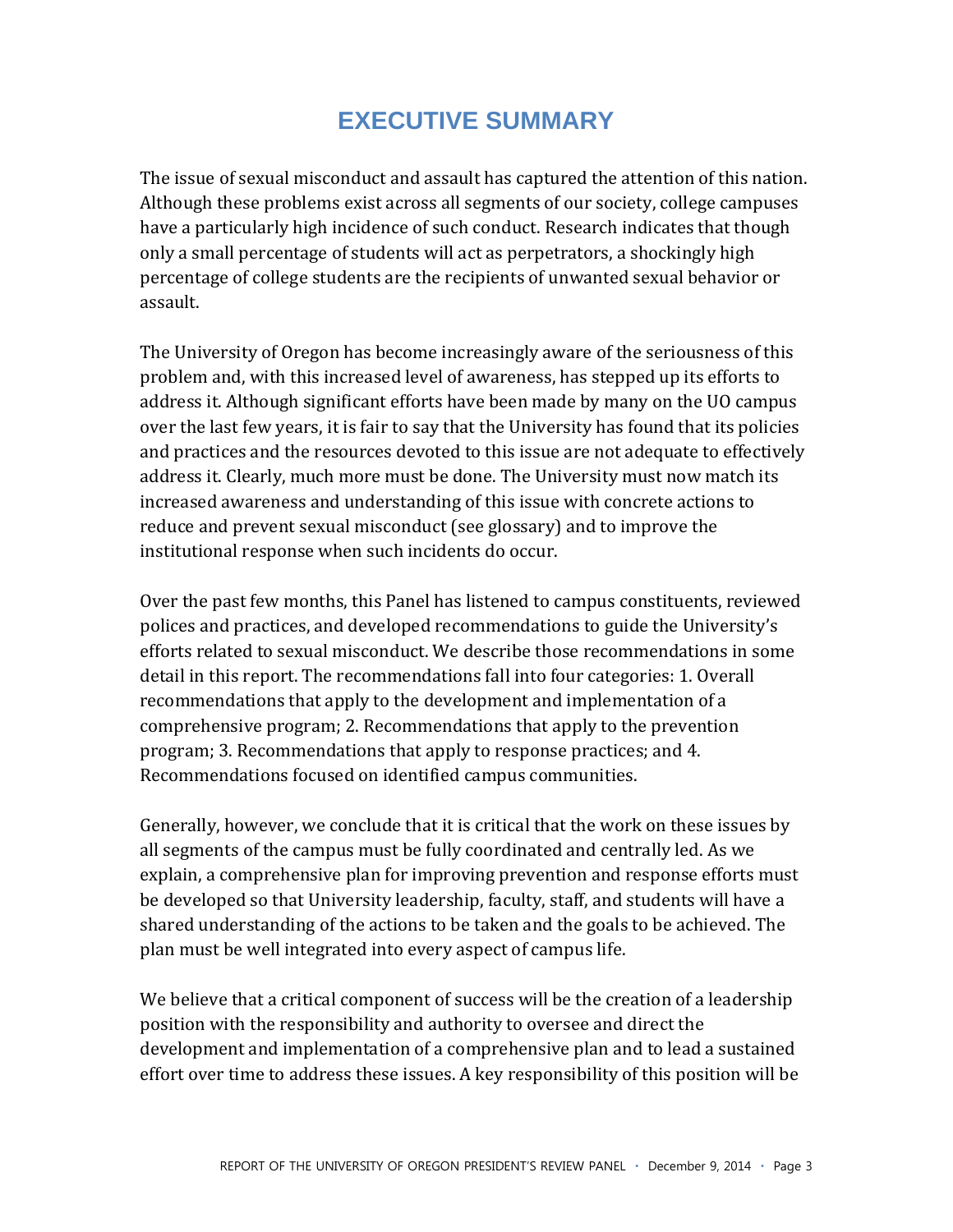to ensure that the steps are taken to move from these recommendations to implementation.

The University must fully acknowledge the problem, develop a plan, and make implementing it a priority. It is critical that the University sustain its attention to this issue and take concrete actions, supported by sufficient resources to address it. Sexual misconduct and sexual assault have been a long-standing problem that will not go away quickly or on its own. Yet, with a committed, well-developed, and united effort by the entire campus community, the University's prevention and response policies and practices can be substantially improved.

There is no question that the UO campus is united in its desire to find a way to remedy this problem. It is very important that all perspectives on campus be treated with respect and that the talent and resources across the campus be utilized to work to make the University a safe environment in which to pursue education.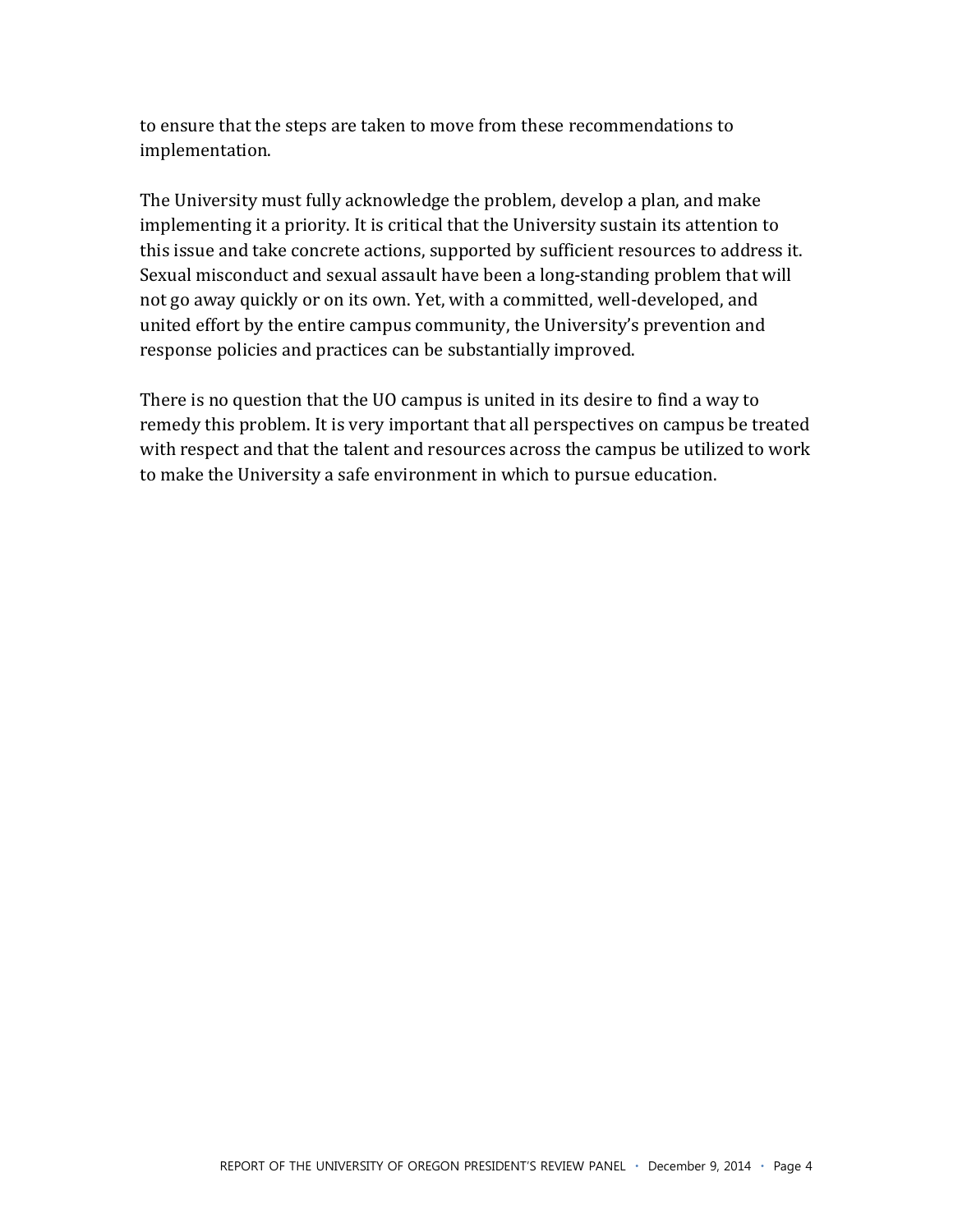## **Summary of Recommendations**

#### **General Prevention and Response Recommendations**

- 1. Develop and implement a comprehensive campus-wide strategic plan to address University prevention and response efforts
- 2. Demonstrate sustained and visible senior leadership commitment to addressing this problem
- 3. Create a central office or designate a senior executive with the responsibility and sufficient authority to plan, coordinate and oversee the development and sustained implementation of a comprehensive strategic plan
- 4. Create a permanent advisory group to assist in the development of the program structure and provide ongoing advice, guidance, and support to the President and senior executive
- 5. Dedicate sufficient resources to reflect institutional commitment and to achieve the prevention and response goals
- 6. Institute ongoing monitoring and evaluation of University programs and their effectiveness in preventing and responding to incidents of sexual misconduct
- 7. Participate in well-designed and responsibly administered campus climate surveys

#### **Prevention Recommendations**

- 1. Improve the content, availability, and timing of prevention education programs.
	- a. Present prevention education programs not only during freshman orientation but also throughout students' experience at the UO
	- b. Provide a course that would include information on prevention and response to sexual misconduct and that would include issues such as the meaning of consent, healthy relationships, and alcohol and drug use\$
	- c. Identify and train student leaders to assist with the prevention education program
	- d. Substantially enhance bystander intervention education
	- e. Expand the availability of self-empowerment through self-defense courses
	- f. Ensure a process for follow-up on a student's background when it comes to the attention of the UO that the student or applicant has violated a student conduct code or criminal law

#### **Response Recommendations**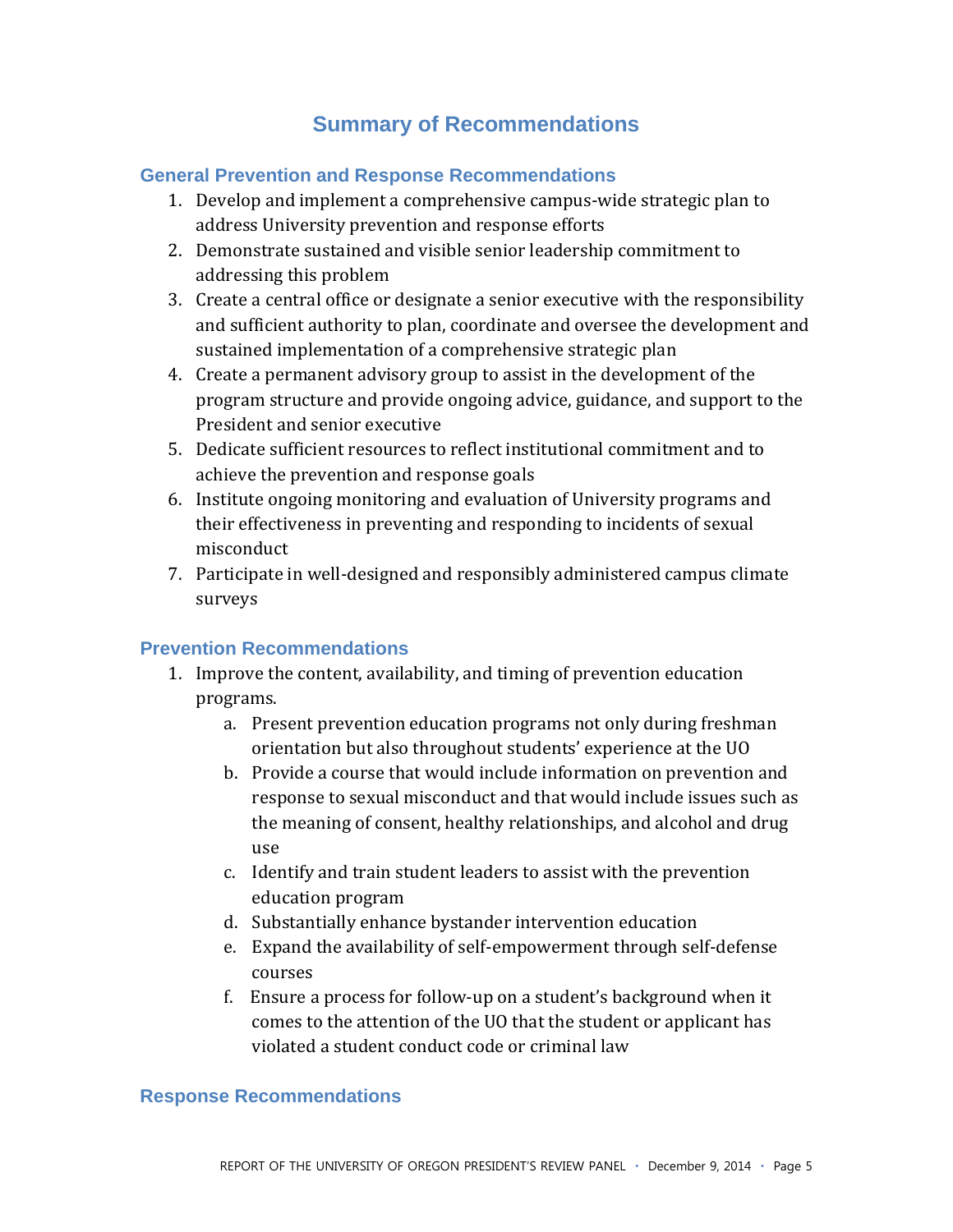- 1. Adopt measures to increase reporting of incidents of sexual misconduct
	- a. Improve delivery to students of information about reporting
	- b. Designate mandatory reporters and clearly communicate who they are to all members of the campus community
	- c. Designate confidential reporters and clearly communicate to the entire campus community who they are
	- d. Provide information about reporting and requesting confidentiality to the entire campus community
	- e. Train all mandatory reporters and confidential reporters
	- f. Ensure anonymous reporting is available
- 2. Review the allocation of Title IX responsibilities; ascertain the efficacy of the structure; and the adequacy of the resources devoted to them
- 3. Adopt a Good Samaritan and Medical Amnesty policy
- 4. Improve the linkage between students and support services
	- a. Make information about support resources readily available
	- b. Ensure prompt responses
	- c. Develop plans and programs to meet the need for support services
	- d. Partner with support programs outside the University
	- e. Look at best practice programs for training responders such as the SILVER (safety, listen, validate, empower, refer) program
- 5. Ensure timely and thorough investigations of sexual misconduct reports
	- a. Complete a memorandum of understanding between the University of Oregon Police Department (UOPD) and the Eugene Police Department (EPD)
	- b. Ensure prompt, timely completion of University investigations of allegations of sexual misconduct
	- c. Thoroughly and continuously train University investigators
	- d. Provide prompt information to students about how information obtained in the investigation may be used
	- e. Provide a report to involved students about the outcome of the investigation
- 6. Adopt a clear and fair adjudication process for violations of the Student Conduct Code involving allegations of sexual misconduct
	- a. Amend the Student Conduct Code to include a separate section on the processing of sexual misconduct cases
	- b. Clarify those provisions of the Code dealing with alternative dispute resolution procedures when an incident of sexual misconduct is alleged
	- c. Adopt new procedures for adjudicating a violation of the Student Conduct Code relating to an allegation of sexual misconduct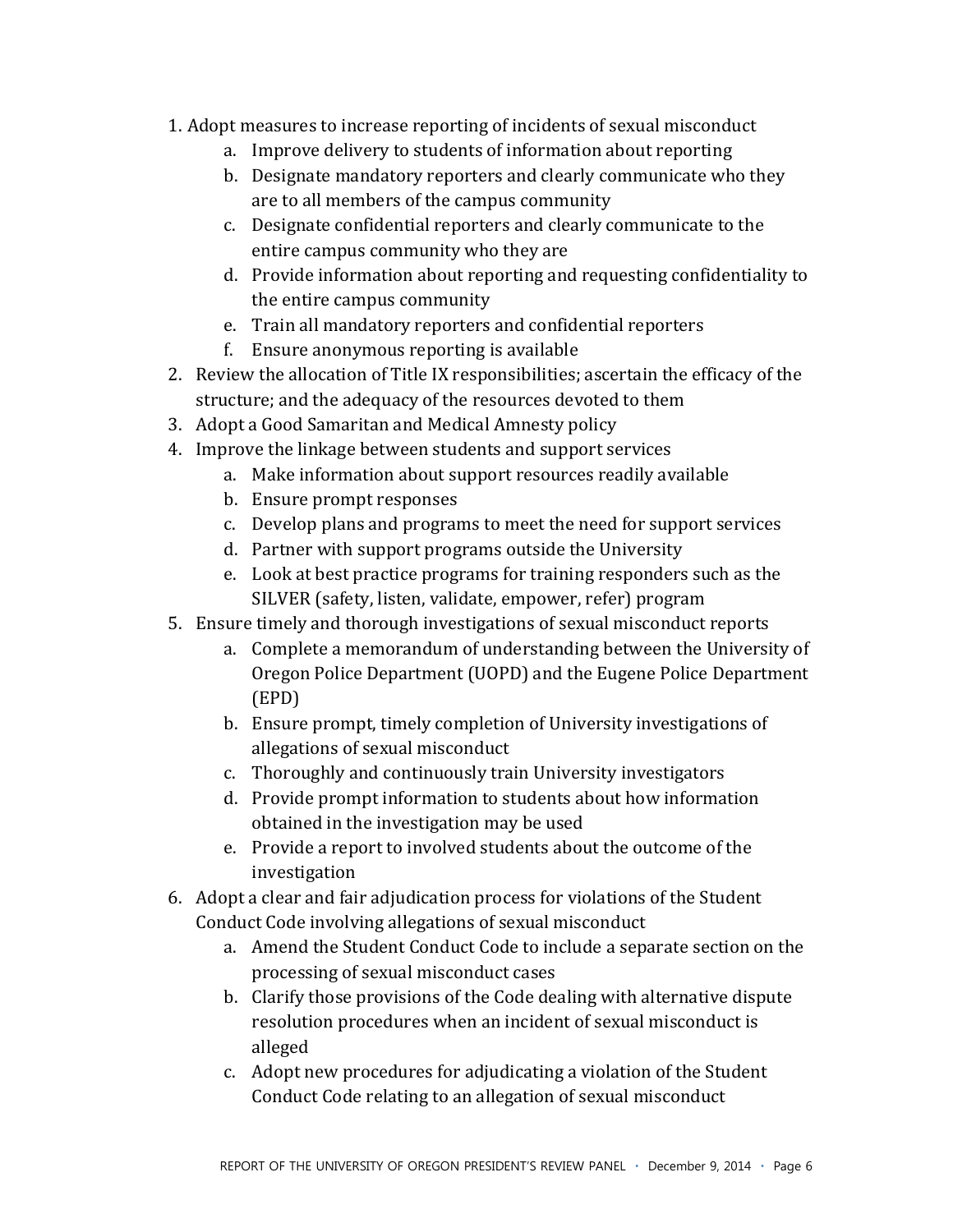- 1. Adopt and make available to all participants clear and specific rules for the conduct of the administrative conference
- 2. Give a full and fair opportunity to all participants in an administrative conference to present information and respond to information presented by the other side
- 3. Apply the preponderance standard as the burden of proof in proceedings before the administrator
- 4. Issue a written decision and make it available to both parties
- 5. Allow appeals of administrators' decisions
- 6. Provide for equal provision of legal representation
- 7. Ensure that there is no required contact between the accuser and the accused during the administrative process
- 8. Allow for participation of student advisors but clarify the limitations on their participation
- 9. Provide clear information on what sanctions apply or are available
- 10. Notify the parties that the result of the appeal is subject to review in court

#### **Specific Campus Communities Recommendations**

- 1. Fraternities and Sororities
	- a. Ensure coordination among law enforcement agencies
	- b. Provide additional training and programming for members of fraternities and sororities
	- c. Train and use student leaders in fraternities and sororities
	- d. Publicize information reporting each fraternity and sorority's history of sanctions, including probation
	- e. Create and impose meaningful sanctions on fraternities and sororities for failure to adequately address sexual misconduct issues and related issues of alcohol and drug abuse
	- f. Assess and make necessary improvements in exterior lighting around fraternity and sorority houses
- 2. Student-Athletes
	- a. Undertake additional prevention education
	- b. Train and use student-athlete leaders in prevention education for student-athletes
	- c. Ensure that the UO Athletics Department senior leadership is visibly committed to UO sexual misconduct prevention and response programs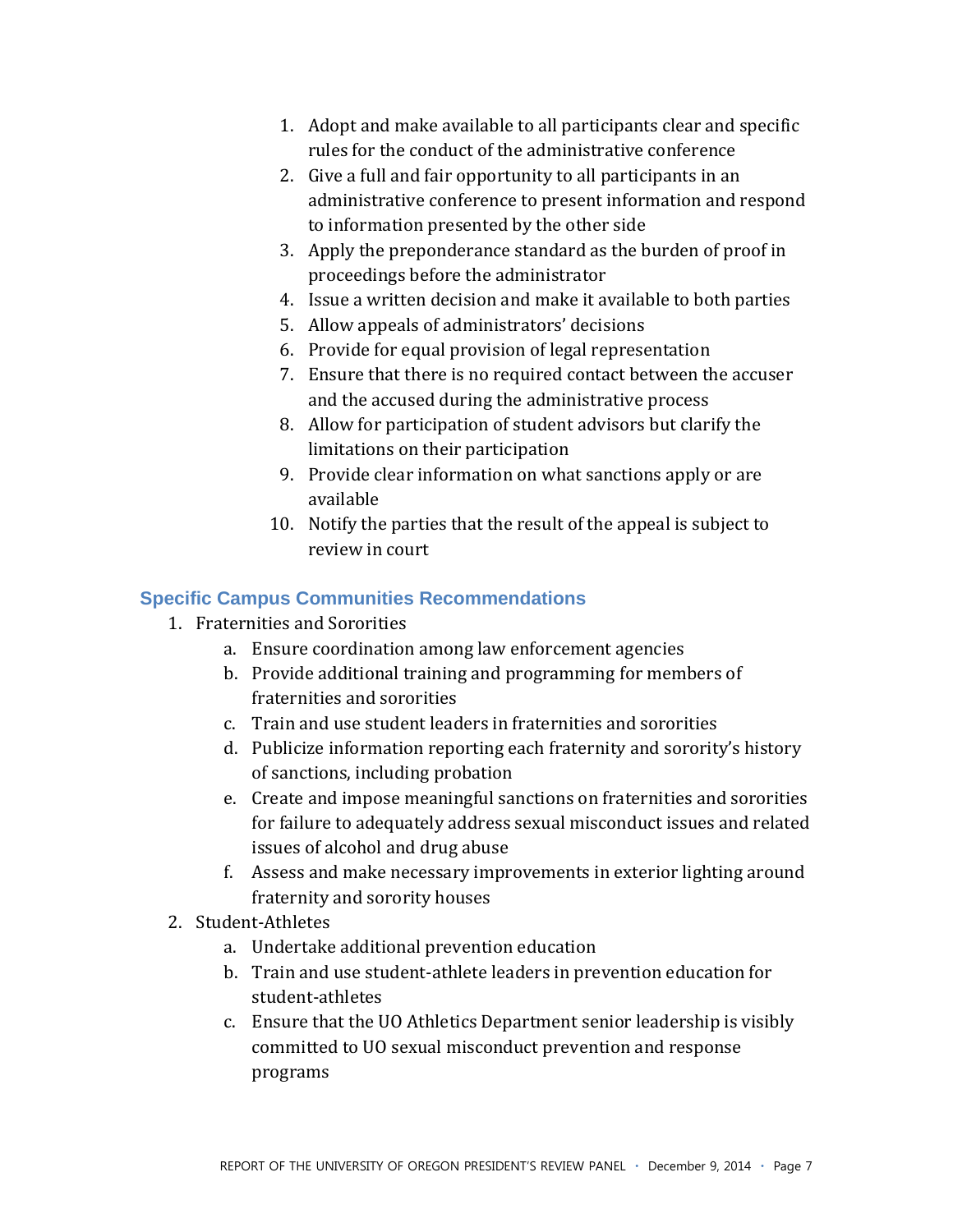- d. Require the Athletics Department to make a meaningful contribution of resources to the prevention program on an ongoing basis
- e. Ensure that reports of sexual misconduct by student-athletes continue to be handled according to standard University procedures
- f. Include promotion of student conduct compliance in coaches' performance evaluations
- g. Require that the Athletics Department immediately review any charge of sexual misconduct and consider whether suspension from team activities is warranted
- h. Ensure a process for follow-up on a student's background when it comes to the attention of the UO that the student has violated a student conduct code or criminal law
- i. Share best practices among the various UO athletic teams
- j. Maximize opportunities to integrate student-athletes into the campus as a whole
- 3. International Students
	- a. Provide additional support and education for international students
- 4. LGBTQIA Community
	- a. Develop approaches that provide additional support for the distinct challenges and circumstances faced by individuals identifying as members of the LGBTQIA communities
- 5. Graduate Students
	- a. Devote more attention to the particular circumstances of graduate students
- 6. Other UO Facilities
	- a. Where possible, provide resources to UO students at other UO facilities
- 7. Student Organizations
	- a. Encourage involvement by student organizations in prevention efforts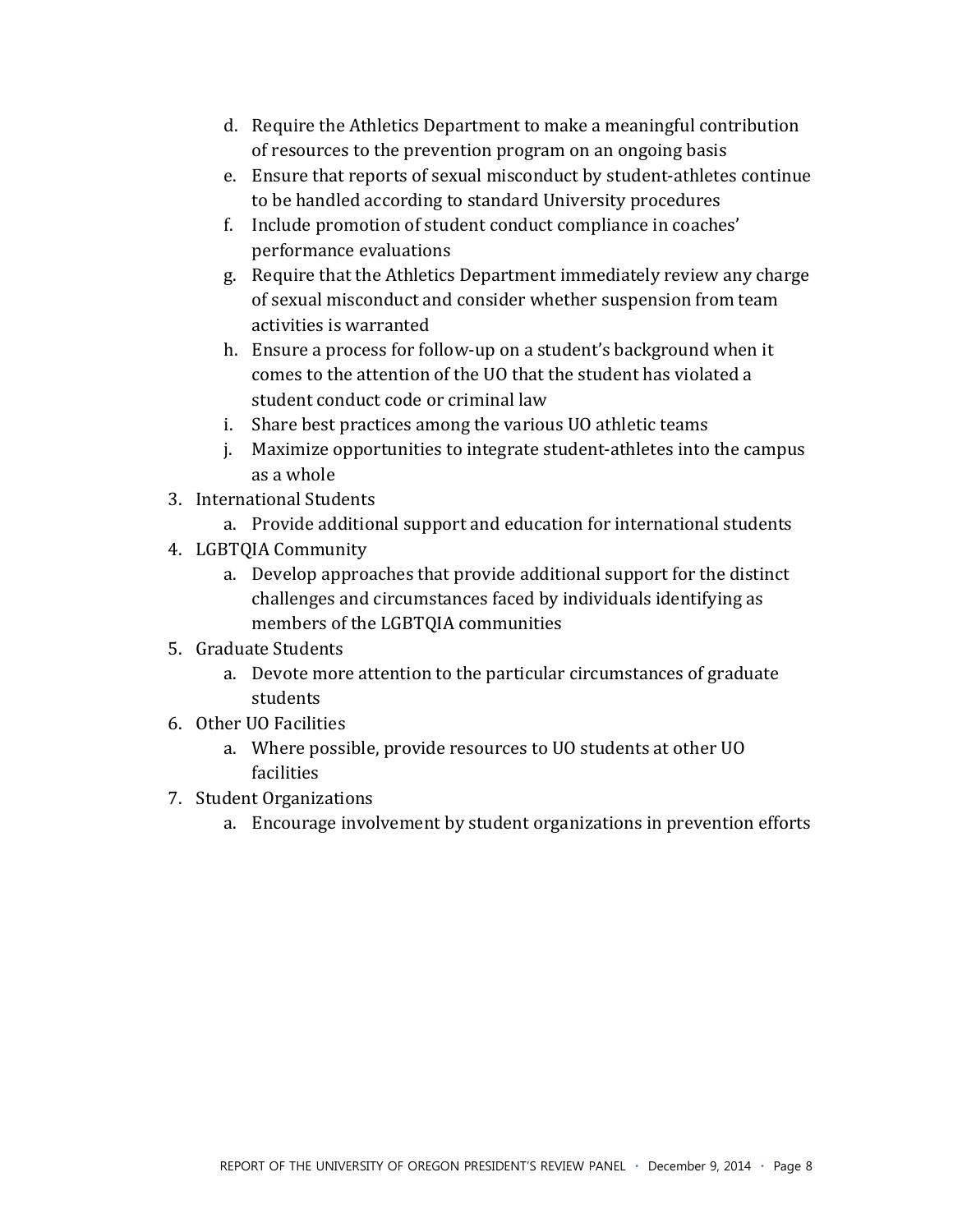"There is clearly significant resolve by the entire" University community to create a campus culture and infrastructure that prevent sexual assault and misconduct and deal with it appropriately when it does occur."

## **INTRODUCTION**

n July 2014 the President of the University of Oregon charged the Review Panel with conducting a review of the University's practices, policies, and protocols related to the prevention of and response to sexual misconduct on campus. The Panel was asked to consider the "unique experiences for various campus communities including student-athletes, fraternity and sorority members, student housing residents, historically underrepresented groups, LGBTQ students and others." The President also requested that we "research best practices at other universities and review the report of the White House Task Force to Protect Students from Assault and other relevant materials to ensure that UO policies and practices meet the highest standards and the best research on preventing and responding to sexual misconduct."i

Our charge did not include investigation or adjudication of any specific past or pending incidents of sexual misconduct. Rather, we were asked to review the current policies and practices of the University and to make recommendations for both immediate and long-term changes that will improve the University's processes for prevention, response, and education related to sexual misconduct, with the goal of creating a safer campus and a culture of dignity and respect for all students. In addition, we did not review sexual misconduct as it related to faculty interactions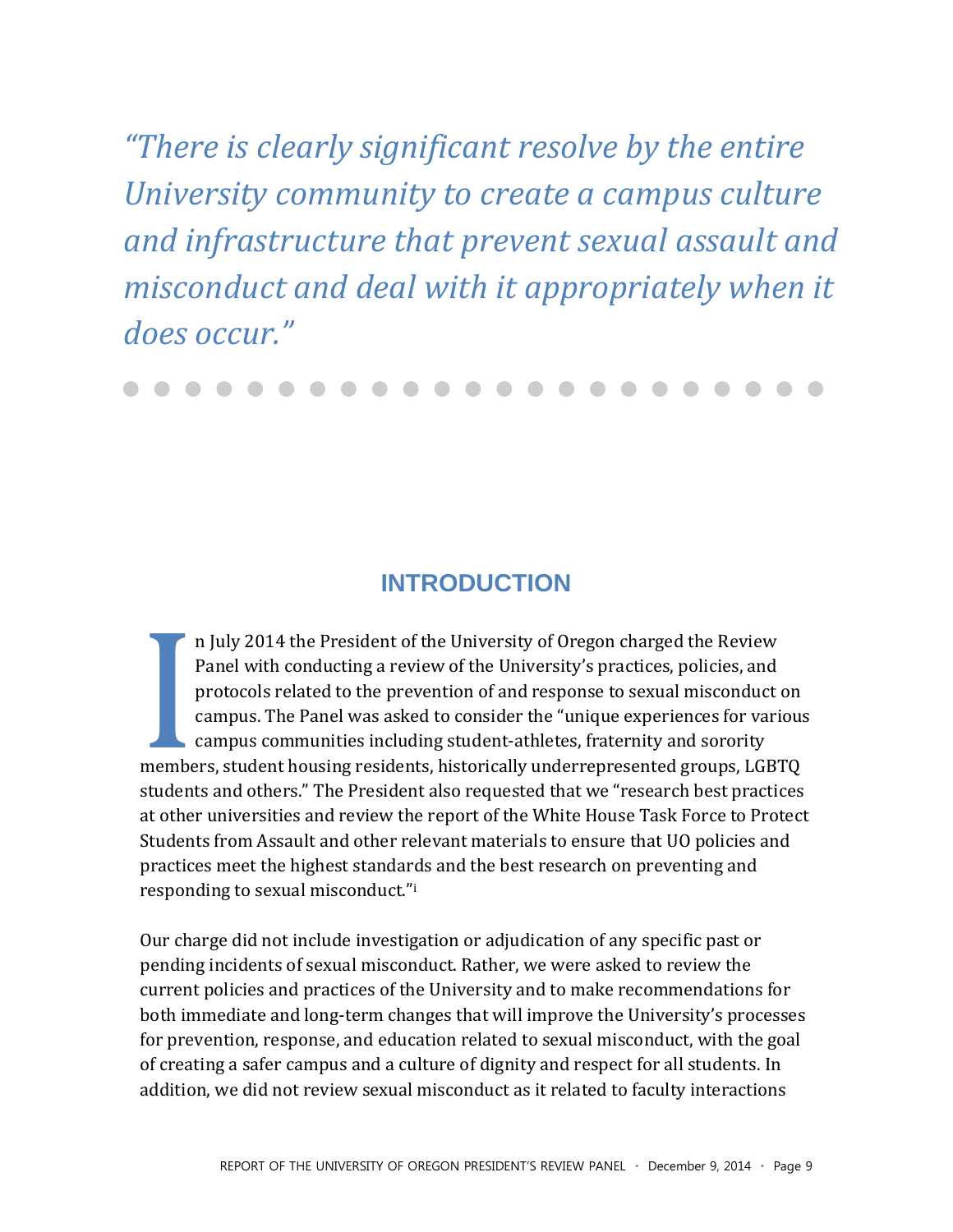with students. We agree with the University Senate Task Force that the current UO policies addressing this issue should be reviewed and improved. Additionally, we recommend that the University review issues of faculty training, adjudication, and sanctions for matters related to sexual misconduct.

We have spent many hours listening to members of the campus community, including students, faculty, staff, administrators, outside resource entities, law enforcement representatives, and others. We conducted numerous individual interviews, met with small groups of students, staff, and faculty, and held public hearings. We also received over 100 written comments, many of which were submitted through our website, which allowed for confidentiality. Our goal was to hear as many perspectives as possible. We were impressed by the committed individuals who met with us, provided comments through the survey, and participated in public forums. The information they provided greatly aided us in our work.

In addition, we have spoken with representatives from other universities about sexual misconduct on campus and have examined their practices. We found many promising initiatives and practices being implemented at other campuses, as well as at the UO. Further, we met with the co-chairs of the University Senate Task Force to Address Sexual Violence and Survivor Support during each of our campus sessions beginning in July. These meetings included wide-ranging and informative discussions that contributed greatly to our understanding of the factors that will be required to make a prevention and response plan effective, especially as it relates to leadership and curriculum, and to make improvements in the University's response to incidents of sexual misconduct. We also reviewed many articles and reports that have been written by universities, governmental and private entities, as well as by individuals with expertise on this subject.<sup>ii</sup>

The members of this Panel had varying degrees of awareness concerning sexual misconduct issues prior to beginning their work. As we gathered information, our appreciation of the frequency and seriousness of these incidents has increased tremendously. Although many individuals on college campuses, including the UO, have made significant efforts to address this problem, universities have only recently come to more fully understand it and to redefine their role and responsibility in addressing the situation. Despite the recent increase in attention to campus sexual misconduct, and increased resources devoted to dealing with it, the UO, like many universities, still finds itself without a sufficient and satisfactory program of prevention and response. This Panel and the University Senate Task Force are two indicators, among others, of the University's commitment to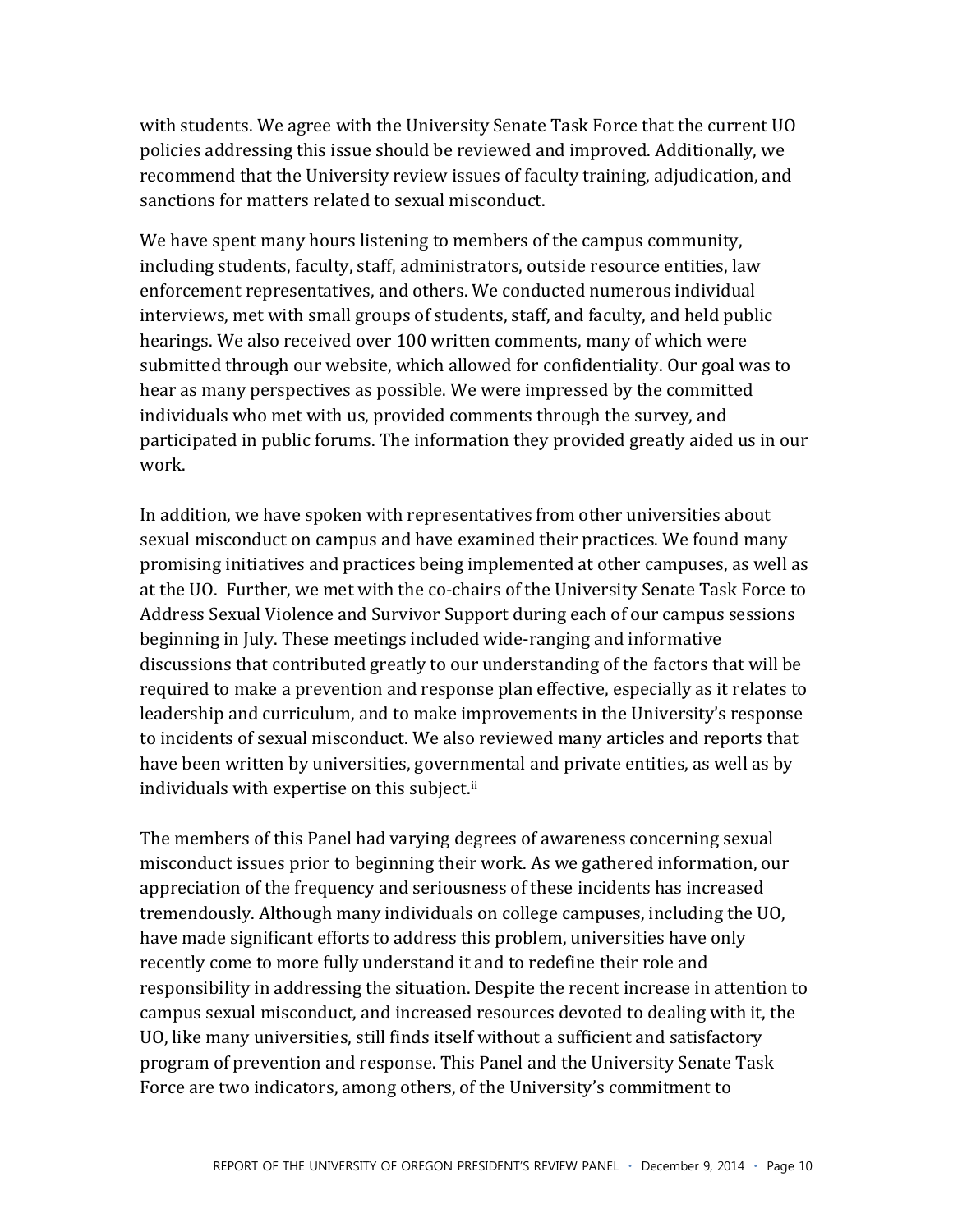effectively address these issues. This newfound commitment by universities throughout the country has resulted in substantially increased efforts to understand and address campus sexual misconduct and to implement significant improvements in University practices and policies. In fact, one of the challenges faced by this Panel was to keep up-to-date with the many changes being made by the UO and other universities throughout the country during the time of the development of this report. As we will discuss, however, much remains to be done.

One of the many important messages that this Panel heard from the various members of the campus community was an urgent and unmistakable need for the University to take action to effectively address and prevent campus sexual assaults, interpersonal violence, and other forms of sexual misconduct, and to address and reduce the related issues of alcohol and drug abuse. There is clearly significant resolve by the entire University community to create a campus culture and infrastructure that prevent sexual misconduct and deal with it appropriately when it does occur. Many within the UO community are already involved, supporting practices and programs currently in place, while recognizing that the University must take an ever-more coordinated, strategic approach to prevention. That finding runs throughout the self-study reports.

This combination of collective will, significant self-study, best practice programs, and innovative ideas from faculty, staff, and others, makes this the opportune time for the University of Oregon to become a leading institution in the development and implementation of best practice prevention and response programs.

Based on the information that we reviewed, we have developed an extensive set of recommendations. It is important to keep in mind, however, that these recommendations are based on current information and that they should not be viewed as definitive answers or solutions to the complex and difficult issues presented. Adjustments and improvements to the University's policies and practices related to the prevention of and response to sexual misconduct must be an ongoing process that is responsive to new information and to the continual monitoring of the effectiveness of actions taken by this and other universities to address these issues.

We have divided our recommendations into four categories:

- Those that apply generally to the overall prevention and response program directed to the entire UO community;
- Those that apply specifically to prevention efforts directed to the entire UO community;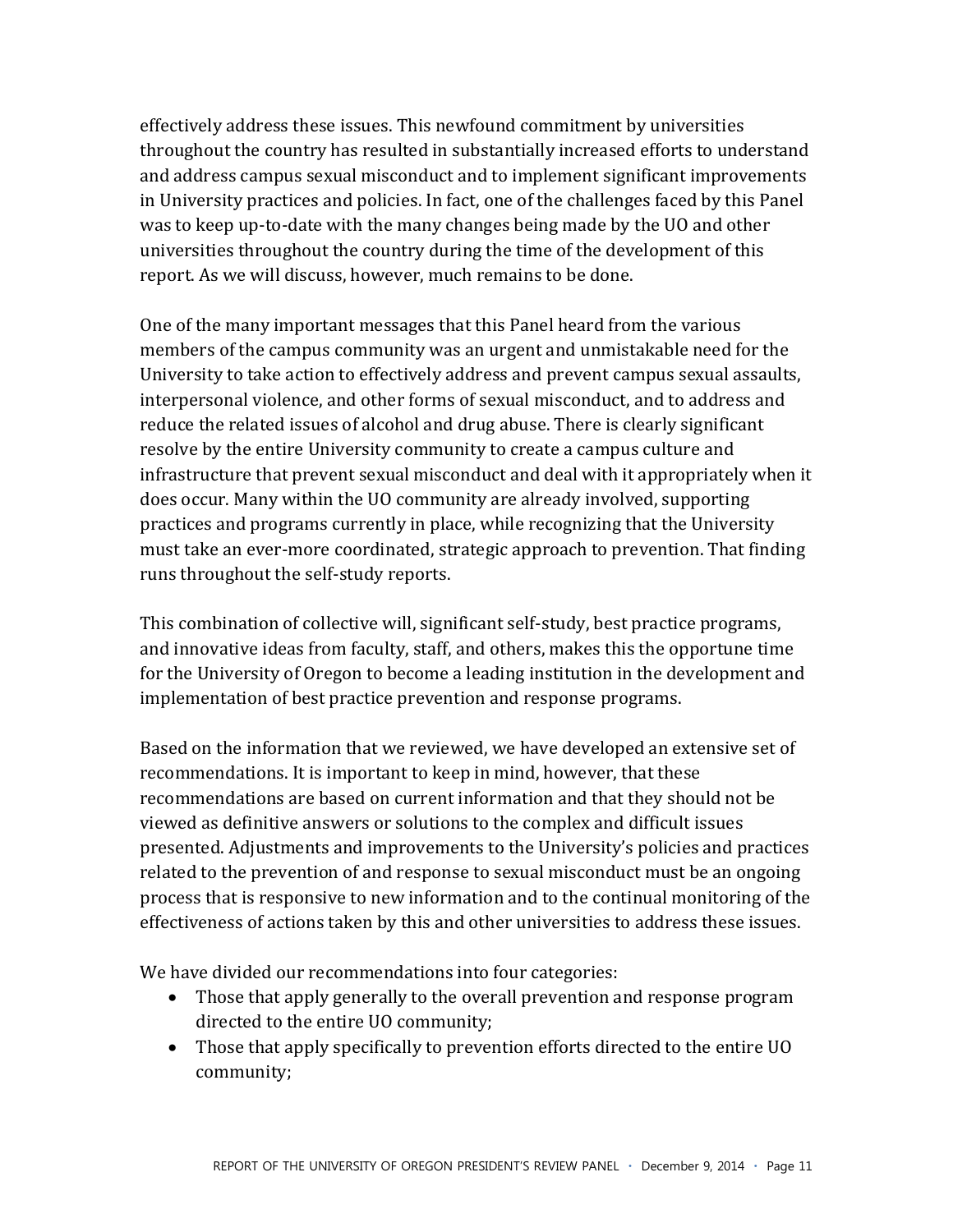- Those that apply specifically to response efforts directed to the entire UO community; and
- Additional prevention and response efforts directed to specific communities within the UO's overall community.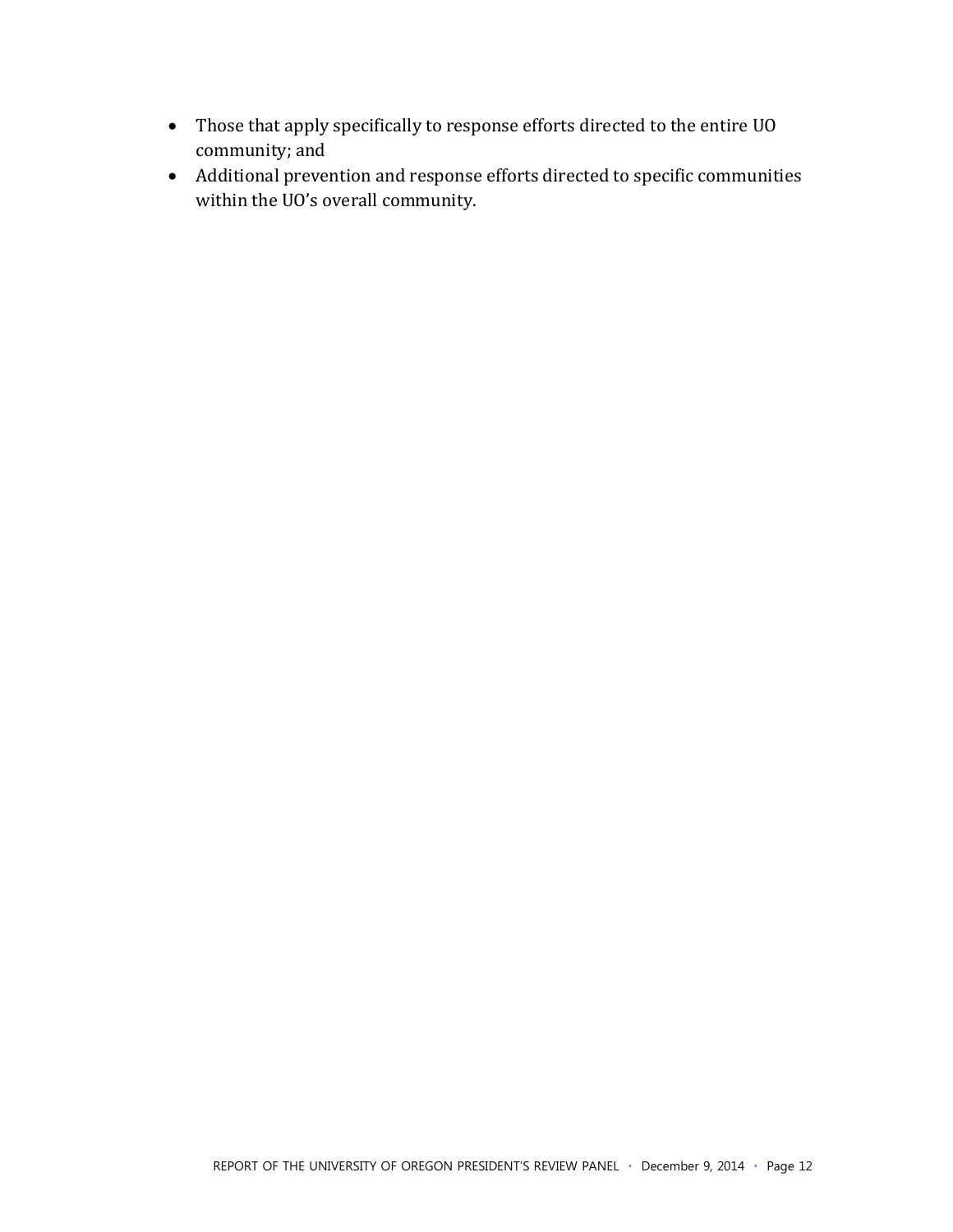"It is imperative that the University develop and implement, in a sustained way over time, a coordinated and comprehensive strategic plan."

## **GENERAL PREVENTION AND RESPONSE RECOMMENDATIONS**

ased on the Panel's review and research, we believe that the University should take the following general actions:

#### 1. Develop and implement a comprehensive campus-wide strategic plan to address University prevention and response efforts.

There have been efforts over time at the UO to develop a comprehensive plan to prevent and respond to incidents of sexual misconduct. Although some progress has been made, success has been limited, due largely to insufficient continued funding. The UO did undertake significant self-study work on campus sexual assault and a number of reports have been issued. In addition, beginning in 2002, when the United States Department of Justice awarded funds to the UO Office of Student Life to create a comprehensive and innovative response to sexual assault on campus, the Office of Student Life (now named the Office of the Dean of Students) began a concerted effort to define and organize a comprehensive approach to prevention. Further federal funding came in 2004, allowing the Office of the Dean of Students to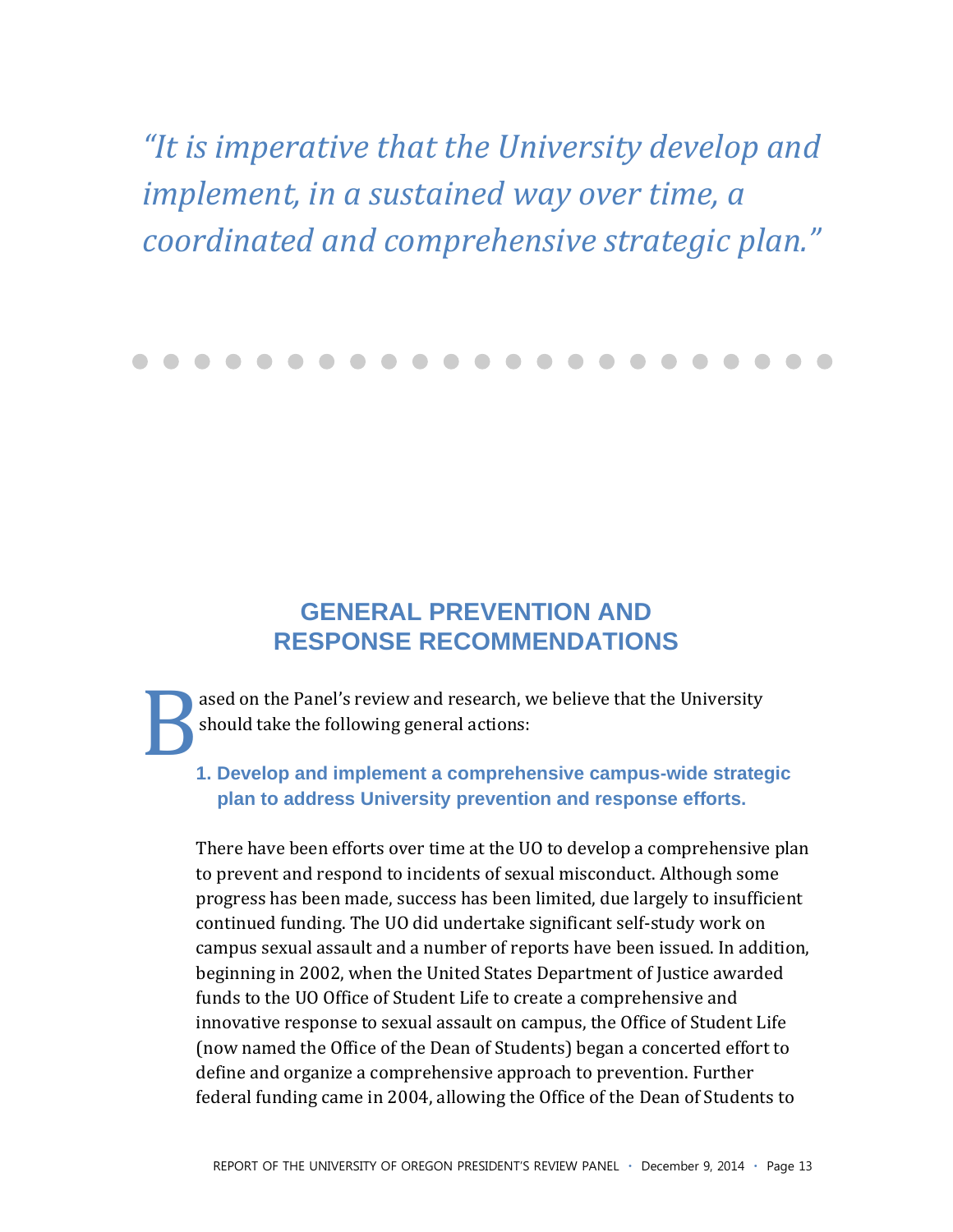develop a public-health-based approach (see glossary) to prevention, a best practice that undergirds its efforts to this day. The federal funds also resulted in the formation of the Sexual Wellness Advocacy Team (SWAT) with its peer theatre approach that is focused on education about consent and healthy behavior, and the prevention of all forms of sexual violence including sexual assault, partner violence, domestic violence, and stalking. SWAT has become one of the University's most visible tools. The grants also allowed Student Life to train and staff a sexual assault nurse examiner, public safety officers and staff, and campus and community partners.

Apparently, however, the grant funding ended in December 2006. The Office of the Dean of Students reports that, at that time, its efforts became "reactive" in nature, spotty and fragmented.<sup>iii</sup>" After struggling with limited funding for infrastructure and staffing, the Dean of Students office, in 2010 developed a plan comprised of 26 recommendations designed to address gaps and develop a more comprehensive approach to prevention and response. The Dean of Students office identified directions for strategic investments (including creating an infrastructure that included staffing), and greater attention paid to primary, secondary and tertiary prevention efforts (see glossary).

Despite the work and investment that have been undertaken, campus stakeholders told us that they were unaware of how or whether these activities work in concert. In the interviews and the comments we received, there were many calls for coordination across campus platforms (e.g., the classroom, housing, extra and co-curricular activities, campus leaders, and student-led programs). We also found that faculty, staff, and students do not always have a sufficiently strong, shared agreement or understanding of goals, skills, and outcomes associated with UO's prevention and response efforts.

We agree with the observation of the University Senate Task Force that, despite significant efforts for many years in a constrained resource environment, the UO's approach has been "additive." Prevention and response activities at the UO appear to have become more of a portfolio of interlocking elements than parts of a comprehensive strategic plan.

This lack of a comprehensive campus-wide plan has prevented the University from using its resources in the best way possible. It has resulted in the loss of programs with potential to be effective prevention and response tools. For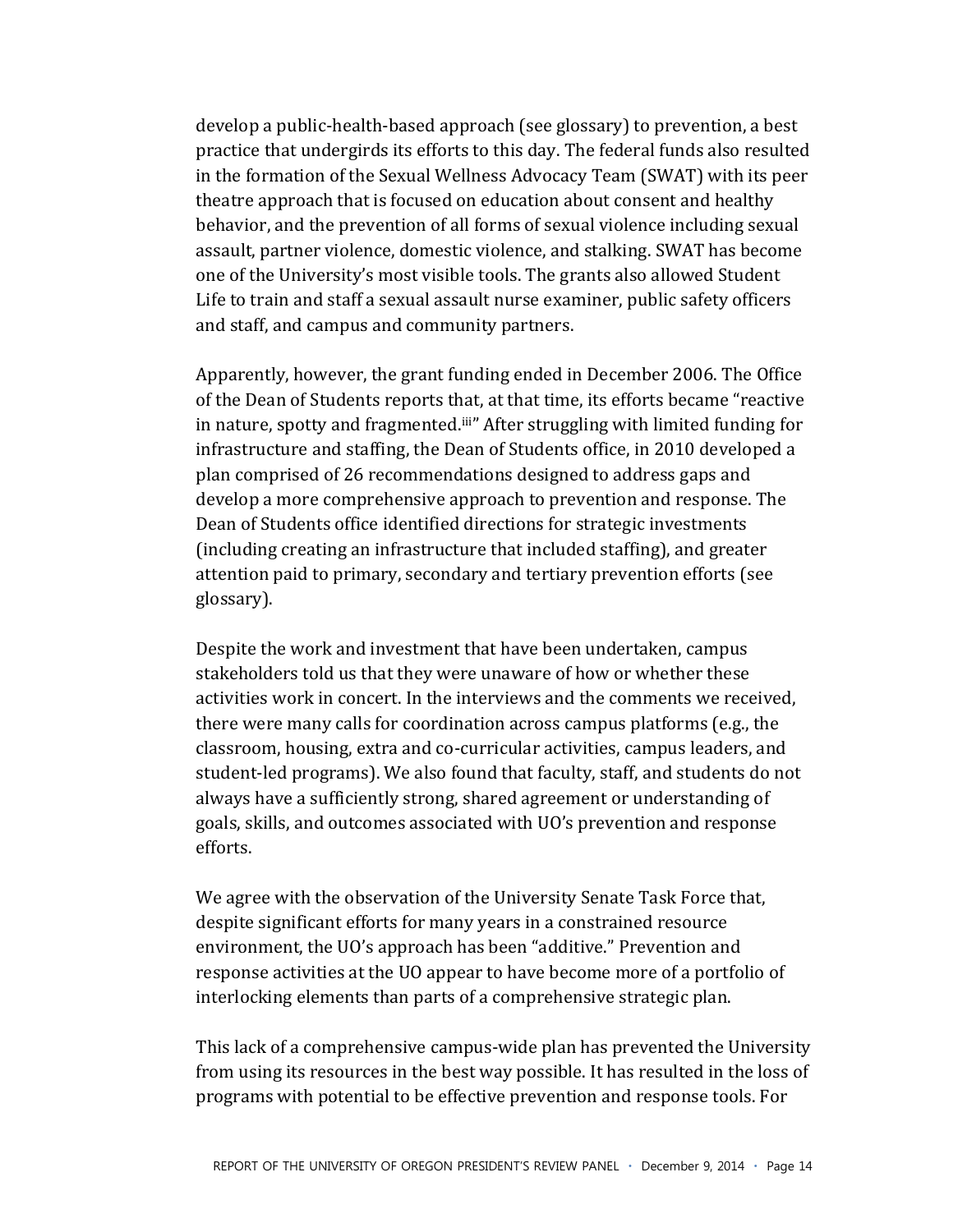example, programs that had been dependent on one individual or entity sometimes were lost when the particular person or support for the program became unavailable and there was no campus-wide commitment to continue the program.<sup>iv</sup> Similarly, potentially worthwhile programs have been eliminated when controversy developed about them. Rather than working together to develop the programs in a way that was satisfactory to all, different campus groups allowed programs to be eliminated.<sup>v</sup> A strategic plan would ensure that the decision to end a program was intentional, allocating resources to continue what works.

In short, for these reasons and others, it is imperative that the University develop and implement, in a sustained way over time, a coordinated and comprehensive strategic plan that will increase the collective impact of existing programs, allow for the identification of gaps, and be subject to revision and refinement as needed. A comprehensive strategic prevention and response plan is a University-wide priority and must be recognized as such. As we will discuss, this plan should be multi-faceted, involving every form of communication that will be effective in spreading a clear and consistent message of sexual misconduct prevention and response. And, it should be based on both a public health model and best practices of prevention and response as endorsed by the Centers for Disease Control. This is a challenging task, but one that we believe is absolutely essential.

Finally, the comprehensive strategic plan cannot be a static document. Rather, it needs to be a dynamic plan that is continually reviewed and adapted to take into account new information regarding the effectiveness of particular programs and the development of best practices.

#### 2. Demonstrate sustained and visible senior leadership commitment to addressing this problem.

Visible and committed senior leaders must lead the way for the University, demonstrating their concern and engagement with this issue in every way possible. That is a best practice. The University must communicate more forcefully and promptly its commitment to an environment at the UO in which sexual misconduct will not be tolerated and that is respectful of all individuals in all ways. The message must come from all campus leaders and must be seen as a core value of the UO.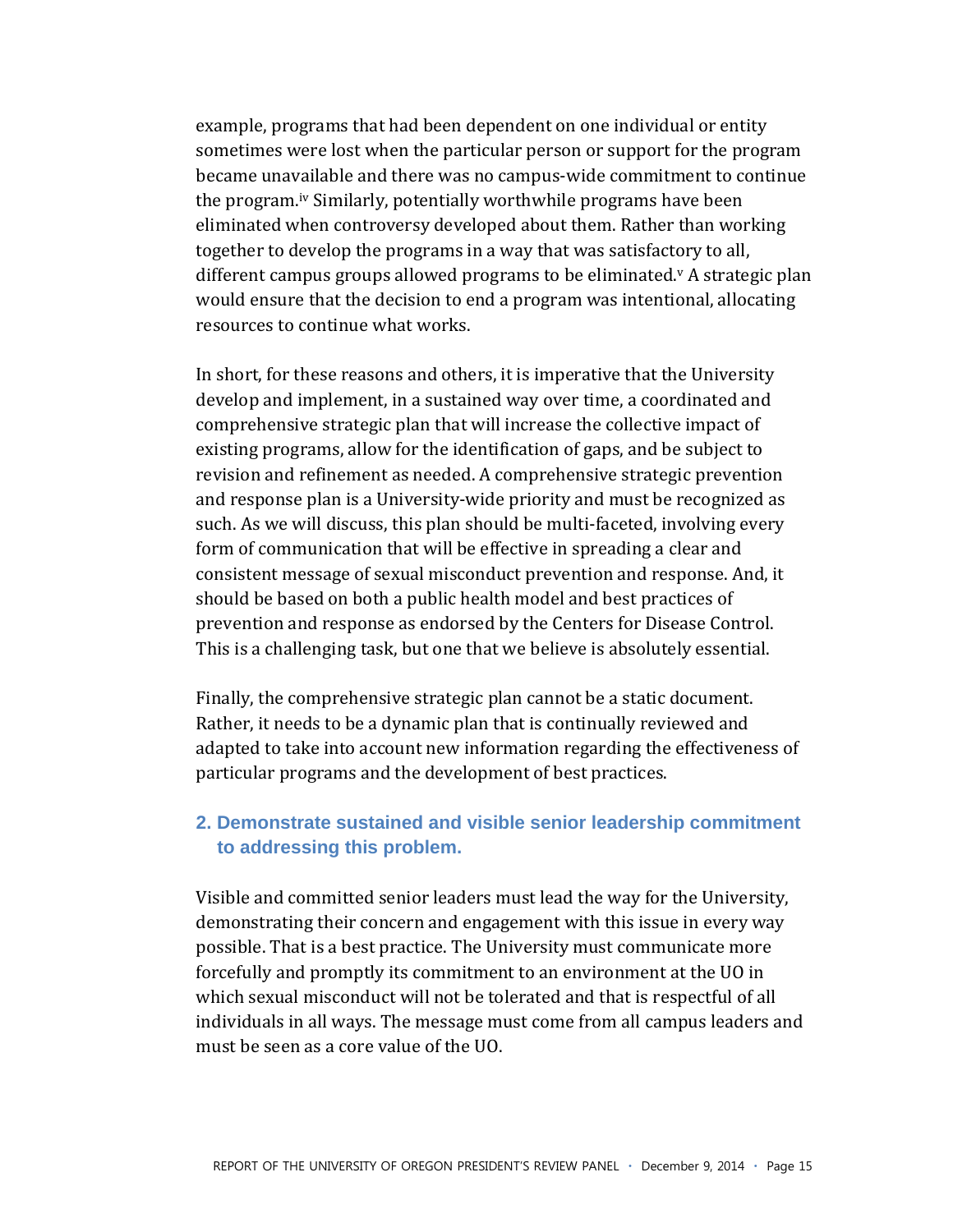**3. Create a central office or designate a senior executive with the responsibility and sufficient authority to plan, coordinate, and oversee the development and sustained implementation of a comprehensive strategic plan.** 

As discussed above, some of the challenges facing the University with respect to both the prevention of incidents of sexual misconduct and to the University's ability to effectively respond to such incidents are due to the lack of coordination among various University entities with duties related to these matters. We have found that many departments throughout the University share responsibility for the various aspects of prevention and response. Many individual programs appear to be operating effectively and are coordinated to some degree with other University efforts. However, there appear to be gaps in both the prevention and response programs and, at times, the lack of coordination and oversight results in inconsistencies and ineffectiveness and, consequently, a failure to meet student needs. In order to be strategic and comprehensive the campus must know who has responsibility for overseeing the ongoing development and implementation of the plan.

It is our conclusion that many of the problems that exist with respect to the University's prevention and response efforts are due to the fact that there is no one person or entity whose primary responsibility is to ensure that the efforts of the various programs are consistent, effective, coordinated, and efficient in their use of available resources. This Panel recommends that the University create a full-time position with sufficient authority and resources solely to oversee and coordinate all University efforts related to the prevention of and response to sexual misconduct.<sup>vi</sup> For purposes of this document, we will refer to the position by the title of "senior executive."

It is important that the person appointed to this position have demonstrable expertise in the subject area of sexual violence prevention and response, including the legal and regulatory framework, as well as demonstrated cultural competence. The responsibilities of the position should, at a minimum, include:

a. Taking the lead role in the development and implementation of the comprehensive plan and ensuring its continued effectiveness over time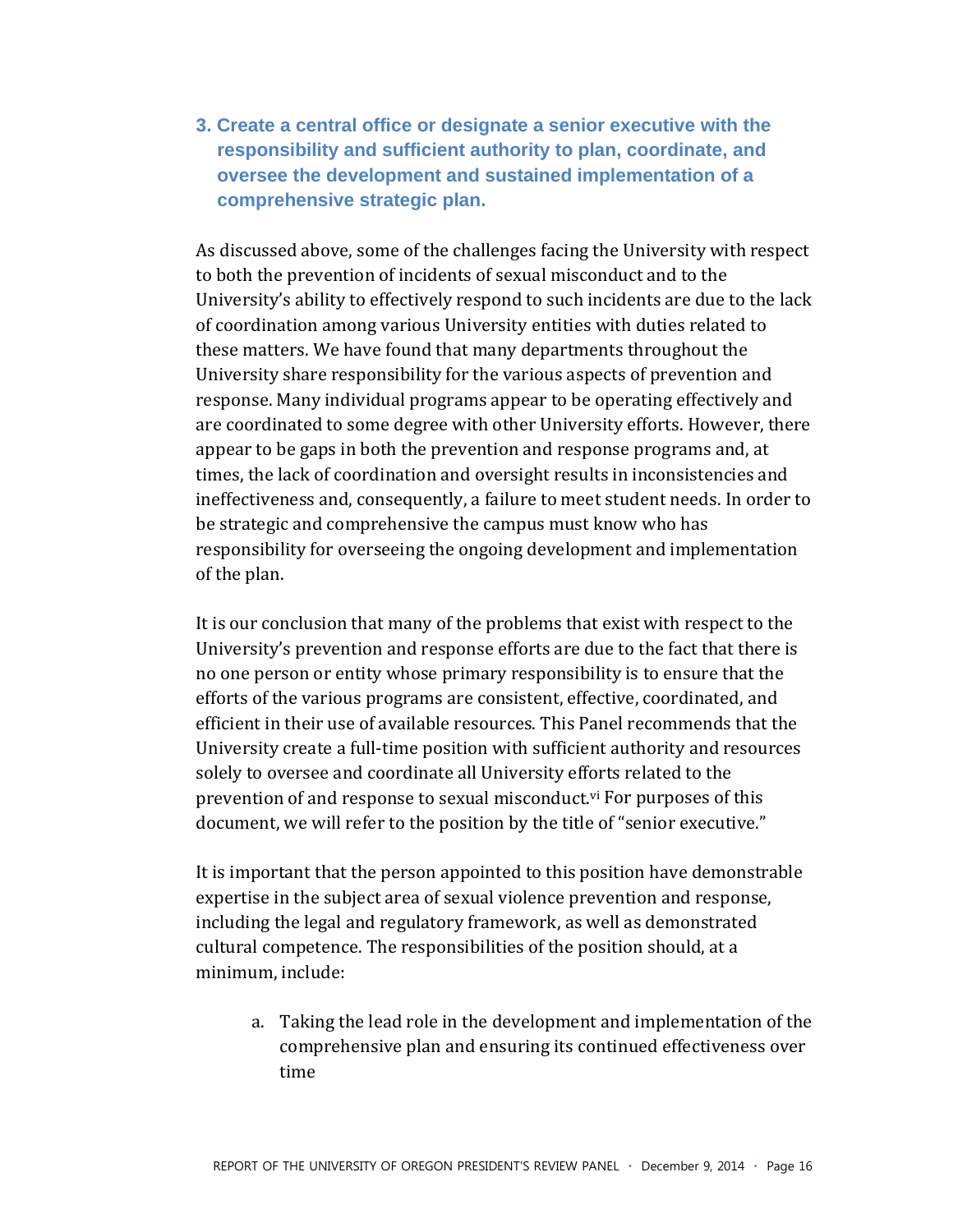- b. Cataloging and coordinating the work of all providers in the area of sexual violence prevention and response
- c. Coordinating training of the campus community regarding sexual violence prevention and response, ensuring that all segments of campus are properly trained
- d. Assessing the effectiveness of providers and the programs instituted based on specific data, best practices, and regular interaction, including participation in annual performance reviews
- e. Ensuring meaningful sanctions for fraternities and sororities that violate the Student Conduct Code or any applicable rules or law
- f. Coordinating consistent and sustained publicity for the existence and work of providers in the area of sexual violence prevention and response

University personnel who have knowledge and understanding of the University's organizational structure should be tasked with determining the specific location and design of this position. The University Senate Task Force's suggestion of a centralized office, described in some detail in its recent report, is one possible approach.

Another possible approach, discussed by the Panel, would involve centralized leadership without bringing all FTE's responsible for planning and implementation under one office. This suggested approach is made in recognition of the fact that most of the infrastructure required for these programs is already in place, but is distributed across many campus units with elements embedded in specialized settings. We understand that there are benefits to these staff members remaining in their specialized settings. What is currently lacking is a central leader to coordinate and manage overall efforts in this area. If the University decides to take this approach, it would not be necessary to bring all of the various entities and personnel into one office. The University could instead create a collaborative team in which each participant would contribute a specified percentage of his or her FTE. Such a structure would provide the senior executive with sufficient authority and ability to carry out his or her mandate. In any event, the University needs to determine a leadership structure that will effectively coordinate, integrate, and optimize the interplay of prevention, response, and federal reporting efforts.

It is critical to the effectiveness of the senior executive position that the person appointed be given sufficient authority and resources to properly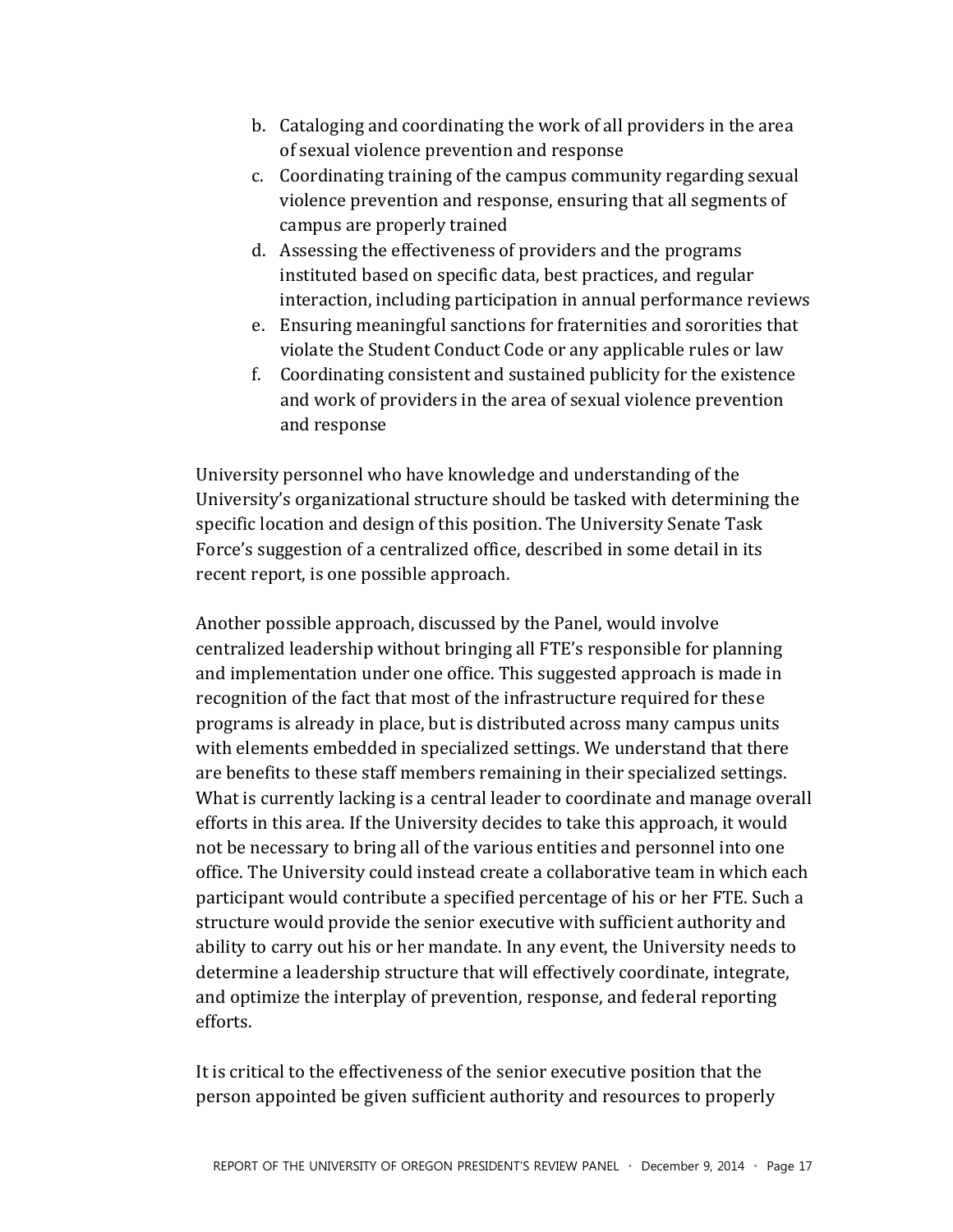carry out this work. Further, the person must report to someone high enough in the organization to demonstrate the importance and authority of the role on campus. Regardless of the reporting line that is decided upon, the senior executive should have direct access to the President in the event that it becomes necessary to obtain additional resources or to focus attention and action regarding a specific incident or set of circumstances. Finally, the senior executive should provide regular reports regarding progress in the area of sexual violence awareness, prevention, and response to the President and the University Board of Trustees.

**4. Create a permanent advisory group to assist in the development of the program structure and provide ongoing advice, guidance, and support to the President and senior executive.** 

We recommend that the President appoint an advisory group to provide the bridge between the UO's existing program structure and the implementation of the more comprehensive program recommended in this report and also to provide ongoing guidance and support to the senior executive or office created to manage and direct the future program. This advisory body should be made up of representatives of as many constituencies as possible, including students, faculty, staff, administration, and alumni, as well as individuals outside of the University.

#### **5. Dedicate sufficient resources to reflect institutional commitment and to achieve the prevention and response goals.**

The recommendations of this Review Panel will succeed only if the University dedicates the necessary additional resources to these matters. The University has indicated that this is a priority issue and it must demonstrate its sincerity by making every effort to support its commitment with sufficient resources. As one UO faculty member stated:

"It is clear that sexual violence prevention at UO is under-resourced, and that to be effective, there must be significant new resources devoted to *multi-level, evidence-based prevention programming. Resources are the real\*measure\*of\*an\*institutional\*commitment\*to\*an\*issue,\*and\*despite\*the\** extensive messaging about the importance of prevention, the lack of *resources devoted to this issue tells another story."*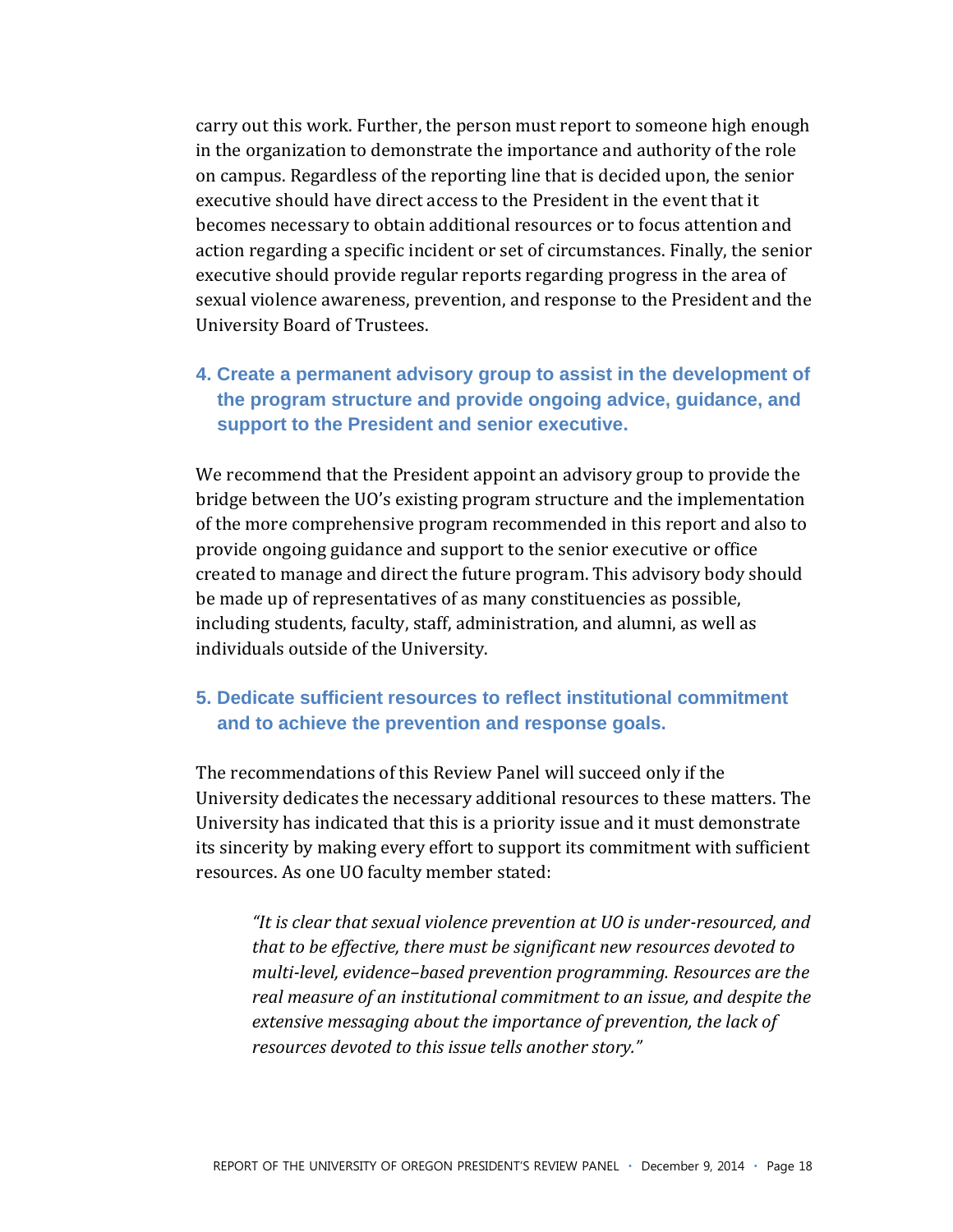Resources devoted to prevention and response efforts have been increased over the past few years, but it is clear that more resources are necessary. Since 2007, the University's sexual assault prevention activities, primarily coordinated through the Office of the Dean of Students, have grown from a single position to a much more comprehensive program that includes a number of prevention specialists in the areas of sexual assault, alcohol abuse, and fraternity and sorority life. In 2010, the Office of the Dean of Students submitted a plan to move the University toward a more comprehensive and sustainable sexual assault prevention and response program. Since then, many of the plan's prevention education recommendations have been successfully implemented, including SWAT performances that new students must attend at orientation, and online alcohol and sexual assault awareness training required for all new students. In addition, a variety of prevention programs and awareness campaigns have been conducted in athletics, fraternity and sorority houses, and in the residence halls.

The University increased resources again in 2014, adding two full-time staff members to the Office of the Dean of Students (one with responsibility for sexual assault prevention and one for alcohol and other drug abuse prevention), participating in a peer-to-peer prevention program with the ASUO, and initiating a comprehensive campaign for students in the area of sexual assault, alcohol and other drug abuse, and suicide prevention.

This increased attention and resource allocation by the UO is commendable. However, the Panel heard repeatedly in comments and interviews that more resources and staff are necessary if the University is to develop and implement an effective prevention and response program. Although we will not attempt to quantify the costs of implementing the recommendations of this Panel, it is apparent that additional positions and resources are needed. It is imperative that the University recognize that this is, unfortunately, the "new normal," and universities must expect to add to their budgets to address sexual misconduct issues.

**6. Institute ongoing monitoring and evaluation of University programs and their effectiveness in preventing and responding to incidents of sexual misconduct.**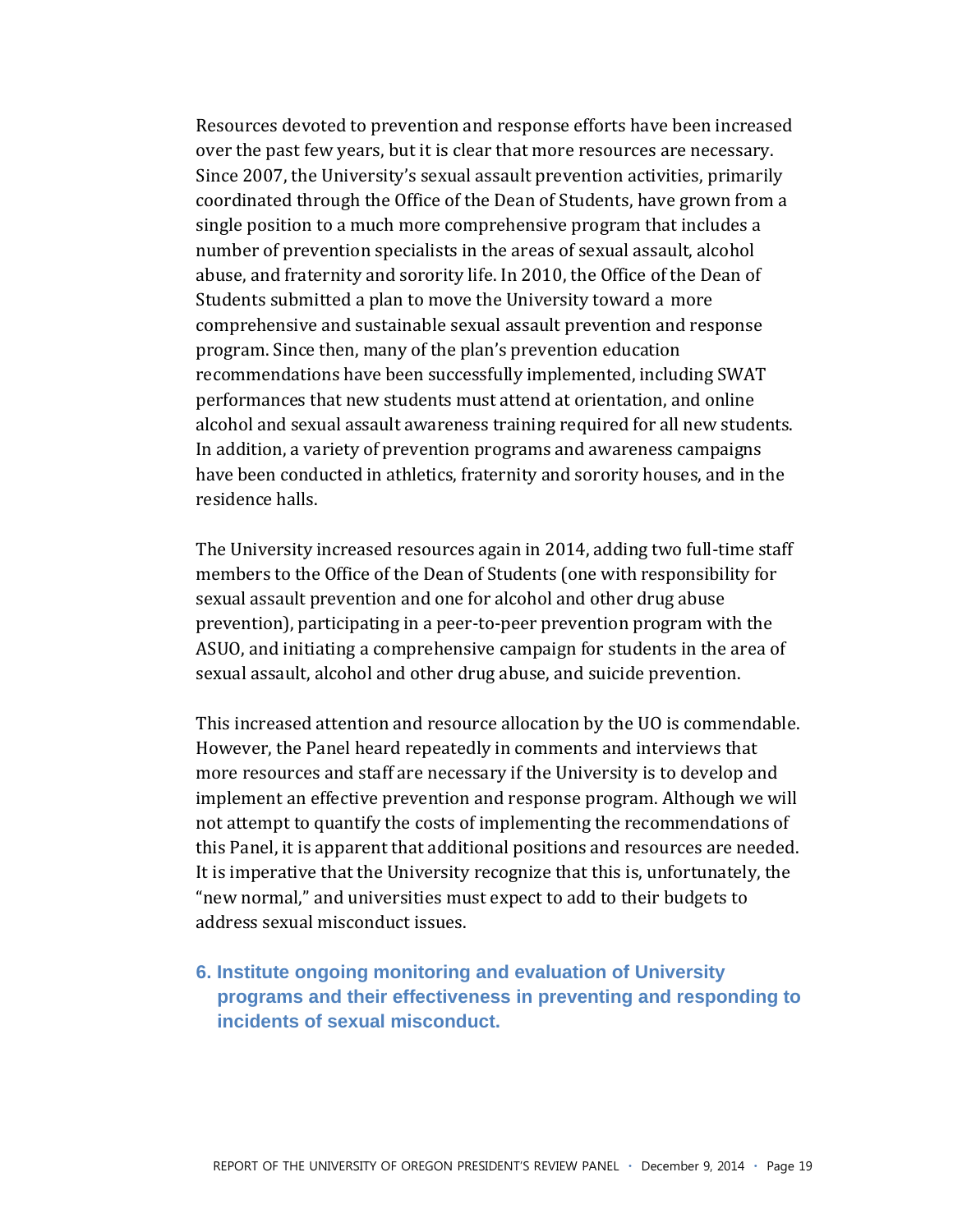The Review Panel believes that it is imperative that the University develop mechanisms for assessing the effectiveness of the measures that it takes in this area. As a UO faculty member explained:

"One difficulty with developing a prevention program is that there has been very little research on the effectiveness of most prevention strategies. Most evaluations examine the effects of an intervention on changing attitudes about sexual violence, but there have been few that have measured the real outcome of interest, the incidence of violence."

Universities throughout the country are currently working diligently on these issues to make improvements in their policies and practices. However, University practices and policies related to sexual misconduct are very much a work in progress. Consequently, the effectiveness of practices must be continually evaluated and adjustments made based on those assessments. We encourage the University to keep abreast of the work of other universities on these issues. We also recommend, however, that the UO work to design and develop assessment tools that will allow it to understand what is and is not effective at the UO, and to make adjustments as necessary on an ongoing basis.

During our review process, the Panel learned about many research and assessment tools, as well as the considerable expertise in this area on campus. The University should make optimal use of available resources, and supplement them as necessary. One immediate and essential need is to track and assess service use. It will be important to track the impact of programming, and, in general, determine whether the University's efforts are working. Such efforts might include evaluative responses from individuals who have experienced University practices. It will also be important to engage in regular reporting of outcomes of evaluations to the President and Board of Trustees.

#### 7. Participate in well-designed and responsibly administered campus climate surveys

One important tool to assess efficacy over time is the use of climate surveys. We are aware that a campus climate survey has recently been completed at the UO. We applaud such efforts. We believe that regular and inclusive campus climate surveys should be conducted. It is also important for the University to participate in a carefully and responsibly designed and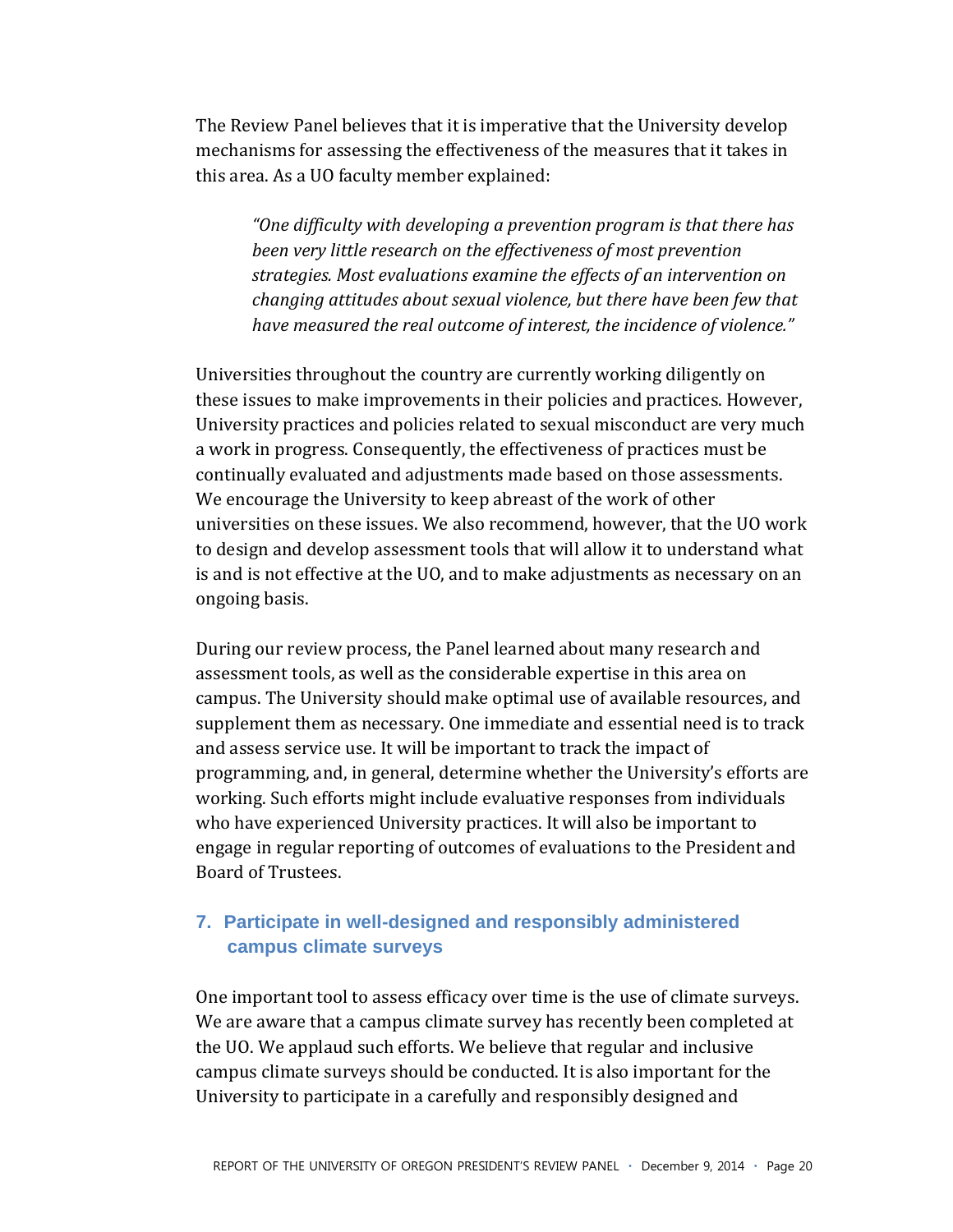administered national survey that produces comparative data, in the event that such a survey is developed, in order to understand the effectiveness of its practices relative to peer institutions.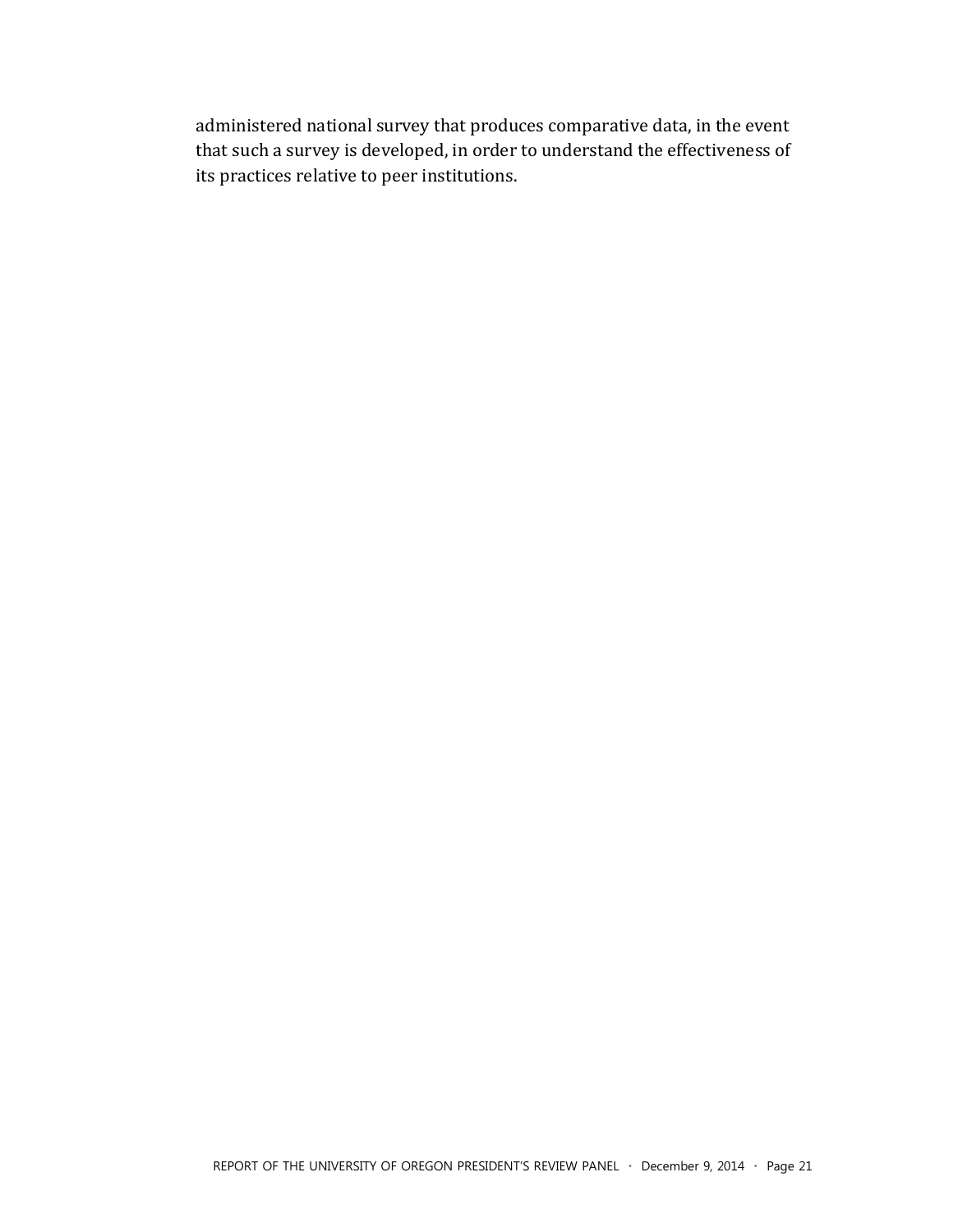"Prevention education programs must occur not only during freshman orientation; they should also occur throughout students' experience at the UO, as frequently and in as many ways as possible."

## **PREVENTION RECOMMENDATIONS**

ased on the Panel's review and research of prevention methods, we believe that the University should take the following specific actions:

1. Improve the content, availability, and timing of prevention programs.

#### a. Present prevention education programs not only during freshman orientation but also throughout students' experience at the UO

As a UO faculty member aptly stated, "To prevent sexual violence, we need a comprehensive range of efforts repeated over time." UO focuses a significant portion of its resources and programming on primary prevention, especially aimed at first-year students. Examples of this programming include the SWAT performances at IntroDUCKtion, the Red Zone Campaign and Red Flag Display during the first weeks of class, and other awareness-building activities such as new student publications, residence hall programs, give-aways, and brochures. In addition, the University uses required online prevention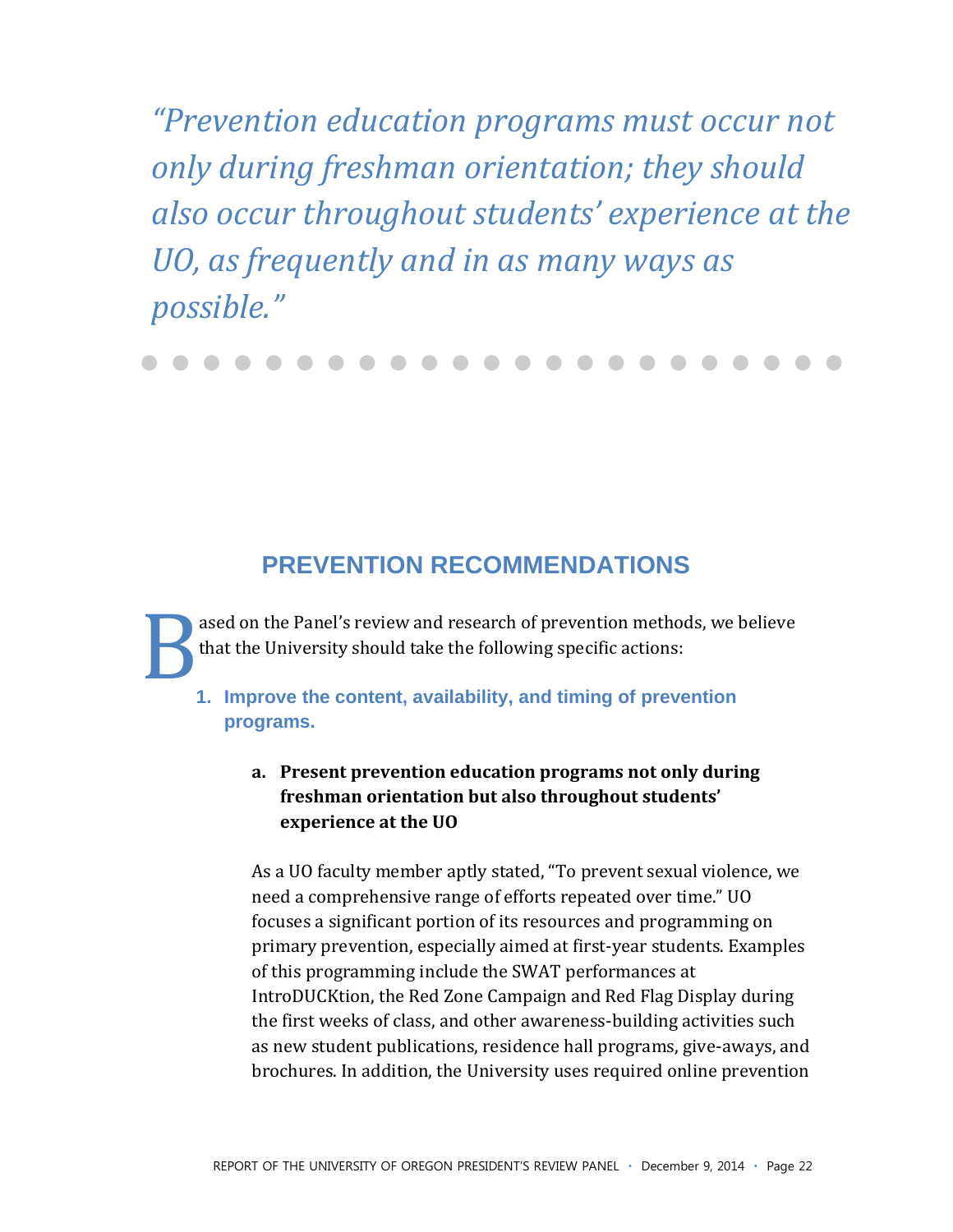programs like AlcoholEDU and Haven to develop a baseline and as tools for educating first-year students.

These programs receive very positive evaluations and should be continued and enhanced. The one suggestion that we would make regarding these programs is that, wherever possible, they should include an element of small group interaction. Students tell us that small groups greatly enhance their learning experience and our review of best practices confirms that small group training produces the most effective and long-lasting results.

While primary education and awareness activities directed at freshmen students are strong, it is important that education continue throughout students' experience at the UO. Following their first year, most students leave the residence halls and move to other living situations. Prevention programming must scaffold in a way that recognizes that students will experience the pressures of intimacy or alcohol and drug use at different times. Attention as students are being recruited and arriving on campus is certainly important, but the UO's prevention efforts must be broadened to become more comprehensive, such as harm-reducing or risk-reducing strategies and strategies to be used in the immediate response to an act of sexual misconduct, including support for survivors and accountability for offenders.

Our review also found some gaps in current prevention activities. As we will discuss in the section of this report on "specific campus" communities," there are some campus groups, such as international students, that are not reached in the most effective way with respect to sexual misconduct issues. Further, it also appears that transfer students do not have access to IntroDUCKtion and SWAT performances, depending on the timing of their arrival on campus. The University should develop practices and programs to address these gaps.

Finally, the University should ensure that students are exposed to frequent and multiple messages from a variety of sources that are strategically and effectively delivered over their time at the UO. For example, one university learned that a concentrated six-week poster and social media marketing campaign for bystander and community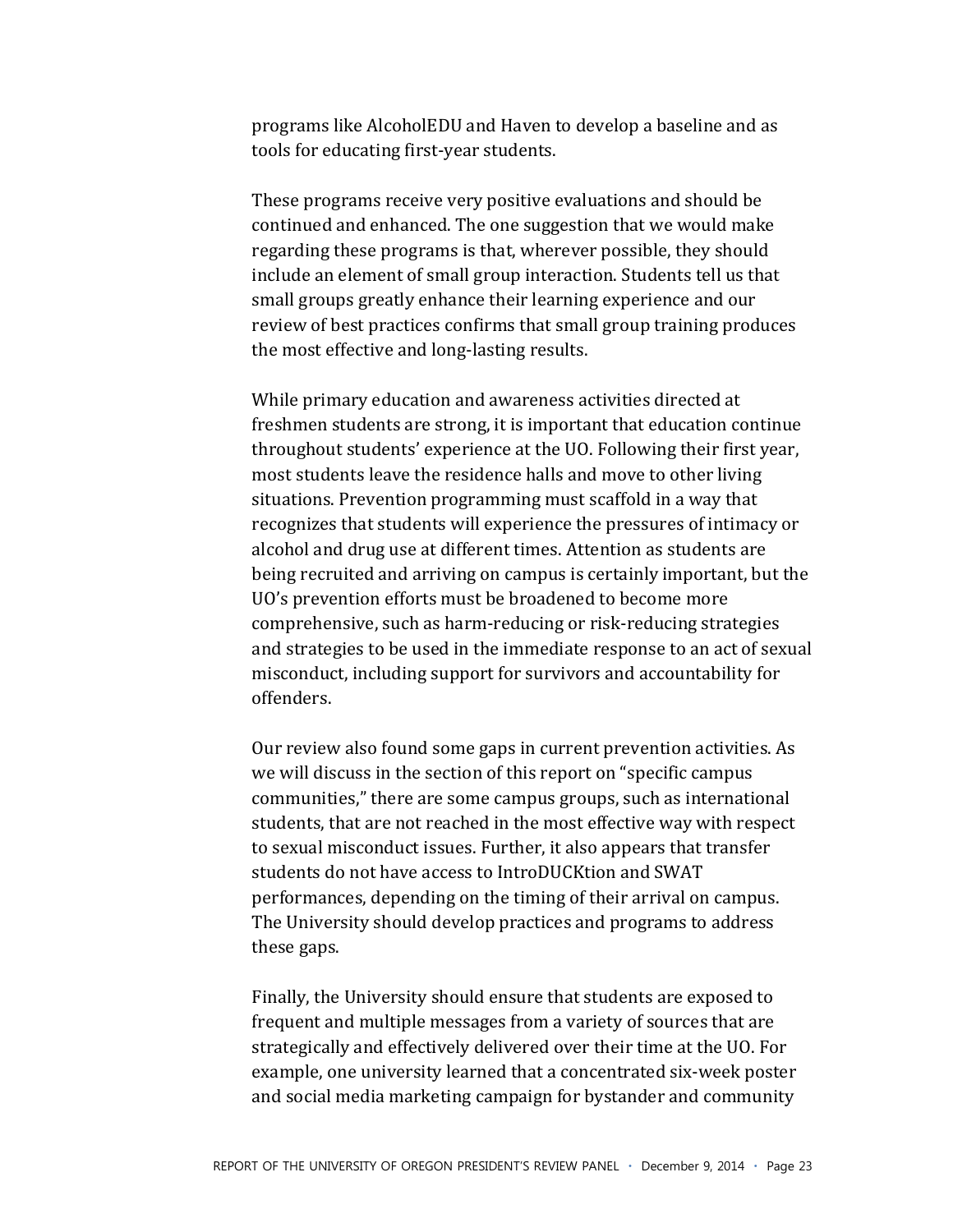capacity building, as an element of a multi-faceted overall program, is more effective than a throughout-the-year program that becomes invisible as it becomes standard and expected.

It is also apparent that the University must use innovative methods to communicate on this subject. The University has, in fact, developed some creative education programs such as the SWAT performance that we noted earlier. It also is looking at ways to get the message out through communication methods used by students such as social media. A staff member respondent to our online survey pointed out the UO Health Center's SexPositive app. We urge the University to continue its efforts to communicate in ways that effectively engage students and to continue to look at innovative efforts used by other universities that have been effective in getting student attention and effectively conveying the necessary information to them.

#### b. Provide a course that would include information on prevention and response to sexual misconduct and that would include issues such as the meaning of consent, healthy relationships, and alcohol and drug use

Throughout the review process, the Panel heard from many different sources that there is a need to develop a course that would include information on prevention and response to issues of sexual misconduct and that the course should include related issues such as the meaning of consent, healthy relationships, and alcohol and drug use. Some suggest that the course should be mandatory and others that it be optional. There is also the question of whether or not the course should be credit bearing. These questions are best left to faculty and others with expertise in curricular issues. We urge the University to seriously consider this suggestion.

#### c. Identify and train student leaders to assist with the prevention education program

During on-campus interviews, members of the UO student community expressed their personal interest in participating in prevention efforts. We agree that including and training student leaders, residence advisers, chapter presidents, team captains, and peer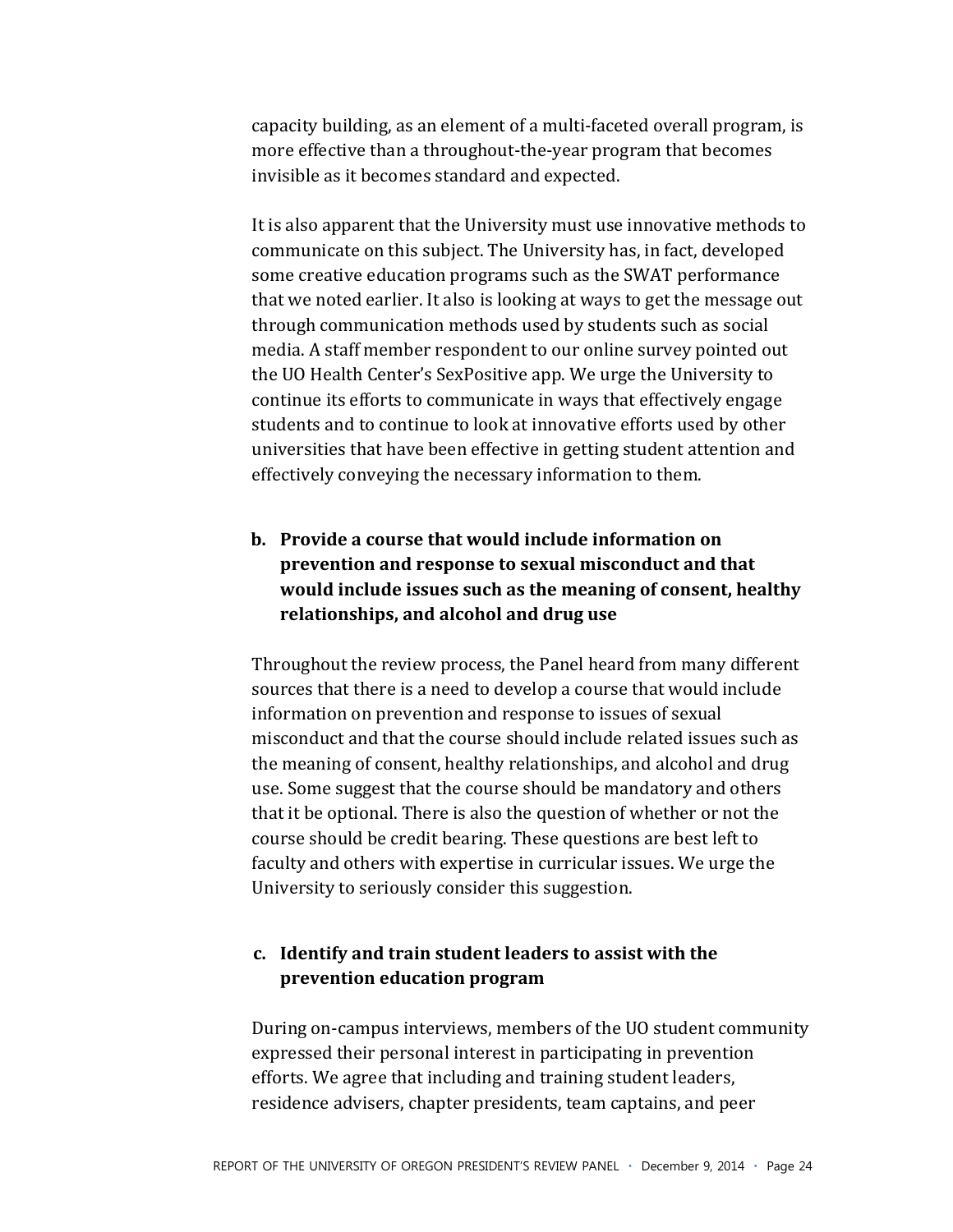mentors should be expanded, enhanced, and sustained. As one student explained: "The messenger is every bit as important as the message."

We also recommend that student leaders from across campus, including student-athletes and leaders from fraternity and sorority life, residence hall assistants, club sports, band, political and student government organizations, publications, and other highly engaged students, be brought together to receive training to become peer mentors. The training should be well organized and consistent, and it should address how best to implement prevention measures on campus. It should include bystander training and also cultural competency. Each of these campus communities should participate in identifying who would be its effective student leaders. This program of training and leadership could be a capstone experience entirely consistent with the UO's identity as a place that builds leaders who are intellectually curious and driven by a desire to make the world a better place.

Additional small group refresher trainings of student leaders should be implemented on a regular basis using targeted communication tools developed in coordination with student leaders of each community. Student forums should be made available for discussion of issues pertaining to healthy sexual relations, bystander opportunities, etc.

#### **d. Substantially)enhance)bystander)intervention)education)**

We have learned from a variety of sources that bystander training is an important tool in prevention education. Current prevention best practice recognizes that prohibitory messaging is inadequate on its own, in part because the commonly estimated 93% of men who will never engage in sexual misconduct or assault may feel somewhat divorced or alienated from the prevention effort. The new approach increases the emphasis on "bystander" or community capacitybuilding, talking to the whole community as potential bystanders rather than as potential victims or potential perpetrators, in order to engage everyone in a general culture change that reduces tolerance of unwanted behavior.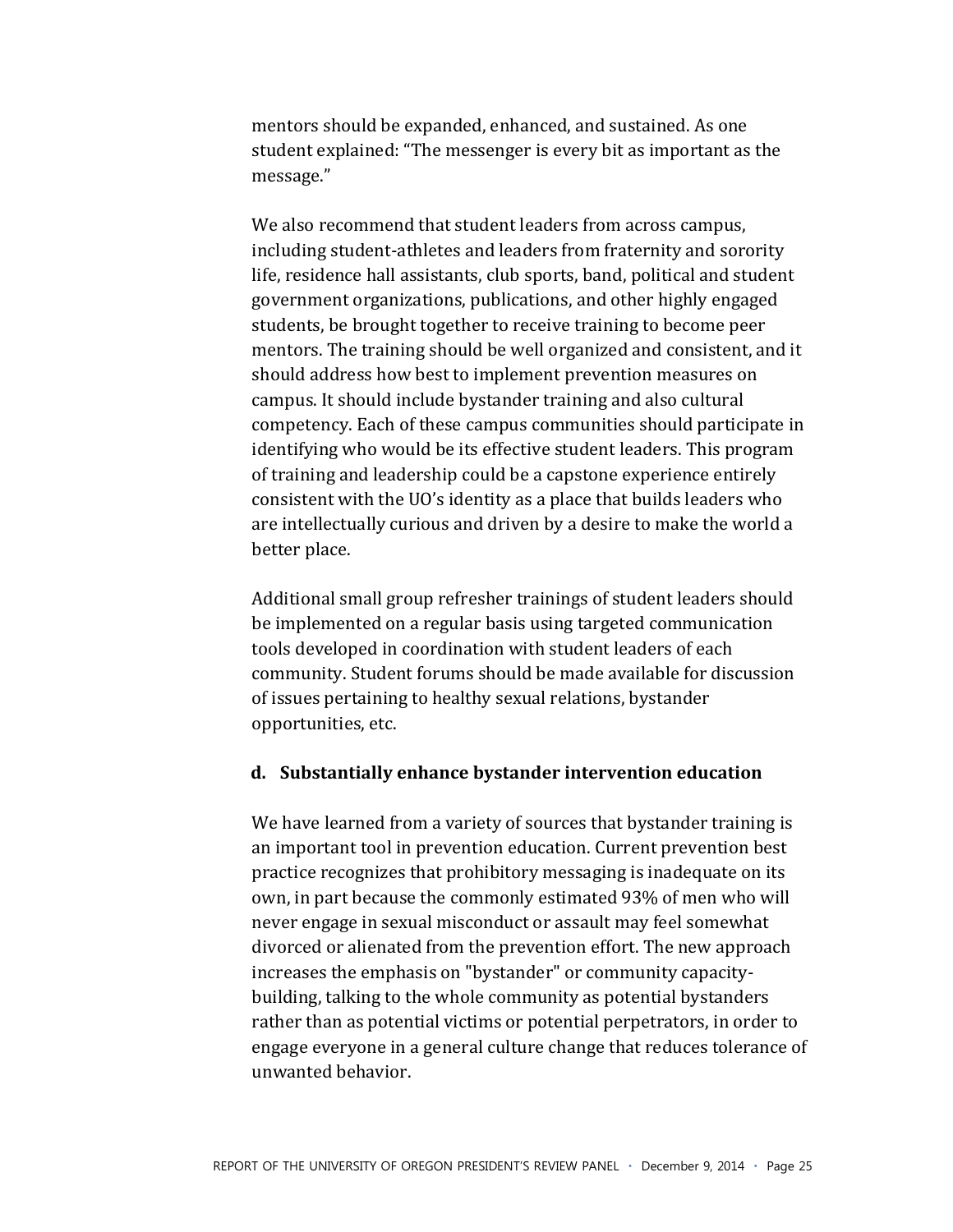For this reason, UO's prevention program should increase its emphasis on bystander and community capacity building as a key component to accomplish sustained and pervasive culture change. To this end, the UO should review and assess the bystander and community capacity-building programs that have already been developed by other institutions so that the University can consider adopting, customizing, hybridizing, or developing its own program.<sup>vii</sup>

#### e. Expand the availability of self-empowerment through selfdefense courses.

During our review process, we heard a great deal about the value of self-defense courses. This information came from a number of sources, including students who have participated in the classes. teachers who deliver the training, and those who have studied the impact of learning self-defense skills. Recent research by a UO faculty member<sup>viii</sup> indicates that there are many benefits, both physical and psychological, to self-defense training. For example, in addition to the obvious benefit of increasing a person's ability to defend against assault, self-defense skills may decrease the likelihood of being subject to an act of violence and may, also aid a survivor in his or her recovery.

We recognize that in the context of sexual assault, promoting selfdefense training can be perceived as putting the burden of protection on a survivor; in effect, blaming her or him. However, seen as a healthy behavior both from a physical and mental standpoint and as self-care, we believe that self-defense training should be made more available for students. We agree with the University Senate Task Force's recommendation that self-defense training be significantly expanded.

#### f. Ensure a process for follow-up on a student's background when it comes to the attention of the UO that the student or applicant has violated a student conduct code or criminal law.

When the UO obtains information that gives it reasonable cause to believe that a student or student applicant, including a transfer applicant, has violated a student conduct code or a criminal law in the past and that violation might make the student a danger to the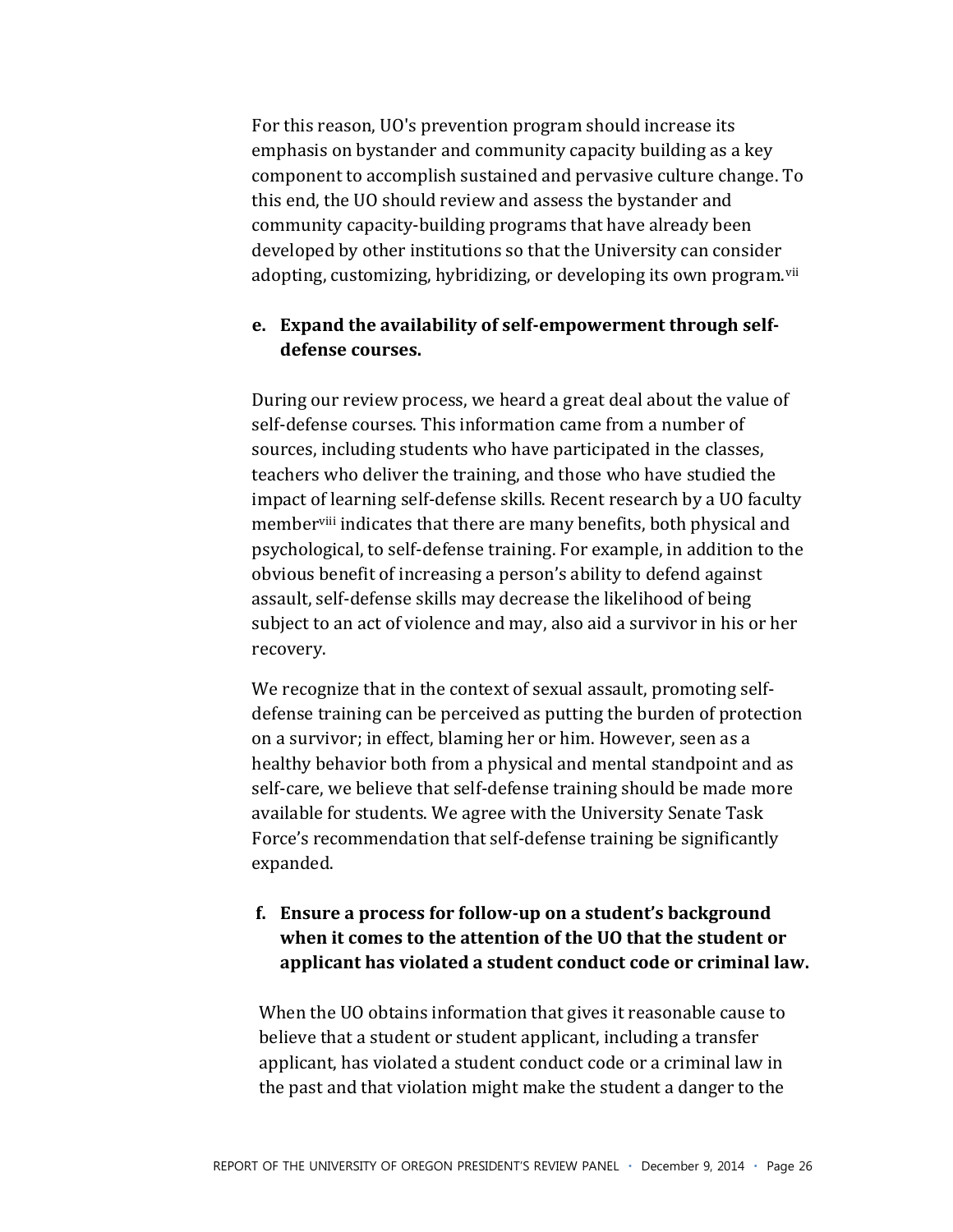UO campus community, the UO should make an effort to obtain information about the violation to the extent that doing so is legally possible. If such information confirms that the violation did occur and the nature of the offense suggests that the student might pose a threat to the safety of the campus, the University should take appropriate action to ensure the safety of the campus.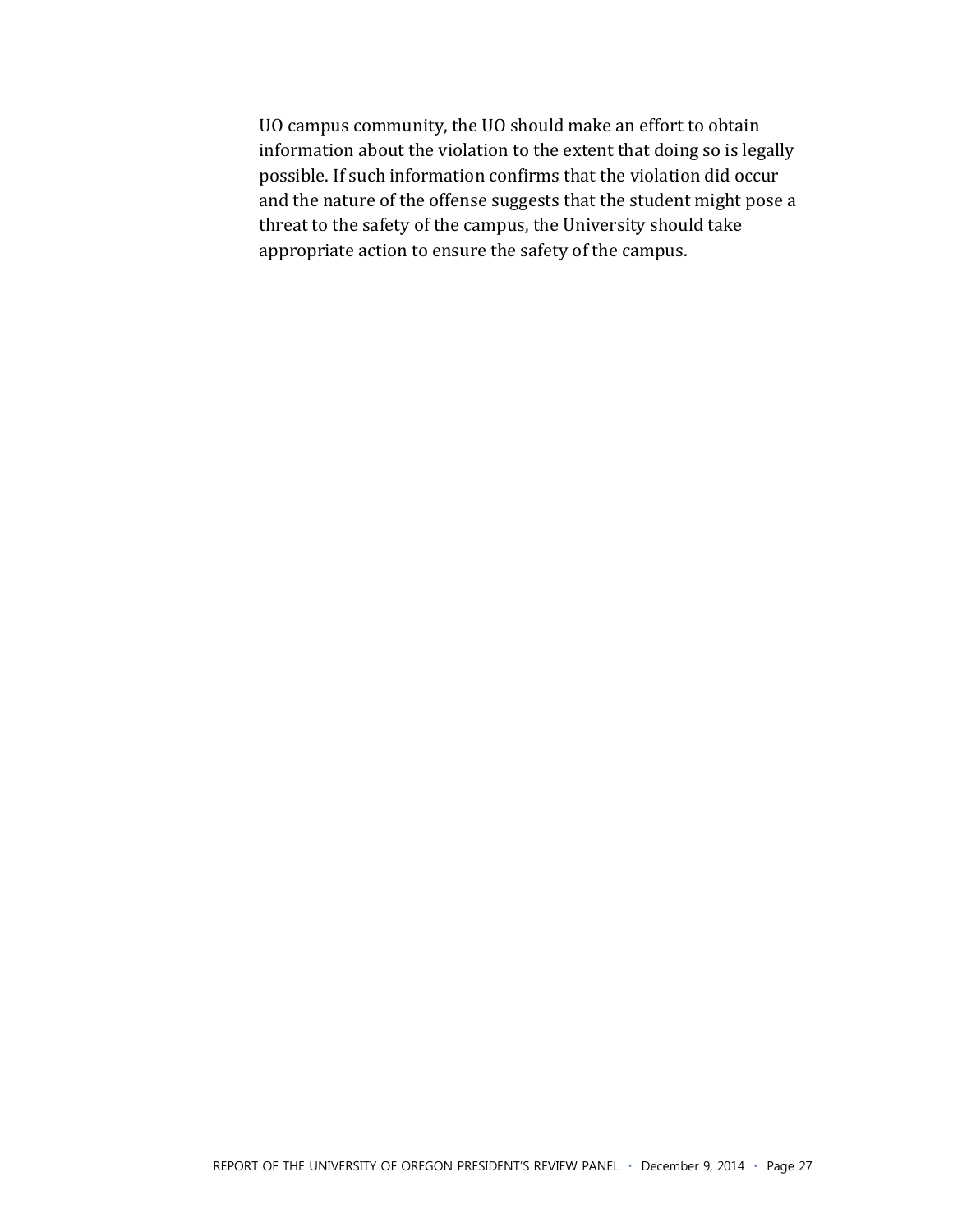"The entire University community is clearly and significantly resolved to create a campus culture and infrastructure that prevents sexual misconduct and deals with it appropriately when it does occur."

## **RESPONSE RECOMMENDATIONS**

ased on the Panel's review and research, we believe that the University should take the following actions:

#### 1. Adopt measures to increase reporting of incidents of sexual misconduct

Available evidence strongly suggests that only a very small percentage of incidents of sexual misconduct at the UO are reported. This situation is not unique to the University of Oregon. It appears to be the case across the country. There are a number of explanations for this phenomenon that we have heard from students, staff, and representatives of other universities.

It is our understanding that the primary reasons for not reporting include a lack of understanding of how to report an incident, insufficient and inaccurate information about what will happen if an incident is reported, a lack of trust in those to whom a report would be made, or some combination of these factors. In particular, many students believe that the mandatory reporting requirement takes the matter out of the control of the complainant. In addition, we learned that survivors are frequently reluctant to make a report because of embarrassment, fear of social stigmatization or retaliation,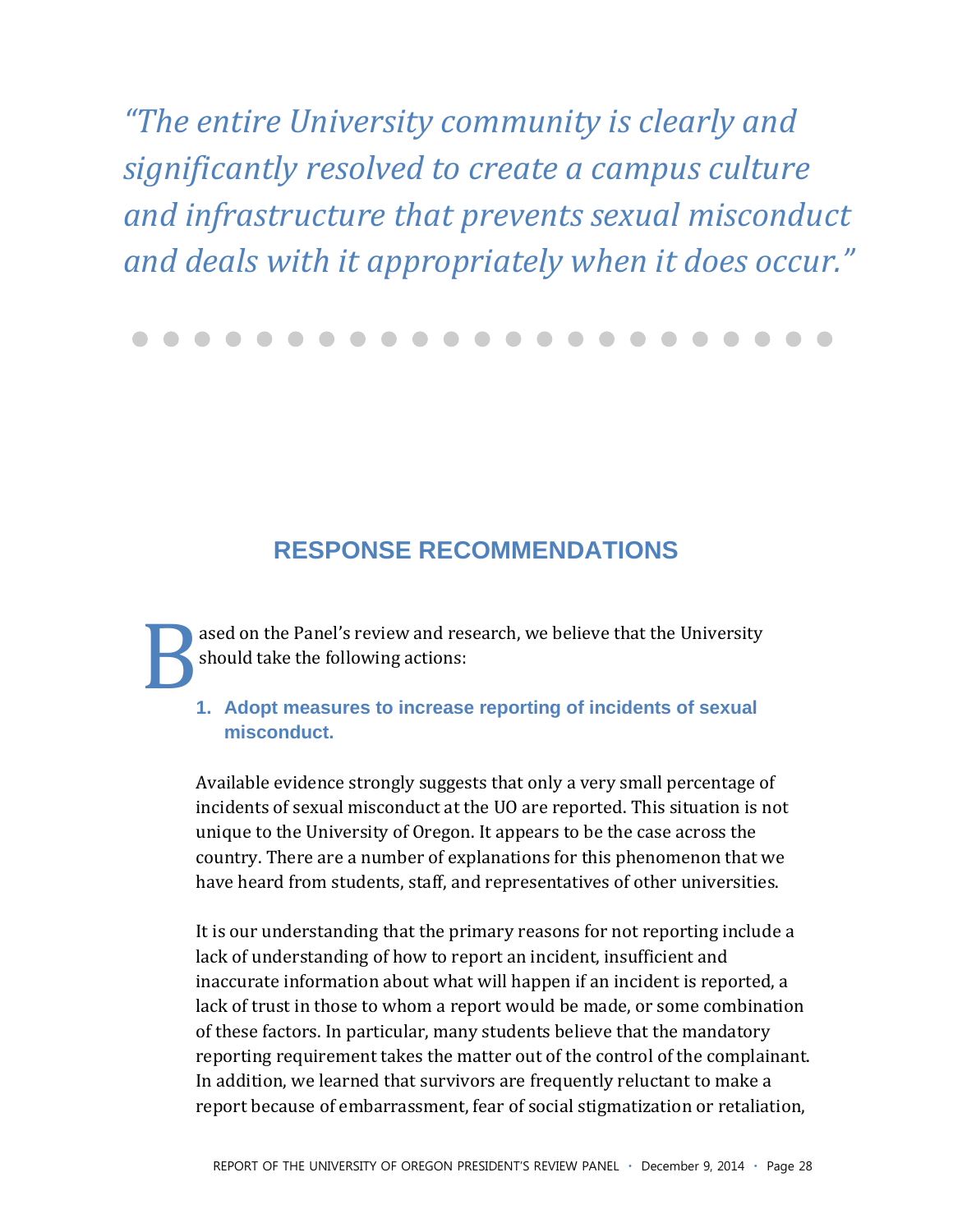or a belief that the survivor would be seen as somehow at least partially responsible for what happened.

It is a goal of the University, one with which the Review Panel agrees, to increase the percentage of incidents of sexual misconduct that are reported. Only when the University is aware of such incidents is it able to direct appropriate resources to those involved. In addition, the reporting of such incidents will help to ensure that appropriate actions are taken against perpetrators and also will allow the University to take action to protect its students and the campus community. Our recommendations related to reporting are as follows:

#### a. Improve delivery to students of information about reporting.

The University must communicate the critical information about reporting to students in a clear, accurate, easily accessible, and simple form that gets their attention. The University has worked very hard to improve how it provides information to students about how to report an incident of sexual misconduct. It is also looking at practices relating to reporting used by other universities and identifying best practices for the University of Oregon. Statistics seem to indicate that these recent efforts are working, at least to some extent, because reporting has increased somewhat over the last few years.

Despite these improvements, students have told us repeatedly that they do not know how to report incidents of sexual misconduct, how to seek help in reporting, or how to seek help in making decisions about reporting. Further, they do not understand the consequences of reporting. It is imperative that the message about exactly how to get information about the reporting process be available in a very clear and simple form, delivered in multiple ways, and readily accessible to all. As one student stated, the University must provide students with information "that is easily understood and connects with them."

The new hotline that the University made available in April 2014 is an excellent example of a simple method that is clear, readily available, and allows students to obtain immediate, accurate information. Another very simple method that has been used is the placement of posters in high visibility areas. An additional idea, not yet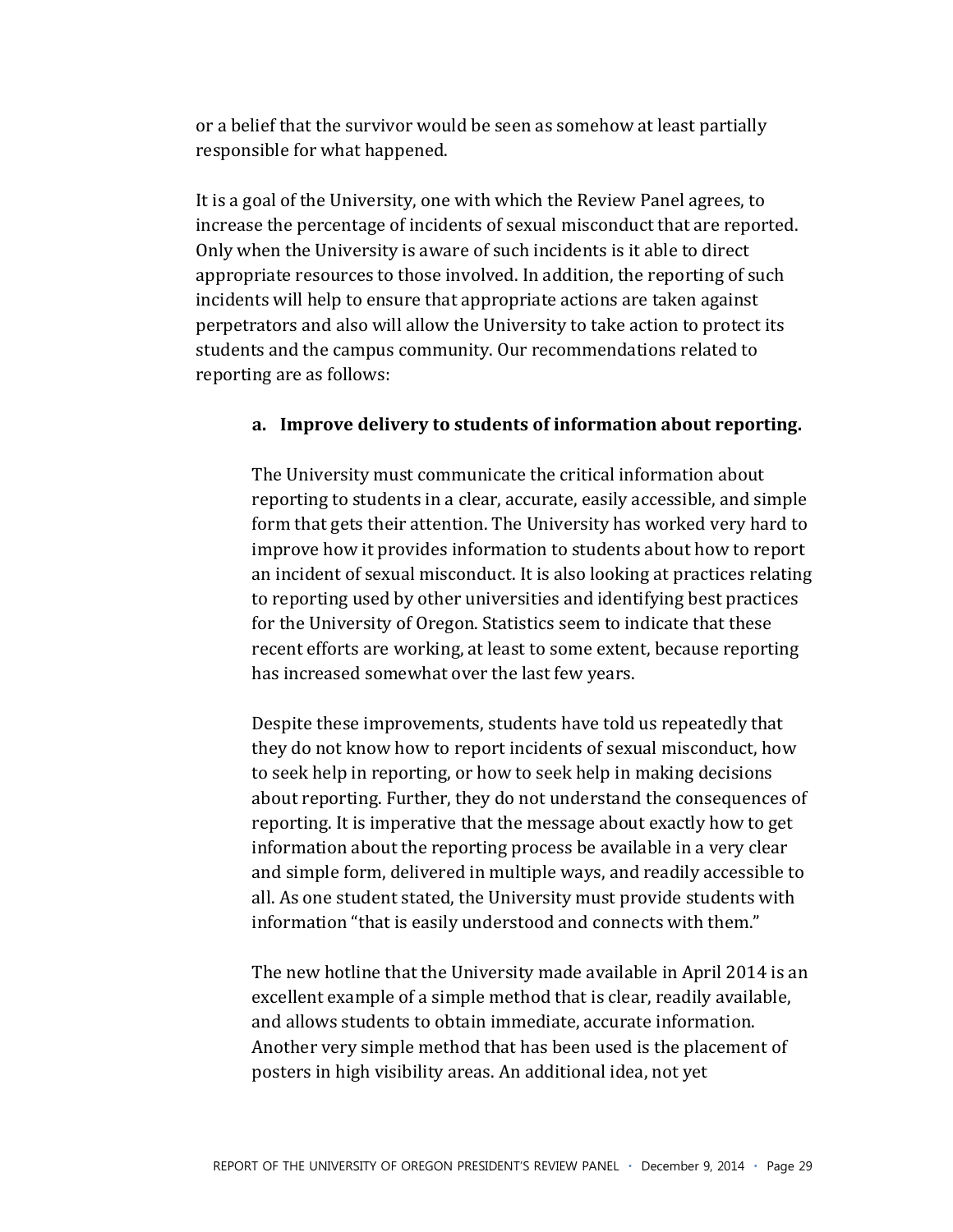implemented, is to put the reporting and support phone numbers on the back of the student ID card.

The University has been working toward developing other effective methods of disseminating this information. The existing web pages are vast improvements over earlier versions and include a great deal of good, well-organized information. The Panel was particularly impressed by the newly developed SAFE (www.safe.uoregon.edu) page. The publication, "Help For Students," recently issued by the University, also includes more simplified and clear information about resources available to students. The University should continue to work toward refining its existing tools and developing new ones that will be effective in communicating with students about these issues.

Our conversations and research reveal that providing information about reporting presents a challenge. There is a consensus that students are reluctant to pay attention because most believe that sexual misconduct issues will not affect them. Consequently, programs designed to convince students, both men and women, that sexual misconduct has a serious effect on their campus community and individual students, and perhaps someday on themselves, seem critical. As with information about prevention, the University needs to convey to students throughout the school year and their entire time at the University a consistent and persuasive message about reporting.

We have noted that some universities have developed "Frequently" Asked Questions" on their websites. These are a helpful, easy way for students to access answers to questions they might have on this subject. The one used by Yale (www.smr.yale.edu) is an excellent example.

#### b. Designate mandatory reporters and clearly communicate who they are to all members of the campus community

The University must examine and revise its policies and practices relating to mandatory reporting. The issue of who should be designated as mandatory reporters (see glossary), as well as the question of who is required to have that role under Title IX (see glossary), is complex and difficult. There are those who believe that designating as broad a group as possible as mandatory reporters is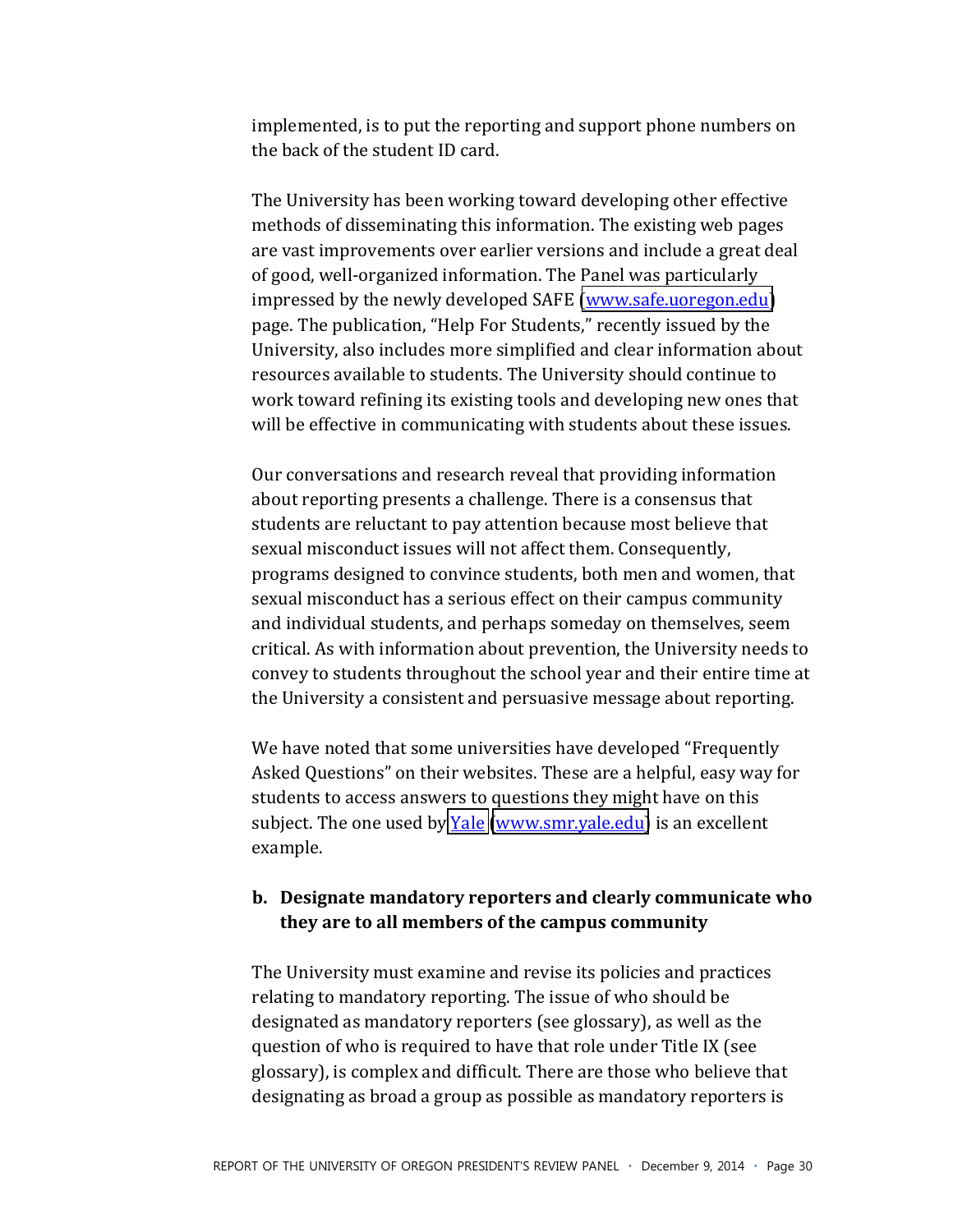critical to a University's ability to respond effectively to sexual misconduct and that, therefore, a very inclusive mandatory reporting requirement is necessary in order to provide support resources to those who need them, to ensure adequate accountability to those who violate the Code in this manner, and to protect the University's students and the campus community. Some believe that Title IX mandates this approach.

There is also a very different belief held by most experts in this areaix, as well as by the overwhelming majority of students with whom we spoke, that a broad, and certainly a universal, mandatory reporting requirement serves as a serious disincentive to reporting incidents of sexual misconduct and that the University's mandatory reporting policy has gone too far. Students tell us that as long as they believe that the University uses this broad mandatory reporting requirement, they will be reluctant to make reports to anyone whom they believe will pass the information on.

After reviewing the applicable legal requirements and the extensive written materials on this issue, the Review Panel concludes that the broad view that the University has taken in its policy of universal mandatory reporting is not compelled by applicable law nor is it a best practice. National best practice standards for mandatory reporting policies have shifted to recognize that universal mandatory reporting policies do not achieve their intended goals of providing dependable and sufficient support for survivors but, in fact, inhibit reporting and often isolate survivors without support by leaving them with no confidential (see glossary) offices with which they can explore options and develop informed decisions for themselves. Title IX does not require universal mandatory reporting. Rather, it specifies that University community members have clear information regarding which individuals are and are not offices of notice (see glossary).

Accordingly, it appears that the University has considerable discretion in designating who is and is not a mandatory reporter under Title IX. We recommend that the University adopt rules and policies, consistent with applicable laws that provide for a more limited designation of mandatory reporters. Further, we encourage the University to designate tiered levels of confidentiality, where legally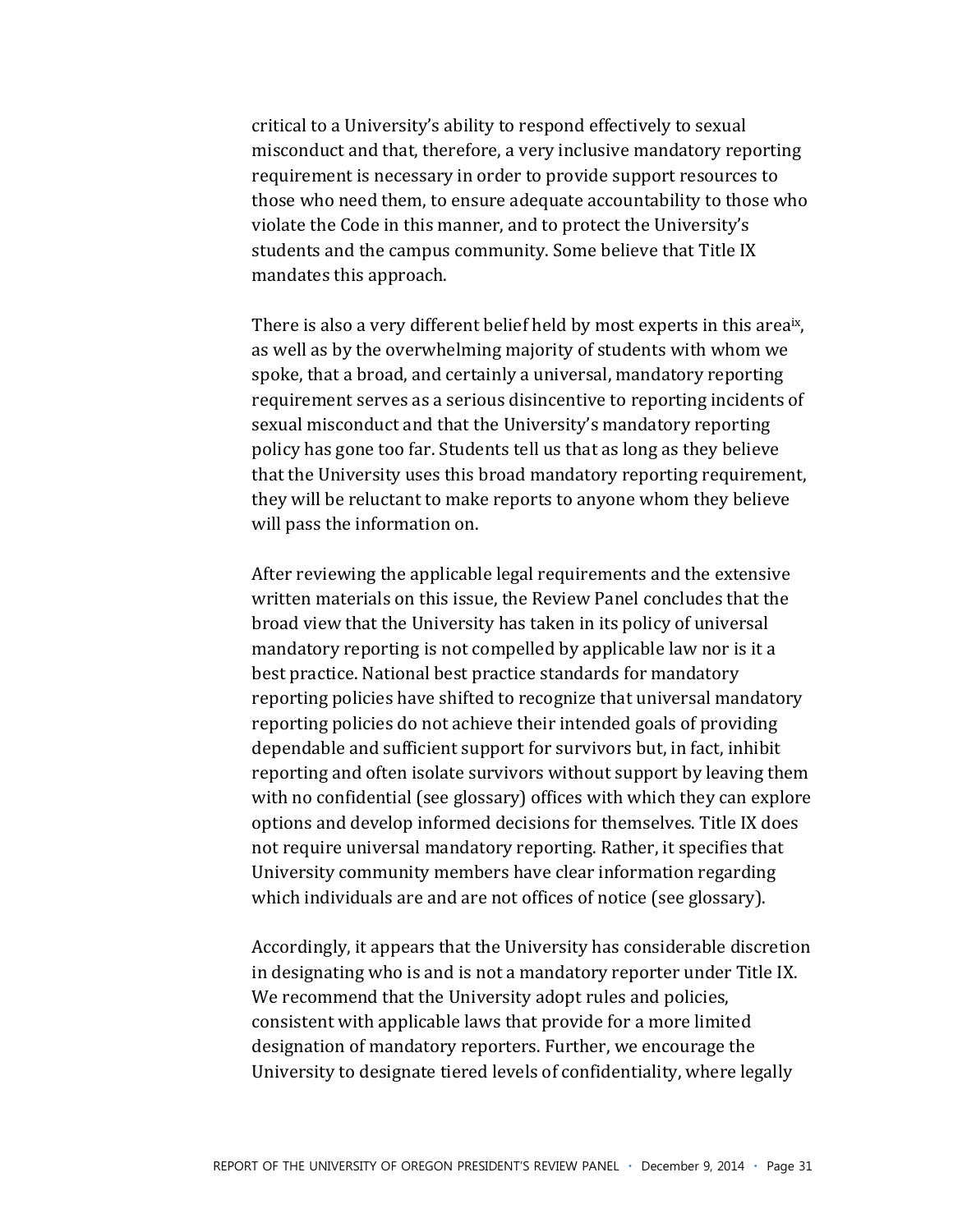permissible, that allow some designated individuals to report an incident without identifying the complainant.

#### c. Designate confidential reporters and clearly communicate to the entire campus community who they are.

Consistent with our recommendation related to the redefining of who is a mandatory reporter, we urge the University to clearly identify as many confidential resources (see glossary) as possible and inform students of the availability of these resources. In our view, having as many options as possible to students at the outset of the process will allow them to make informed choices and obtain necessary support. It is important that students understand that there are trustworthy staff to whom they can turn for confidential support and services without putting the University on notice and, by doing so, to require detailed, non-confidential reports.

We believe that the University's ombuds office should be given confidential status. The vast majority of University ombuds offices, in accordance with the International Ombudsman Association Standards of Practice and the opinion of other organizations including the American Bar Association, are provided with confidentiality protection and are identified as not being offices of notice. We agree with the recommendation of the University Senate Task Force that the ombuds at the UO be given confidentiality protection.

We continually heard in our conversations with all parts of the campus community that individuals—both students and faculty—did not know who were confidential reporters. The University must take action to correct this.

#### d. Provide information about reporting and requesting confidentiality to the entire campus community.

The University should ensure that students receive clear and accurate information about the implications of making a report and the option of requesting confidentiality. The University should provide to students, and to anyone who may be assisting them, clear and accurate information about confidentiality.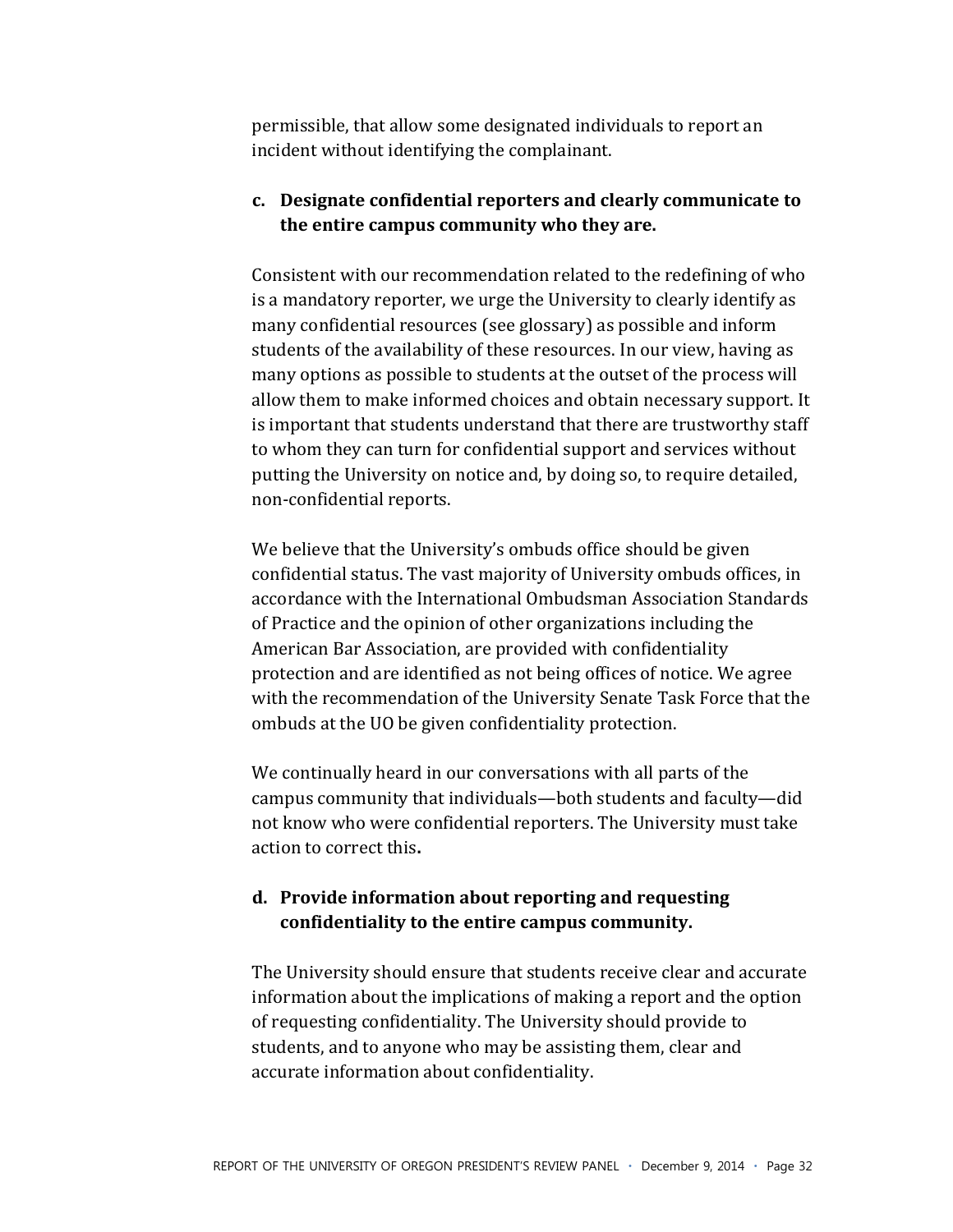#### **e. Train)all)mandatory)and)confidential)reporters.)**

.\$

Those to whom students make reports, whether mandatory reporters or confidential reporters, must be adequately and consistently trained so that they are qualified to give students accurate, consistent, and optimally supportive information that ensures that they receive appropriate guidance as to how to proceed and where to obtain help, both with respect to support and process issues. The University appears to have recognized the importance of such training and has been working to broaden and improve training programs. We encourage more such efforts. The recent recommendation of the University Senate Task Force to provide additional information to faculty to enhance their ability to assist students who face these issues is a good example of the education process that the University should be undertaking.

#### **f. Ensure)anonymous)reporting)is)available)**

The University should ensure that students know how to make anonymous reports (see glossary). Further, anonymous reporting must really be anonymous. As recommended by the University Senate Task Force, the University must ensure that IP addresses of anonymous reporters are not accessible. In addition, information regarding the availability of public computers on which an anonymous report can be submitted should be made readily available.

### **2. Review the allocation of Title IX responsibilities; ascertain the efficacy of the structure; and the adequacy of the resources devoted to them.**

As discussed earlier in this report, we recommend that the University create a position or office with a mandate to coordinate responsibilities related to sexual misconduct. In designing this position or office, the University should also examine how best to carry out its Title IX responsibilities and, in particular, where the Title IX Coordinator or Coordinators should fit within the University structure.

Currently, the designated Title IX Coordinator is the director of the Office of Affirmative Action and Equal Opportunity (OAAEO). We believe that the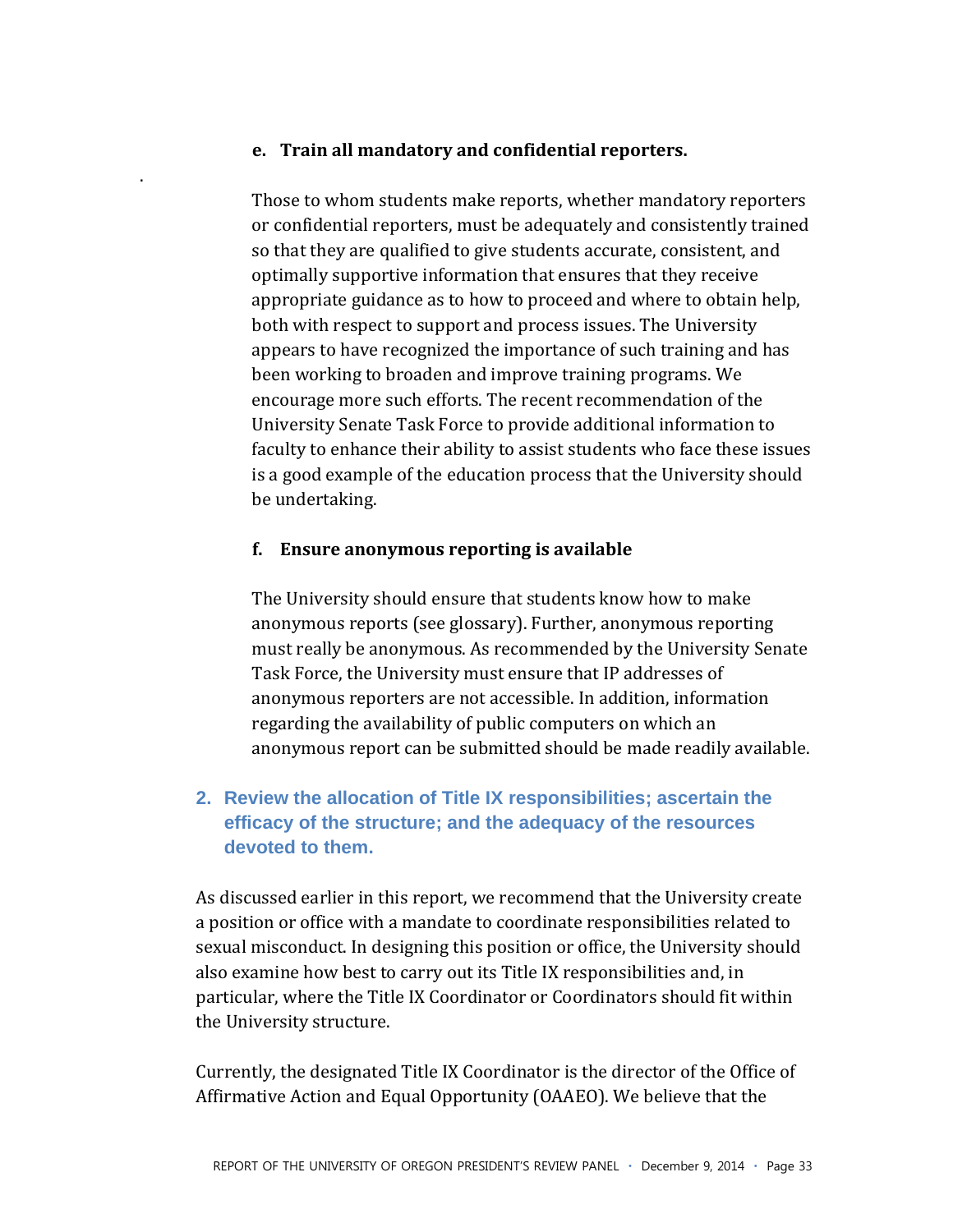University should consider whether this is the most effective way to administer the University's Title IX responsibilities. Other universities take a variety of approaches as to who is designated as the University's Title IX Coordinator and how that designee functions. Some universities and commentators believe that the Title IX Coordinator should be completely independent of existing University departments. One of the reasons given for this approach is that it instills a belief on the part of the students and others that the Title IX Coordinator is a completely neutral and independent person. That perception increases student trust in the process.

Additionally, appointing a Title IX Coordinator who does not have other University responsibilities may make sense from a workload standpoint. It is a positive step that universities have recognized the scope of Title IX requirements and have a renewed focus on meeting them. However, the potential workload with increased reporting could be overwhelming. The workload for the UO's Title IX Coordinator appears to be quite heavy at this time and likely will only grow if reporting does increase.

Appointing a Title IX Coordinator who does not have other responsibilities would allow the person designated to devote his or her full energies to the execution of Title IX responsibilities. We understand that an additional staff person recently was added at OAAEO to deal with this workload, but it seems likely that more resources will be needed. Many universities have designated more than one Title IX Coordinator or Deputy Coordinators as recommended by the University Senate Task Force. We also believe that it is beneficial to have the Title IX Coordinator be as visible as possible and that having a person appointed solely as the Title IX Coordinator would contribute to that visibility.

In any event, we urge the University to consider whether the current structure for meeting its Title IX responsibilities should be altered in any way.

#### 3. Adopt a Good Samaritan and Medical Amnesty policy.

Under a Good Samaritan and Medical Amnesty policy (see glossary), no student experiencing or reporting sexual misconduct or seeking medical assistance for an alcohol or other drug-related emergency will be subject to University disciplinary action for the violation of possession or consumption of alcohol or drugs. This policy extends to students who experience or report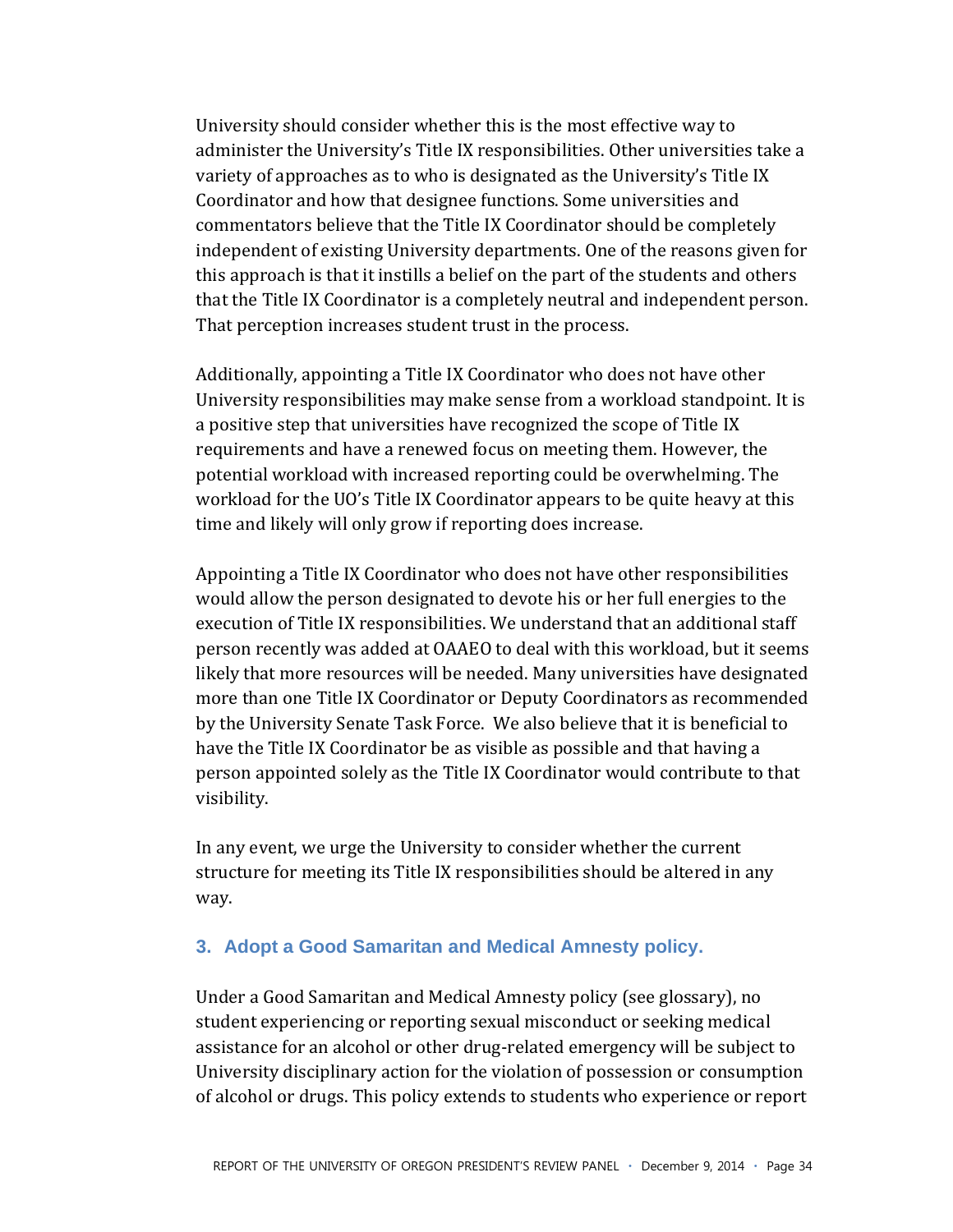sexual misconduct, or who call for medical assistance. We agree that this is a good policy that will likely help to increase reporting and we support its adoption. The existence and explanation of this policy should be widely distributed.

#### **4. Improve the linkage between students and support services.**

#### a. Make information about support resources readily available.

In addition to providing information about how to report incidents of sexual misconduct and the implications and consequences of reporting, the University must provide students with readily available, clear and simple information about resources where they can go to discuss their options. In addition, the University must make information readily available to students as to how to access support resources once the student has decided to make, or not make, a report.

#### **b.** Ensure prompt responses.

A critical part of the University response is the timeliness of the contact from the University once a report is made. Although we have been told that there have been instances where the University's response has not been prompt, it appears that the University has made significant improvements in this regard and that, at this time, once a report of an alleged incident of sexual misconduct is made, representatives of the Office of the Dean of Students promptly contact the reporter.

#### **c. Develop)plans)and)programs)to)meet)the)need)for)support)** services.

Our understanding is that once a report is made, support is provided to students by the Office of the Dean of Students. Currently, this office is offering and providing support to students throughout the process. These services receive positive reviews from the students to whom they are provided. However, as the workload for giving necessary support grows, we question whether the Office of the Dean of Students will be capable of continuing to provide this high level of service.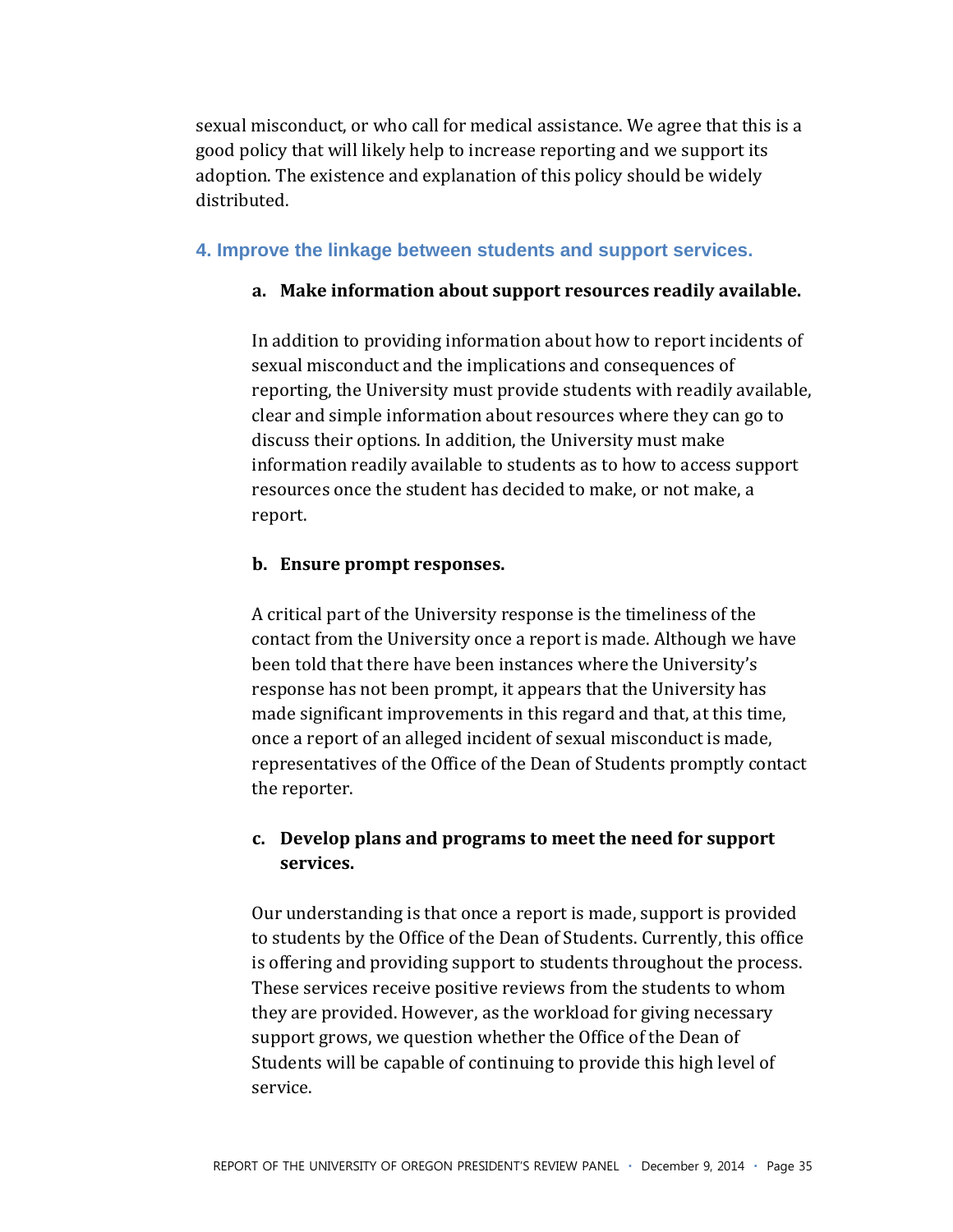During our review process, we heard that there is a need for more one-on-one continuous support as the survivor goes through the process following the report of an incident of sexual misconduct. For example, we were told that it would be extremely helpful to have someone who could accompany survivors to various meetings and appointments, such as doctor's appointments, as they go through the process. It appears that it would be difficult to meet this additional need with current staff.

One option, of course, is to add more staff. Alternatively, it may make sense to supplement the staff by designating and training a pool of individuals that could include University staff, faculty, and community members to serve as advisors for complainants, and who would be available to provide consistent individual support to students throughout the process as needed. Some universities have successfully adopted such a program to provide effective support. We urge the University to look into the possibility of creating a pool of trained, dedicated advisors available to students involved in this process.

#### d. Partner with support programs outside the University.

We agree with the recommendation of the University Senate Task Force that the University should continue to explore partnerships with support programs outside the University and that the University should enter into a memoranda of understanding that would regularize and strengthen such cooperative efforts.

#### e. Look at best practice programs for training responders such as the SILVER (safety, listen, validate, empower, refer) program

Many universities use the SILVER (safety, listen, validate, empower, refer) principles as a guide for employees responding to students reporting an incident of sexual misconduct. The approach appears to be one of the best available. It emphasizes how the person to whom the report is made should interact with the student who makes the report. From what we heard, we conclude that such a program would be a significant improvement of the status quo.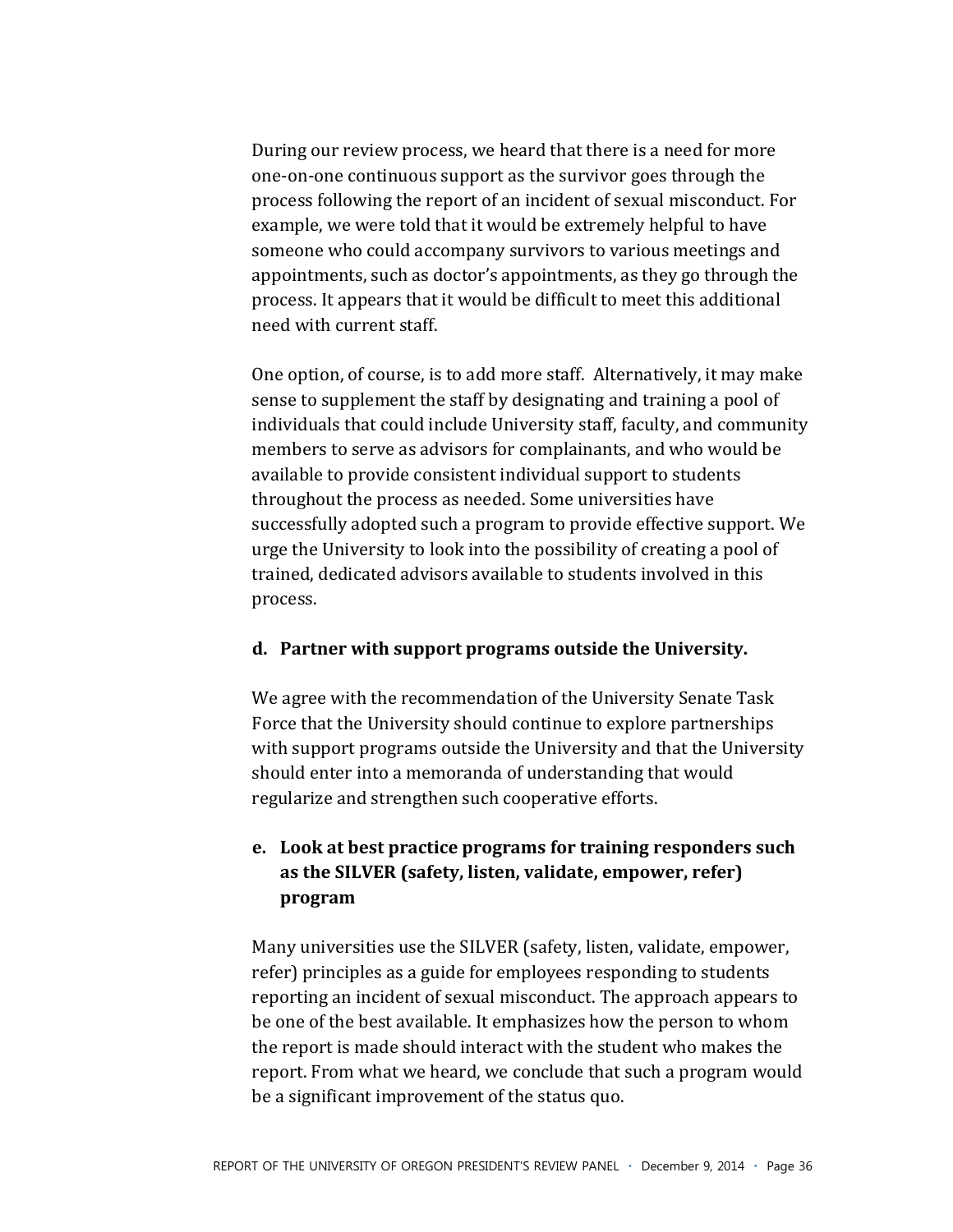#### **5. Ensure timely and thorough investigations of sexual misconduct reports.**

All of the resources that we have reviewed and consulted indicate that a timely, thorough investigation by a person with sufficient training, skill, and experience is critical to an effective response to a complaint of sexual misconduct. In particular, it is important that those conducting investigations have experience and training specifically related to allegations of this kind. We have identified a few areas of concern related to the investigative process and make the following recommendations:

#### a. Complete a memorandum of understanding between the **University of Oregon Police Department (UOPD) and the Eugene Police Department (EPD)**

Reports of alleged sexual assault may be made to, among others, the UO Police Department, the Eugene Police Department, or both. When the UO police are involved, the investigations appear to be well coordinated with other internal University investigations. However, when EPD is involved, it seems that, in some instances, the efforts are not well coordinated. That lack of coordination can result in delays, failure to support students in the best way possible, and duplicated efforts.

We understand that the EPD and the University are currently working on a Memorandum of Understanding. Such an agreement is critical to an effective University response to incidents of sexual misconduct. The Panel strongly urges that the completion of such an agreement be a high priority and that the agreement be finalized as soon as possible.

#### **b.** Ensure prompt, timely completion of University investigations of allegations of sexual misconduct.

It is extremely important to both the complainant and the accused in sexual misconduct cases that the matter be resolved quickly. It is also essential to the University's ability to meet its goal of providing a safe environment to its students.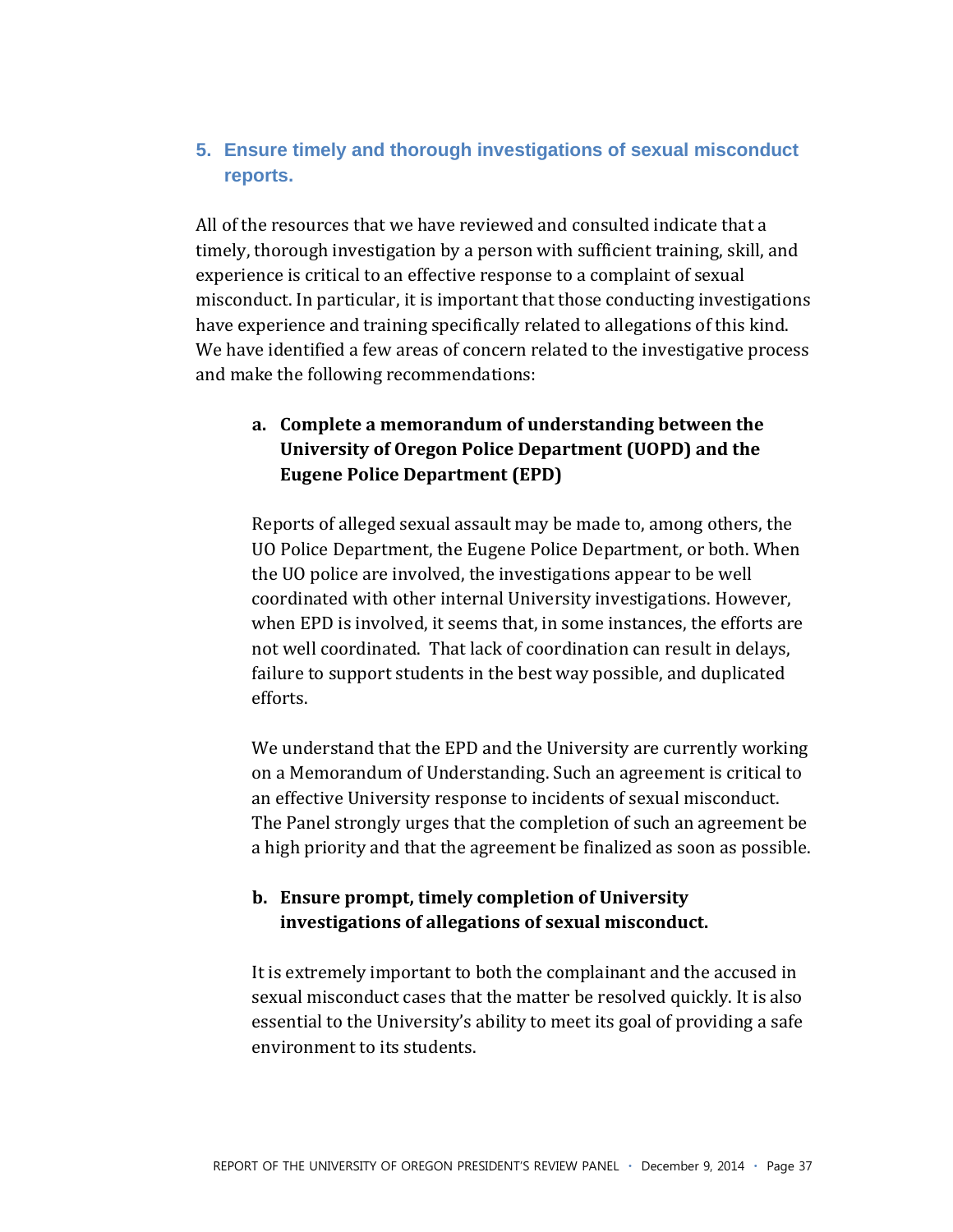The University seems to understand the importance of timeliness in sexual misconduct investigations and it appears that initial investigations are done in a very timely manner. We recognize that in some instances, delays occur because of factors beyond the control of the University. Law enforcement agencies may have legitimate needs to have the University delay its investigative work. It is our recommendation and our hope that when law enforcement agency needs require such delays, the agencies will prioritize the cases and provide the University with regular updates. Again, this points to the critical need for a memorandum of understanding between police agencies and the University.

The University has designated time frames for investigations. We believe that the University should undertake regular assessments of whether these timelines are adequate and whether they have been met. If the timelines are not adequate or are not being met, the University must correct that deficiency with additional resources.

#### c. Thoroughly and continuously train University investigators.

Because of the significant impact of the findings and recommendations resulting from reports of sexual misconduct, it is imperative that investigators be thoroughly and continuously trained. The University seems to be doing a good job of this at this time, and as demand increases, it must continue to meet this responsibility.

#### d. Provide prompt information to students about how information obtained in the investigation may be used.

It is important that students be told how information obtained during the course of an investigation will be used, along with an explanation of the confidentiality of the information. Our understanding is that this is occurring during investigations at this time, and it is critical that this continue.

#### e. Provide a report to students about the outcome of the investigation.

The students involved in the allegation should receive a report on the outcome of the investigation as soon as possible. We were told by a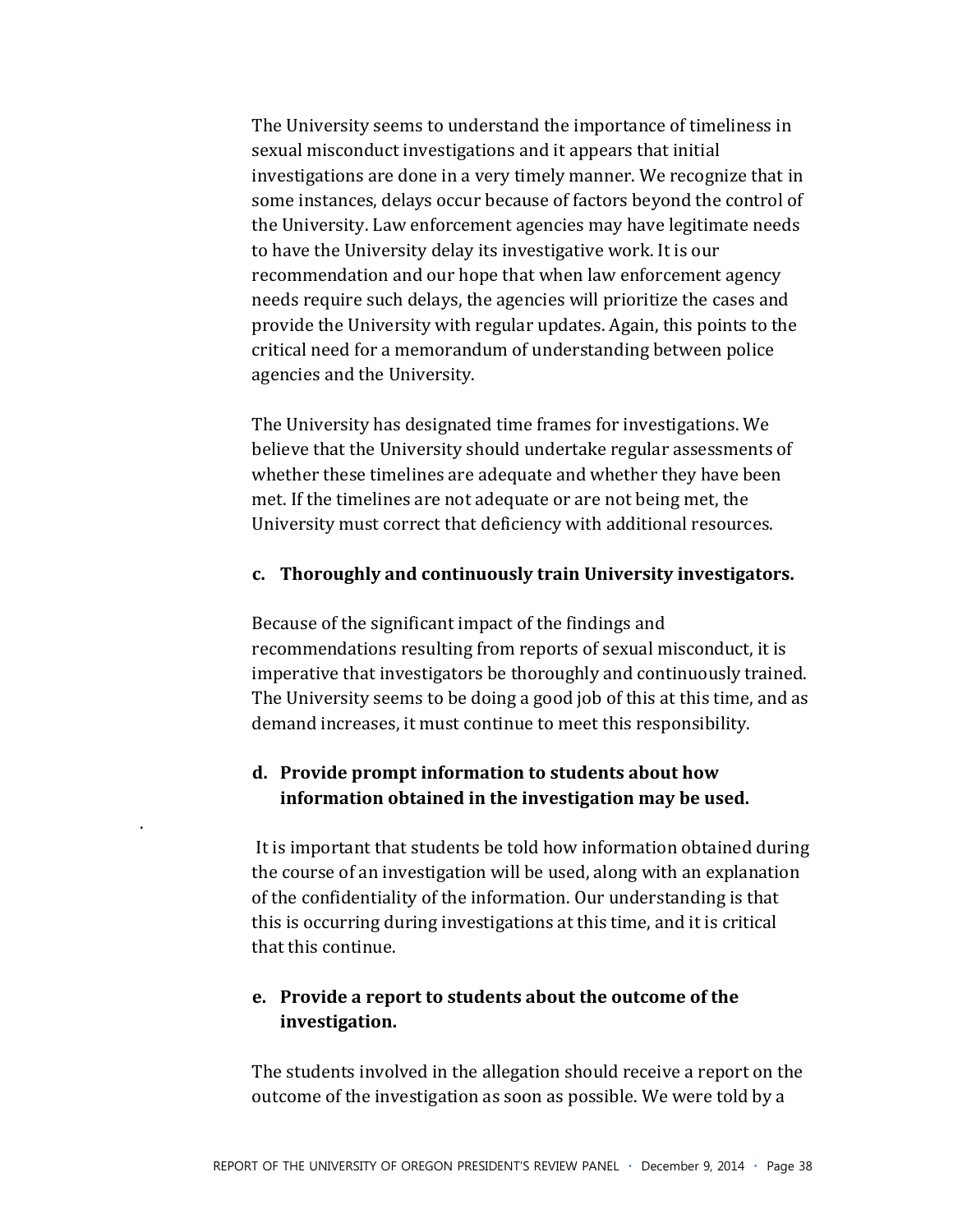number of persons that one of the major complaints about the University's handling of complaints of sexual misconduct is that those involved are not advised at all, or not advised promptly, about the progress or outcome of an investigation of a complaint. We recommend that the University examine the current process in order to ensure that there is regular communication on the progress of the investigation as well as prompt communication about its outcome to the extent that the law allows the information to be shared.

#### **6. Adopt a clear and fair adjudication process for violations of the Student Conduct Code involving allegations of sexual misconduct.**

The renewed focus by universities on the issue of sexual misconduct on campus has resulted in considerable discussion about what are appropriate procedures for the disposition of alleged Student Conduct Code violations involving these issues. Traditionally, sexual misconduct allegations have been subject to the same procedures as any other code violations.

We recommend that, because of the sensitive nature of allegations of sexual misconduct and the potential serious consequences, both legal and personal, for those involved, as well as the impact on the campus community as a whole, the University amend its Student Conduct Code immediately to provide procedures that are specifically designed for allegations of this kind.

We do not believe that the procedures for adjudication of an alleged violation of the Student Conduct Code involving sexual misconduct must mirror a judicial proceeding. Student Conduct proceedings and trials within the judicial system have significantly different purposes. The University's ultimate purpose is to provide a safe learning environment for its students, to provide accountability for actions, and to ensure that students meet the standards of the University--in other words, to protect and educate its students. On the other hand, the judicial process is designed to formally adjudicate alleged civil and criminal acts consistently with applicable state and federal law.

Nonetheless, while we do not believe that a formal judicial procedure is required or necessary to the adjudication of student conduct violations involving allegations of sexual misconduct, we do believe that clear, consistent, effective and fundamentally fair procedures should be used.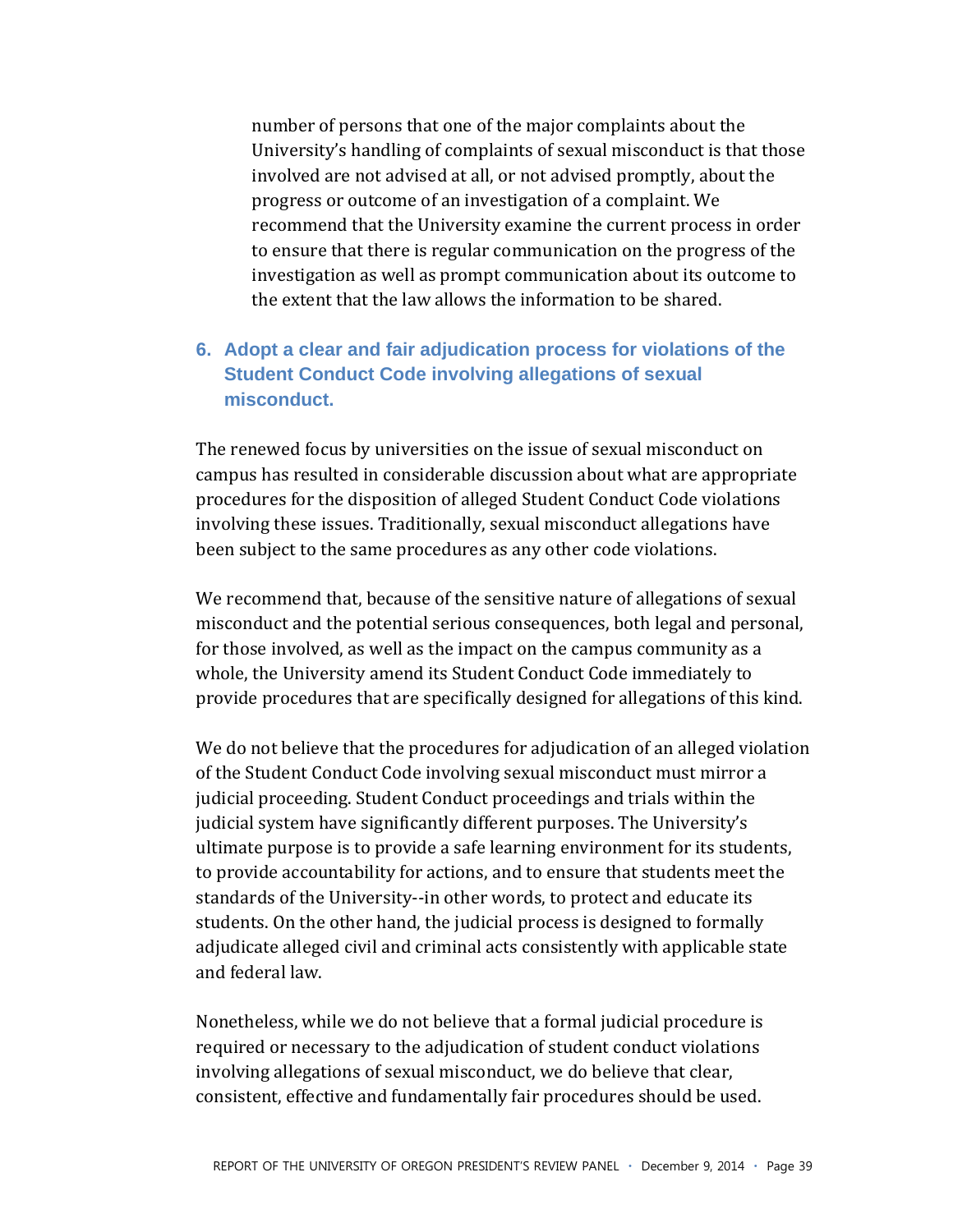Essentially, all participants must be provided with a clear explanation of the process to be used, should be given a full and fair opportunity to be heard before a neutral decision-maker, should have the opportunity to respond to all information submitted to the decision-maker, should have the same opportunity for input on the process to be used, should have equal access to legal representation, and should have the same rights to seek review of the decision. Participants also must be given notice of the outcome of the proceedings.

For the above reasons, we make the following recommendations regarding the Student Conduct adjudication procedures to be used in cases involving allegations of sexual misconduct:

#### a. Amend the Student Conduct Code to include a separate section on the processing of sexual misconduct cases.

In the present version of the Student Conduct Code, the procedures applicable to a violation involving an alleged incident of sexual misconduct are intertwined with other violations of the Code. The applicable procedures are set out in a number of different sections that address other types of allegations. It takes a careful reading of the Code to identify which provisions apply when sexual misconduct is involved. The Review Panel recommends that the Code be amended to include a separate section that clearly sets out all of the specific procedures that apply in cases involving sexual misconduct.

#### b. Clarify those provisions of the Code dealing with alternative dispute resolution procedures when an incident of sexual misconduct is alleged.

The Review Panel recognizes that there are legal requirements, in particular in Title IX, that limit the use of alternative dispute resolution in cases of sexual misconduct and sexual assault.

Nonetheless, we note that other universities provide for some use of mediation or alternative dispute resolution procedures, including what are known as restorative justice approaches. We encourage the University to make such alternative procedures available at points in the process where their use would comply with all legal requirements and would be appropriate. There may well be cases where alternative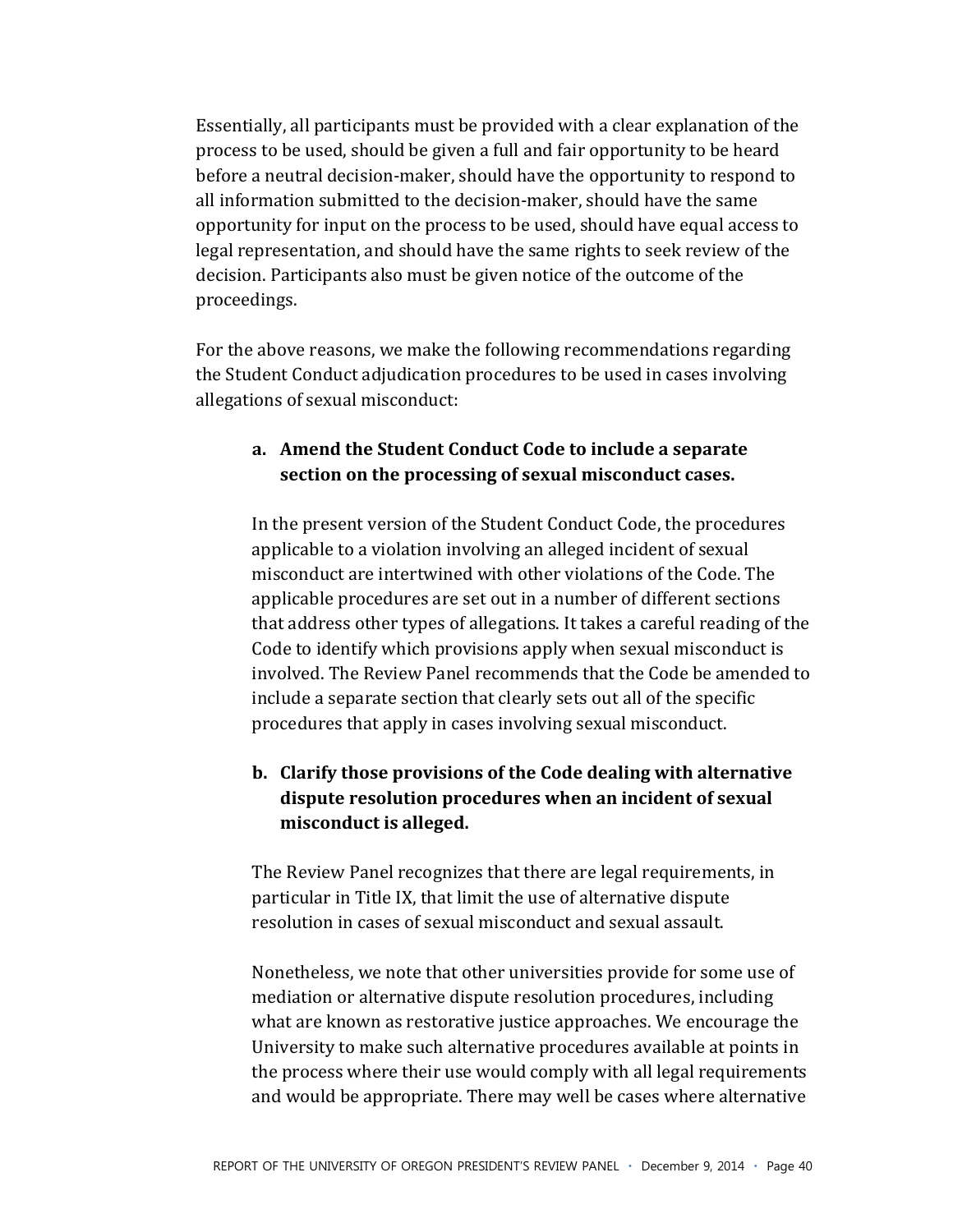approaches would best serve the interests of all parties. Obviously, such alternative approaches should never be used unless the complainant makes an informed and voluntary decision to engage in such an option.

#### c. Adopt new procedures for adjudicating a violation of the **Student Conduct Code relating to an allegation of sexual** misconduct.

The Panel recommends that the University adopt clear and consistent procedures for the adjudication of sexual misconduct cases. These procedures should be best suited to the circumstances at the University of Oregon. The applicable procedures adopted by the University should be easily accessible to everyone.

Administrative conference model. The administrative process that the Board of Trustees recently adopted on a temporary basis, in which one person makes the initial decision after an informal hearing of the case, seems to be one of the most common and effective processes for adjudicating these cases. In our view, this has been a good process on other campuses and could work well at the UO. There are a number of specific requirements related to this process that we recommend the University implement:

> 1) Adopt and make available to all participants clear and specific rules for the conduct of the administrative conference. Presumably, under the new administrative conference process, a Title IX investigator will continue to conduct investigations, and will give the investigative report and recommendation to the administrator who will be reviewing the case. At this time, there do not appear to be any specific rules adopted to govern the process. The procedures to be used in the administrative conference should be clearly spelled out in formal rules and should be consistently applied to all cases.

> 2) Give a full and fair opportunity to all participants in an administrative conference to present information and respond to information presented by the other side. At a minimum, the administrator should allow both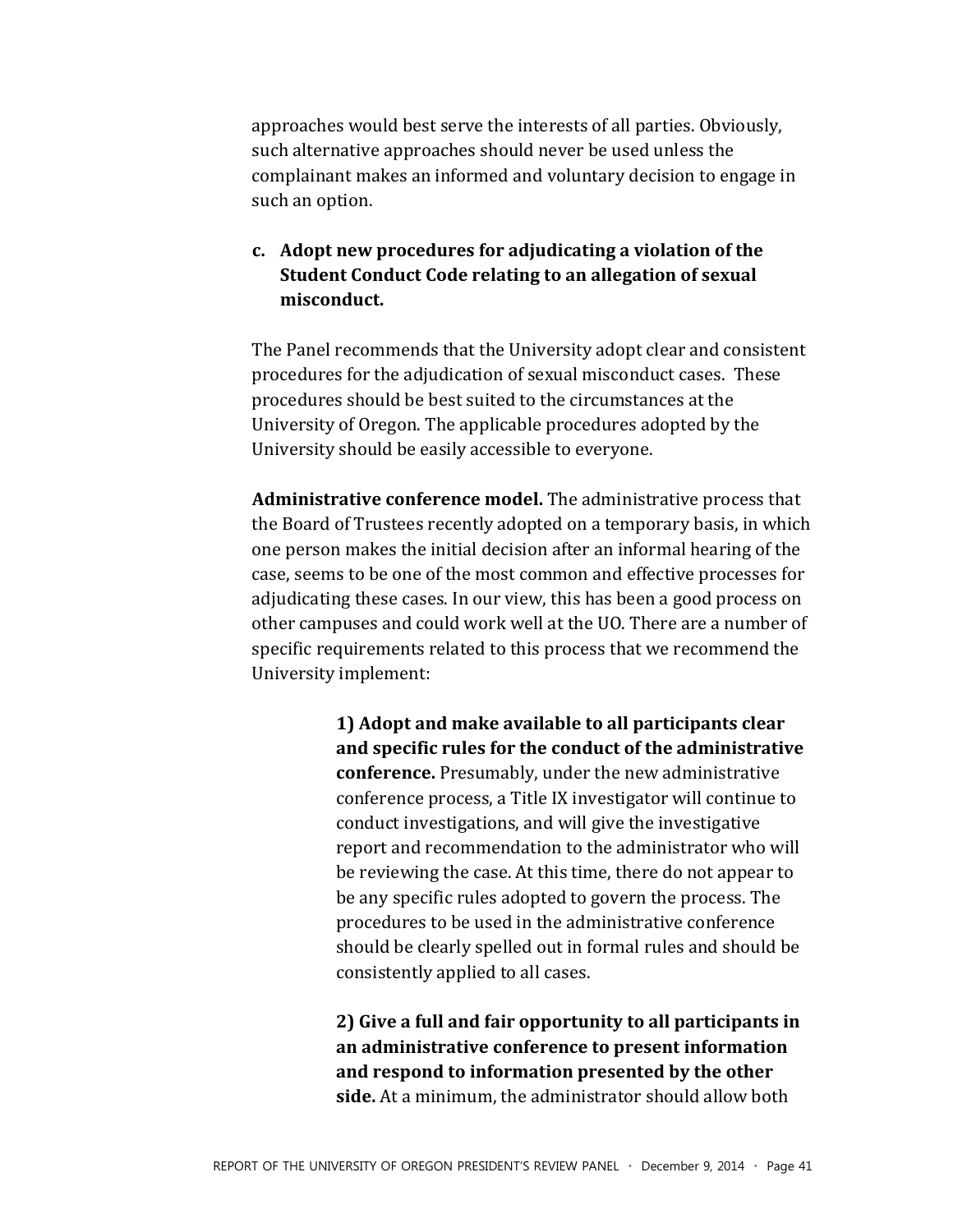sides a full opportunity to present all information they deem necessary and appropriate. In the process used by some universities, the administrator also allows each side to respond to information that he or she receives from the other side. We recommend that this practice be adopted, as it ensures that both sides receive a full and fair opportunity to be heard.

We also note that at some universities, the administrator of the conference gives a copy of his or her draft findings to each side in the process and asks for a response. This too seems a good practice. A full and fair opportunity to present information and a chance to respond to information received from the other side seem particularly important in view of the low standard of proof now used by the University in establishing a violation of the Student Conduct Code in these cases.

#### 3) Apply the preponderance standard as the burden of proof in proceedings before the administrator. The

Federal Office of Civil Rights currently recommends that the burden of proof (see glossary) in these proceedings be a "preponderance of the evidence" (see glossary) as opposed to higher evidentiary standards such as "clear and convincing evidence," that have been traditionally used. The University has historically used the preponderance of the evidence standard in determining if a violation of the student code has been established unless the violation would lead to expulsion, in which case the University applied the more rigorous clear and convincing standard. However, the University recently revised its Code to ensure that the preponderance standard is applied in all circumstances. That policy should continue.

4) Issue a written decision and make it available to **both parties.** The administrator should make an audio recording of the proceedings and render a written decision that includes findings of fact based on the material presented to the administrator and conclusions regarding whether those facts amount to the violation of a Code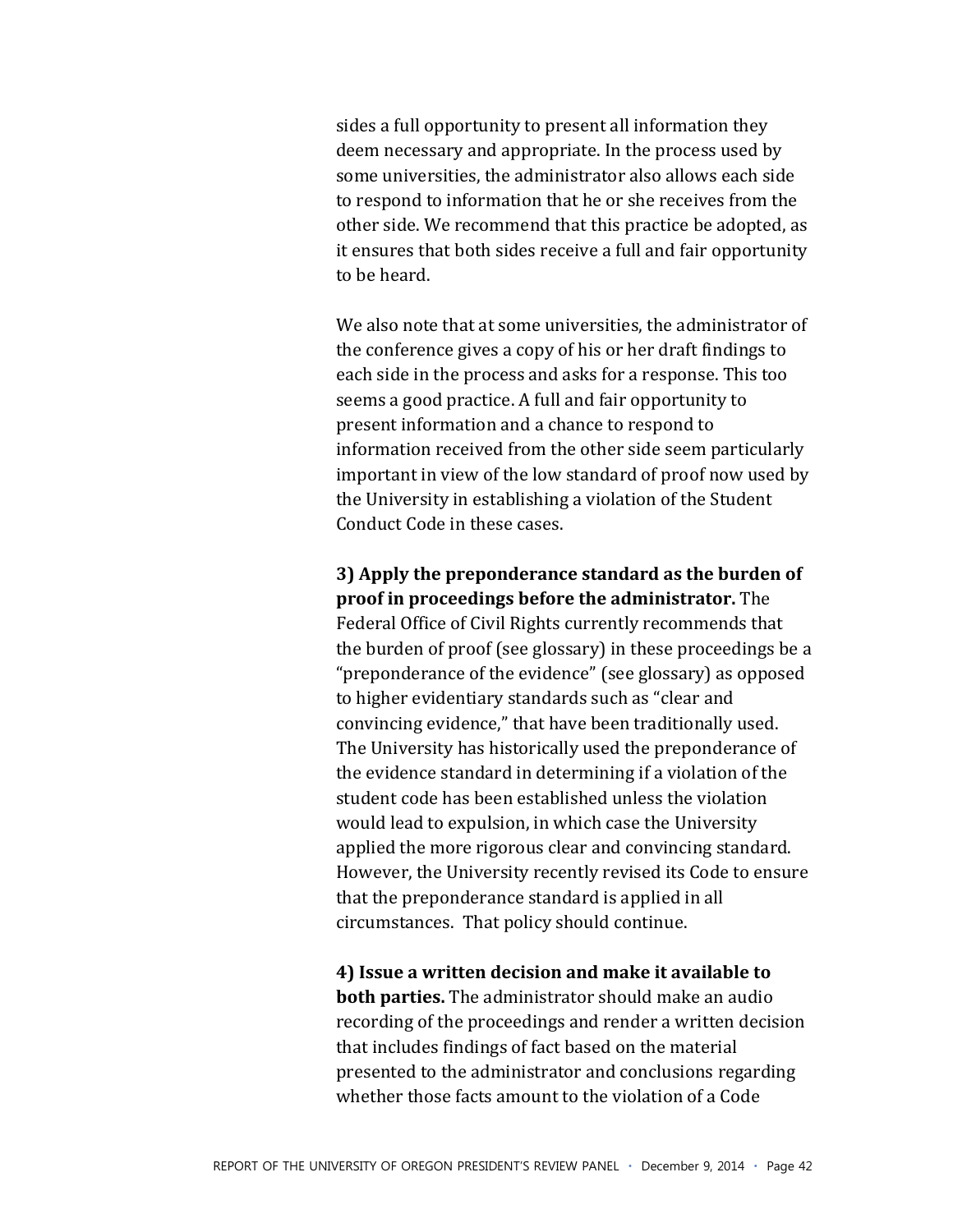provision. The written decision should be made available to both parties as soon as possible.

5) Allow appeals of administrators' decisions. Most universities that employ the administrative conference model allow for some sort of appeal of the administrator's decision. The appeals are most commonly taken to a higher administrator or to a hearings panel. Because these issues are of such critical importance to the students involved as well as to the University community, we believe that there must be a right of appeal.

One option is that the appeal be taken to a hearings panel made up of University faculty and staff who have been trained not only in the proper procedures and legal standards to be used, but also in the dynamics and trauma involved in such incidents. We believe, however, that a better option is to have the appeal heard by a neutral third party who is not associated with the University. The person should be a lawyer experienced in adjudication, preferably in matters involving allegations of sexual misconduct.

Further, both sides to the case must be entitled to the same rights of appeal and the appeal process should be clearly spelled out in the Code.

An additional issue with respect to the appeal of the administrator's decision is the question of how much deference, if any, his or her decision is due. We recommend that, as in many formal administrative appeals within state and federal agencies, the administrator's factual findings be accepted on appeal if there is any evidence in the record to support them. The administrator's legal conclusions, however—that is, the decision as to whether the facts support the ultimate outcome—should receive no deference and should be decided anew by the reviewing body.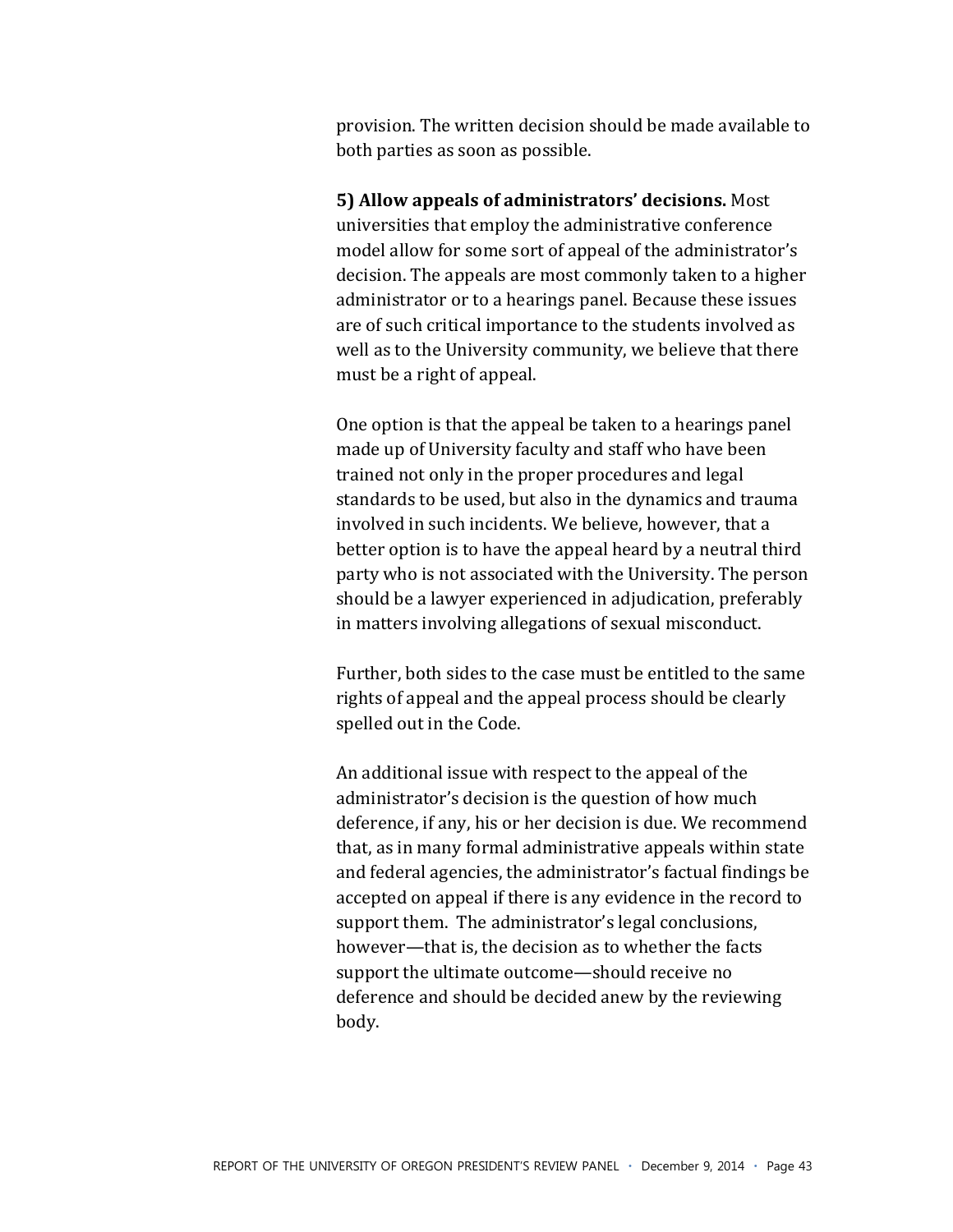The appeal process should be completed in a prompt manner and should not significantly delay the resolution of the case.

6) Provide for equal provision of legal representation. Under the current University practice, the accused student has free legal representation available through an office funded by the Associated Students of the University of Oregon (ASUO), but the accuser does not. That practice cannot continue. The parties must be treated equally. If one side is provided with free legal representation, the other side should be as well.

7) Ensure that there is no required contact between the accuser and the accused during the administrative **process.** We also recommend in the strongest terms that, whatever process is used for resolution of these matters, the accuser and the accused person should not be required to be in the same room, nor should direct questioning of either the complainant or the accused by the other side be allowed. We are told that the possibility that the accuser might be in the same room as the accused during the process or be subject to questioning by the accused understandably deters many students from reporting. For that reason among others, the "no face-to-face contact" policy should be strictly enforced and well publicized.

8) Allow for participation of student advisors but clarify the limitations on their participation. It is our understanding that the UO Student Conduct Code presently allows an advisor of the student's choice to assist the students. The University should adopt specific rules to govern the participation of advisors so as to ensure that they do not obstruct the proceedings.

9) Provide clear information on what sanctions apply or are available. All parties involved in a sexual misconduct proceeding should be made aware of the range of sanctions that might be imposed on the accused if he or she is found to have committed a violation.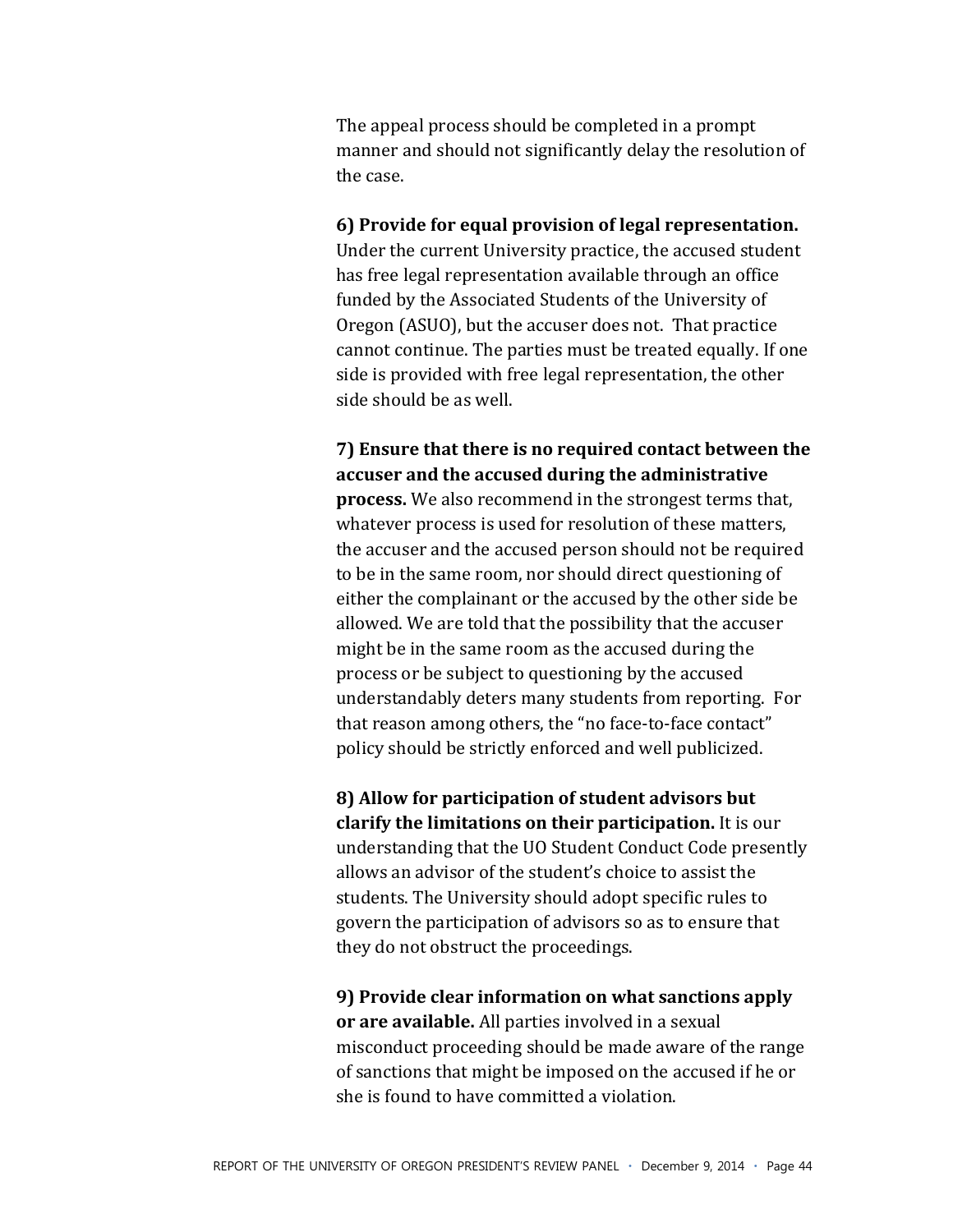10) Notify the parties that the result of the appeal is subject to review in court. The final order issued by the University can be submitted to a court for review. Parties should be notified of this fact.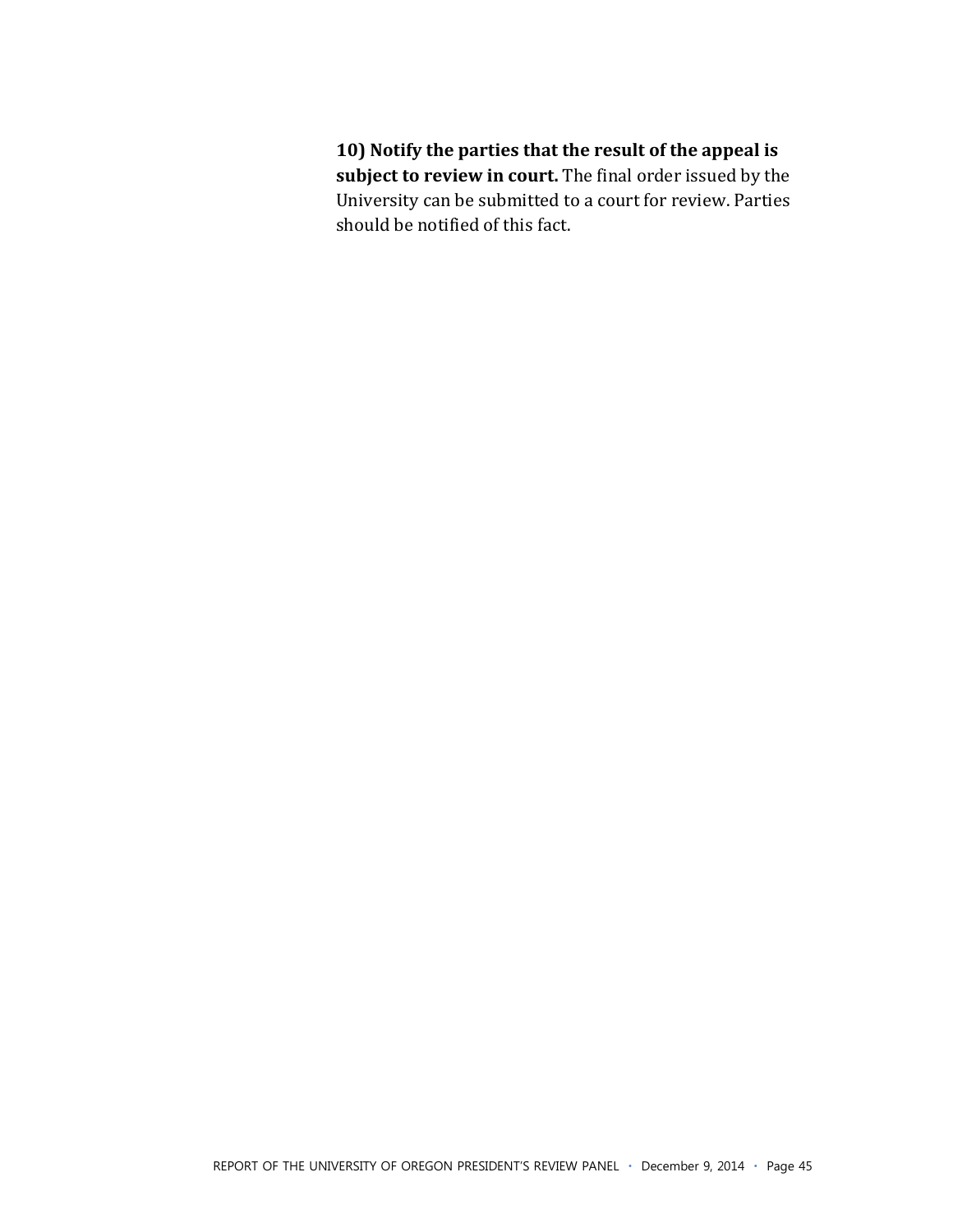"...there are also some identifiable campus communities that present unique issues and face circumstances distinct from and in addition to those faced by the general student population."

## **SPECIFIC CAMPUS COMMUNITIES RECOMMENDATIONS**

Il of the recommendations that we have made thus far relate to the prevention and response efforts of the University for all students. The unique circumstances of various campus communities, however, present additional issues and opportunities. For example, in addition to the campus-wide communications that we recommend be used by the University, many of these special campus community have the opportunity to develop centralized communications and modes of delivery that are particularly suited for their respective individual communities.

We have addressed the campus communities that were included in the President's charge to the Panel. We have also addressed a number of specific campus communities that came to our attention during our review process. We recognize that there are other campus communities that we have not specifically addressed that may also experience unique circumstances and issues. As explained in a letter written by the University-wide Diversity Committee, it is important to keep in mind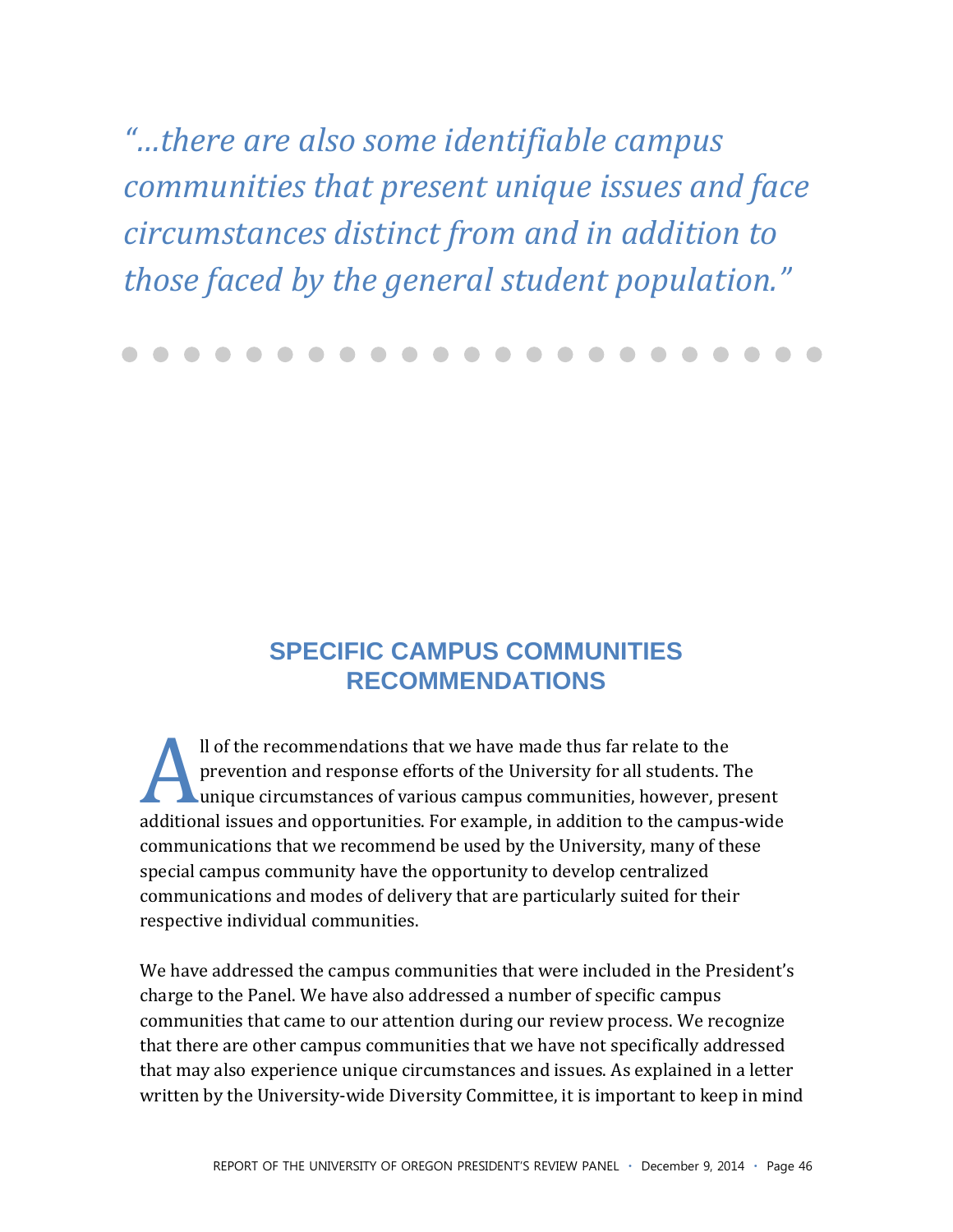that individuals of different social groups can be impacted by sexual harassment and sexual assault differently. We agree with the recommendation and perspectives addressed in that letter that, in the process of developing practices and policies related to sexual misconduct, the University should seek to understand and be responsive to differences, acknowledging that "as a community we can also encourage each other to reflect on the more subtle ways that unconscious bias can affect our views of sexual violence."x

We make the following observations and recommendations:

#### 1. Fraternities and Sororities

#### a. Ensure coordination among law enforcement agencies.

Law enforcement work involving activities at fraternities and sororities should be coordinated as much as possible both to enhance prevention efforts and to respond to incidents as promptly and effectively as possible. We encourage the UO to continue to work with law enforcement agencies to complete a Memorandum of Understanding for work involving fraternities and sororities that would provide, among other things, for appropriate information sharing and for the potential broadening of the UOPD patrol. It is the Panel's conclusion that having UOPD more involved with oversight of fraternities and sororities could enhance the effectiveness of prevention and response efforts related to these communities.

#### b. Provide additional training and programming for members of fraternities and sororities.

The information that we have received indicates that incidents of sexual misconduct are a particular problem at fraternity functions. For that reason, it is critical that additional programming be designed specially for, and directed at, fraternities and sororities. Critically, student leaders from among fraternities and sororities must take the lead in developing and implementing programs that will educate members on the issues related to sexual misconduct, and they must work to change the culture of this campus community. Clearly communicating standards of healthy sexual behavior and consequences for sexual misconduct must be emphasized. The closeknit nature of these social organizations would seem to make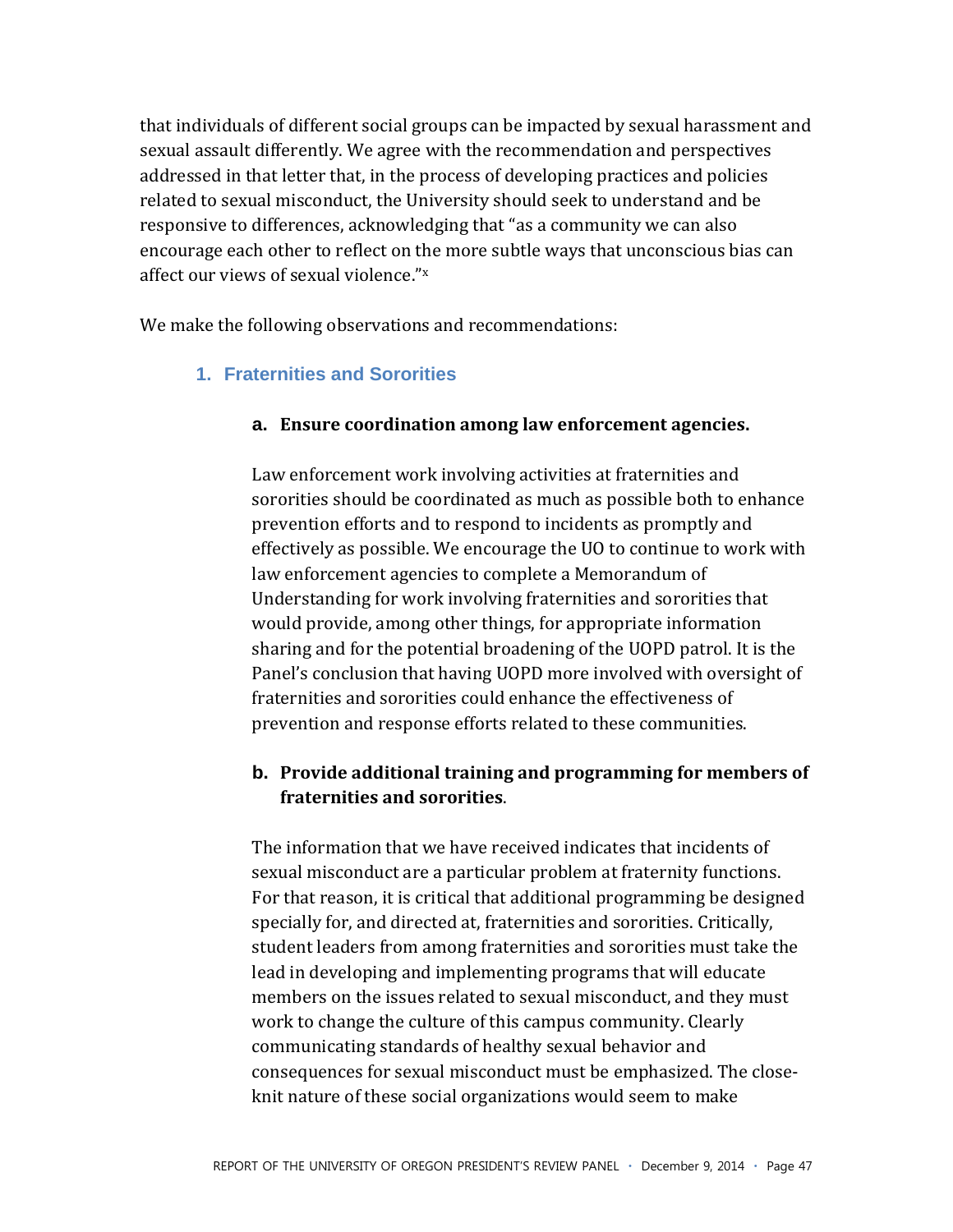bystander intervention a particularly effective tool. Therefore, we recommend mandated training on bystander intervention in fraternities and sororities.

We also understand that fraternities and sororities have recently been working to increase their efforts on prevention and are directing resources toward prevention activities. For example, we encourage their implementation of a "Safe Sisters Program," sober monitors, and new risk management positions. Fraternities and sororities are also currently engaged in creating a sexual assault task force to address issues of sexual misconduct and alcohol use. The University administration should encourage and support this endeavor and the work of the fraternities and sororities should be coordinated and monitored by the senior executive or office created by the University.

#### **c. Train)and)use)student)leaders)in)fraternities)and)sororities.**

As discussed in our specific recommendations related to prevention, we recommend that student leaders from fraternity and sorority life be identified and brought together with student leaders from other areas of campus to receive training to become peer mentors.

#### **d. Publicize)information)reporting)each)fraternity)and)sororityǯ** history of sanctions, including probation.

We also agree with the University Senate Task Force's observation that information about misconduct involving fraternities and sororities should be made more visible. We were told that information about which houses were on probation or under some other disciplinary sanction, and the basis for the probation or sanction, is not readily available. We believe that such information should be published in a way that it is accessible to the entire campus community.

#### **e. Create)and)impose)meaningful)sanctions)on)fraternities)and)** sororities for failure to adequately address sexual misconduct issues and related issues of alcohol and drug abuse.

The University should create and impose meaningful sanctions on fraternities and sororities if they fail to adequately address sexual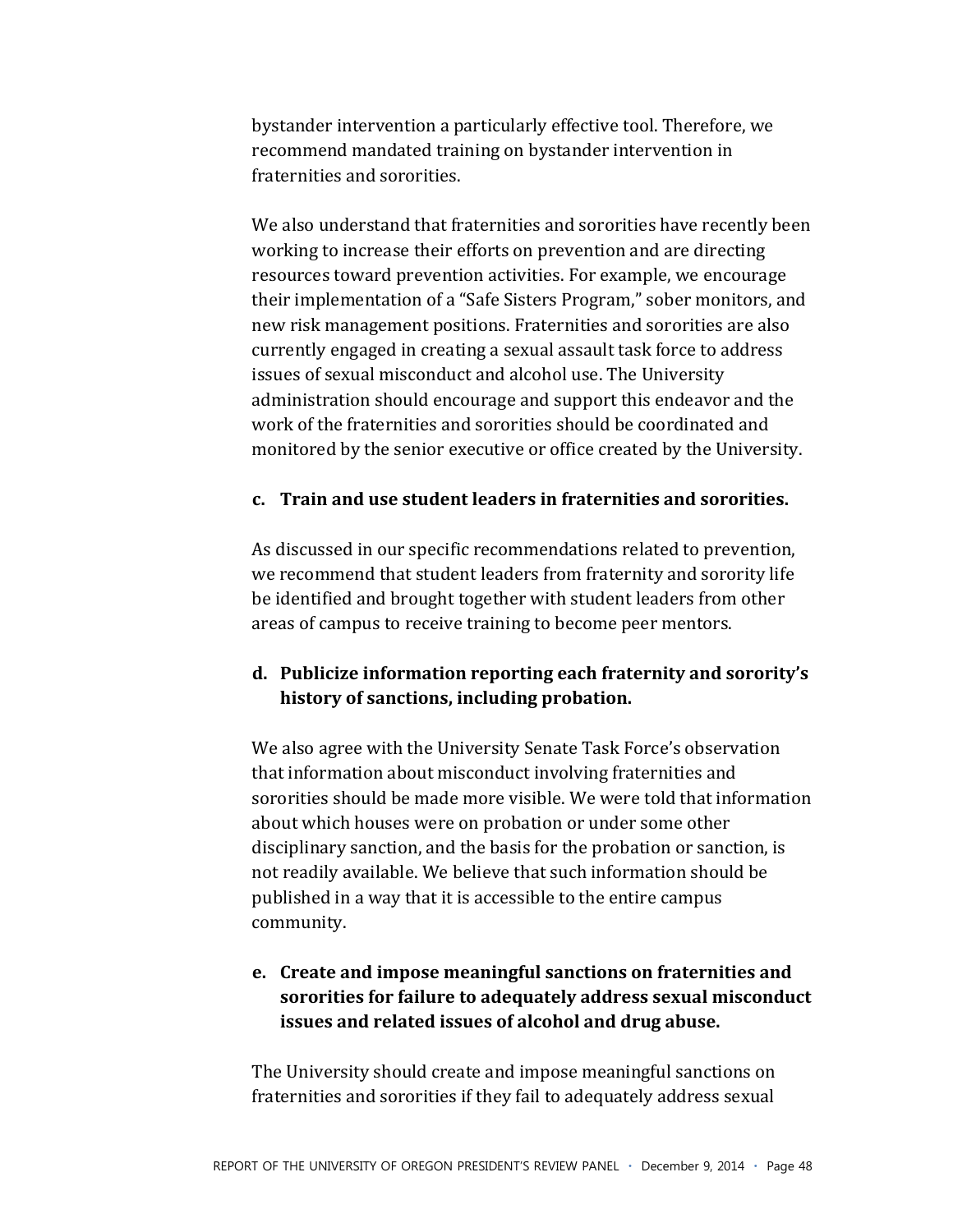misconduct issues and related issues of alcohol and drug abuse. We recommend that each fraternity and sorority be required to submit an annual report specifying the actions it has taken to prevent and respond to sexual misconduct, and evaluating the success or failure of those actions. The reports should be reviewed by the President, in consultation with the senior executive, the Office of the Dean of Students, and other persons of the President's choosing. If, after reviewing the reports and other relevant and reliable sources, the President concludes that a fraternity or sorority has failed to take adequate measures to prevent sexual misconduct or failed adequately to respond to incidents of sexual misconduct by its members, the President should impose meaningful sanctions, including, if deemed appropriate by the President, suspension of all affiliation with and support by the University.

#### f. Assess and make necessary improvements in exterior lighting around fraternity and sorority houses.

A practical suggestion fraternity and sorority leaders shared was improving the lighting in the vicinity of sorority houses, specifically the area around 15<sup>th</sup> Street. Administration should assess exterior lighting conditions and make any necessary improvements.

#### 2. Student-Athletes

Student-athletes are another campus community that presents unique challenges and opportunities that the President charged us to address. Accordingly, the Panel makes the following recommendations related to the UO Athletics Department and student-athletes:

#### a. Undertake additional prevention education.

As discussed above, the Panel believes it is important for the University to seek ways to integrate coaches and student-athletes with other parts of the campus to foster a spirit of shared responsibility and respect. Student-athletes and coaches should participate in the prevention education programs available to all students as much as possible. We recognize, however, that because there are unique circumstances and issues facing student-athletes,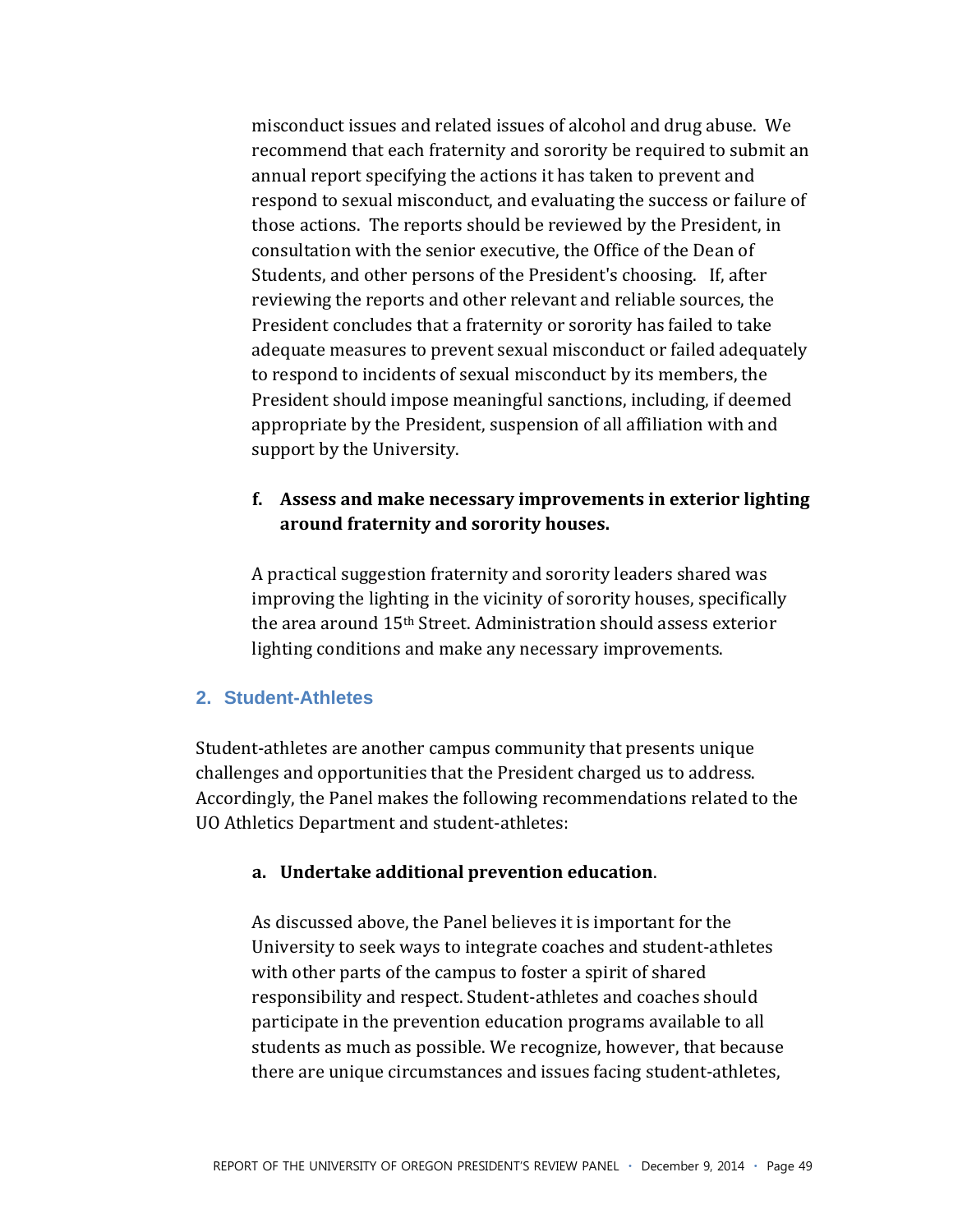additional training should occur. Among the unique education needs are the following:

- 1. Because student-athletes may enter the University at different times than other students, it is possible that in some instances, early campus prevention efforts such as IntroDUCKtion may not reach them. For that reason, the Athletics Department should conduct "pre-arrival" prevention and education for student-athletes.
- 2. Student-athletes may be subject to greater media scrutiny and campus attention that may raise additional issues. Athletics Department personnel and coaches should include information about this fact in education programs directed at student-athletes.
- 3. Student-athletes may be considered role models and held to higher standards than other students at times. They may also have at least the perception of additional prestige and power. Again, the Athletics Department should address these issues and provide assistance to student-athletes in dealing with these additional expectations and responsibilities.

#### b. Train and use student-athlete leaders in prevention education for student-athletes.

As mentioned above, there are some unique circumstances that student-athletes face that require or provide opportunities for additional prevention training and education. Student leaders in athletics should be trained and used to assist with this additional training. For example, as noted above, many student-athletes arrive on campus before other students. It would make sense for the Athletics Department, together with student-athlete leaders who are also on campus early, to take advantage of the opportunity to conduct personal or small group training to familiarize the student-athletes with the practices and policies of the UO related to sexual misconduct.

#### c. Ensure that the UO Athletics Department senior leadership is visibly committed to UO sexual misconduct prevention and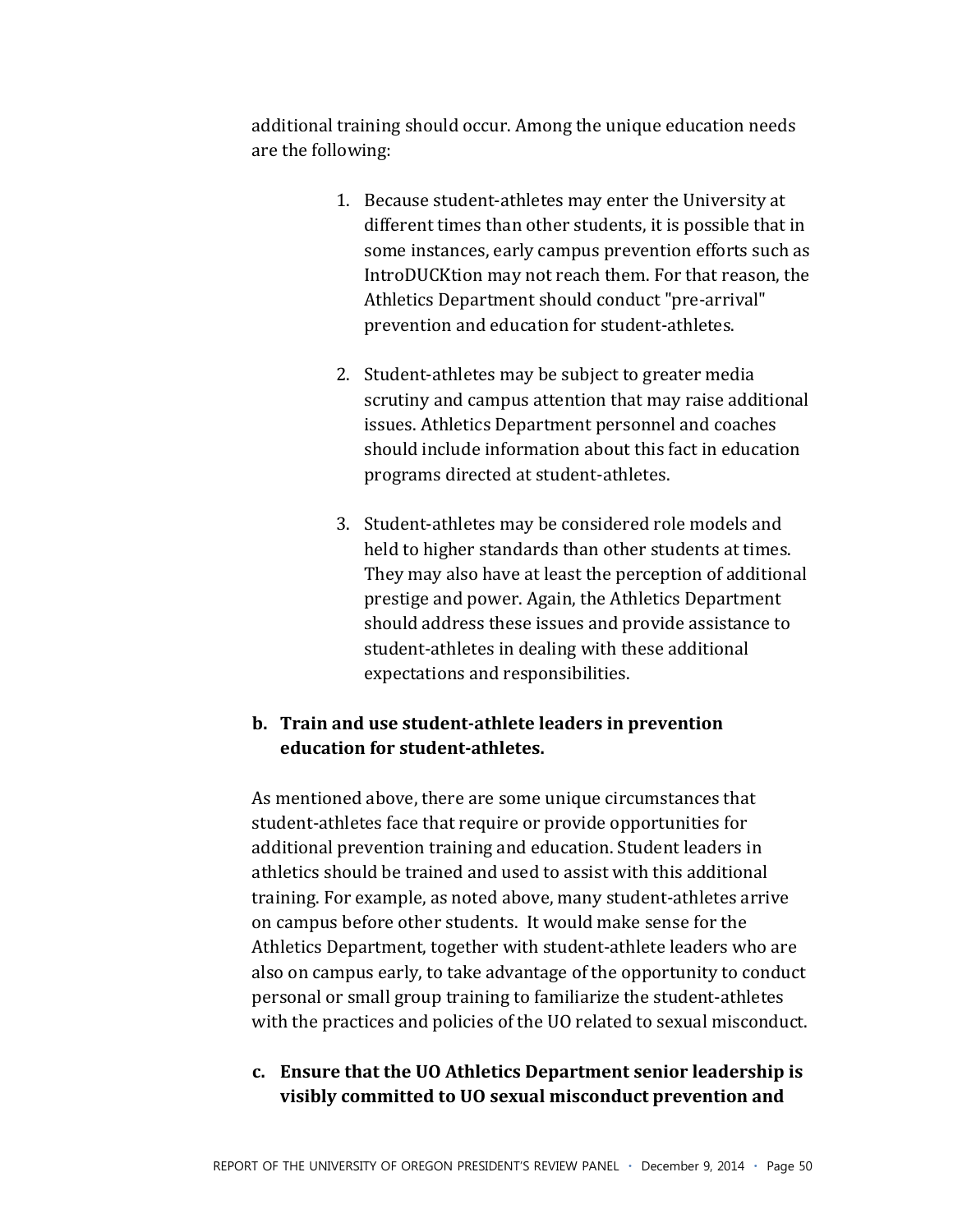#### response programs.

UO has a particular opportunity, with its well-known coaches and student-athletes, to show leadership by involving senior leaders, including athletics personnel, in prevention campaigns. The recent *It's on Us* campaign video

https://www.youtube.com/watch?v=YaZw1eekmZU is one example of the Athletics Department working with University partners on peer-to-peer prevention issues. Athletics should be encouraged to provide resources to create additional prevention messages.

#### **d.** Require the Athletics Department to make a meaningful contribution of resources to the prevention program on an **ongoing)basis.)**

As evidence of its commitment to the UO comprehensive plan, and because of its high profile leadership, we recommend that the University require the Athletics Department to make a meaningful contribution of resources to the campus-wide sexual assault prevention program.

### **e.** Ensure that reports of sexual misconduct by student-athletes continue to be handled according to standard University **procedures.**

The University should ensure that reports of sexual misconduct by student-athletes continue to be handled through the University's regular process for such cases. All Athletics Department personnel who receive such reports must follow University reporting policies and procedures. The investigation of the report should be handled in the same manner as any other report of sexual misconduct at the University and no separate investigation should be conducted by the Athletics Department except as required to review compliance with team rules. This process should be stressed in Athletics Department personnel training in compliance with their contracts that stipulate that they comply with all rules, regulations, policies and decisions established by the University.

#### f. Include promotion of student conduct compliance in coaches' **performance)evaluations.)**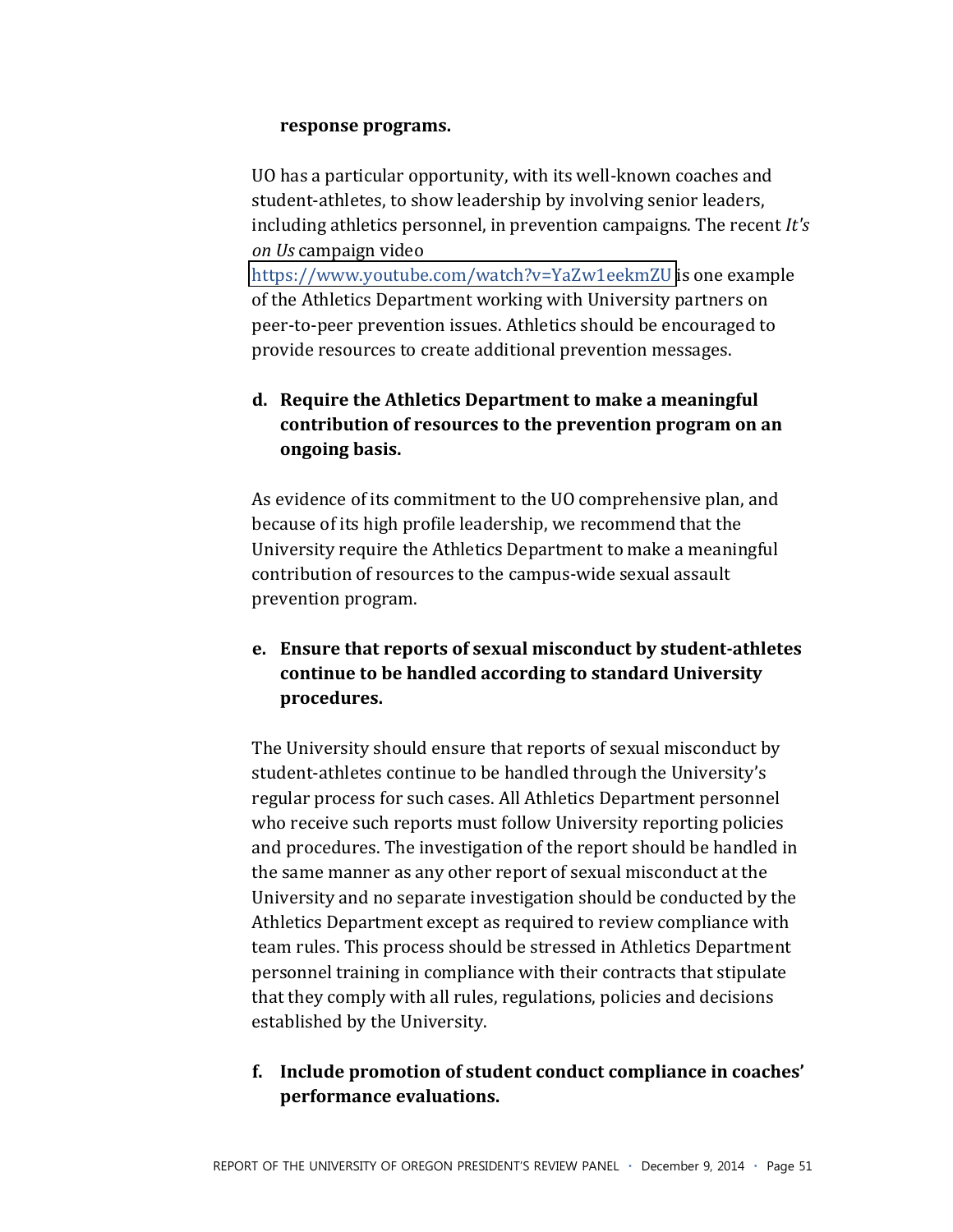Coaches' annual performance reviews should be tied to the way in which they carry out their contractual obligations regarding studentathlete compliance with team rules and the University's Code of Conduct. Each team's head coach should be required to submit an annual report specifying the actions he or she has taken or supervised to prevent sexual misconduct by team members, and the success or failure of those actions. The reports and any other relevant and reliable information should be reviewed by the President, in consultation with other persons of his or her choosing. If, after such review, the President determines that a coach or a person under the coach's supervision has failed to meet his or her contractual obligations regarding student conduct or has failed to take appropriate action in response to an incident of sexual misconduct, the president should impose meaningful sanctions including, if deemed appropriate by the President, reduction or elimination of bonus or merit pay.

#### g. Require that the Athletics Department immediately review any charge of sexual misconduct and consider whether suspension from team activities is warranted

The University should require that the Athletics Department immediately review any charge of sexual misconduct and consider whether suspension from team activities is warranted.

#### h. Ensure a process for follow-up on a student's background when it comes to the attention of the UO that the student has violated a student conduct code or criminal law.

The Prevention Recommendations Section of this report details the need for the University to follow-up on a student's background when it comes to the attention of the UO that the student has violated a student conduct code or criminal law in the past. Following this principle, if the Athletics Department during its recruiting process, or at any other time during a student-athlete's time at the UO, has reasonable cause to believe that a student or student applicant has violated a student conduct code or a criminal law in the past, and that the violation would make the student a potential danger to the UO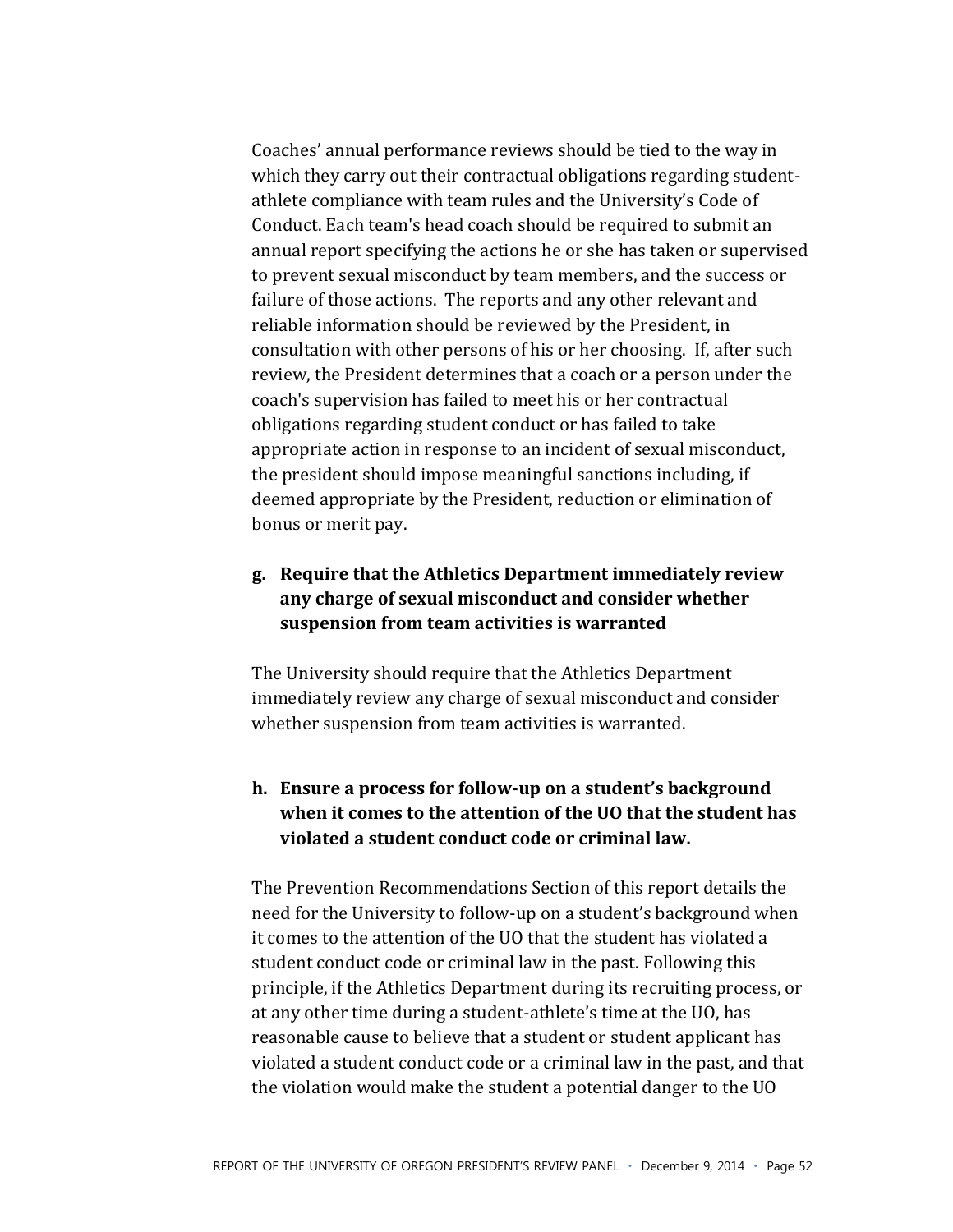campus community, the Athletics Department should attempt to obtain further information about the violation in a legally permissible manner. If such information confirms that the violation did occur and the nature of the offense would pose a potential threat to the safety of the campus, the Athletics Department must report that fact to the University administration so that it can take appropriate action to ensure the safety of the campus.

#### i. Share best practices among the various UO athletic teams.

We learned in our interviews with Athletics Department personnel that many of the teams have intensive and effective processes to recruit student-athletes of high character without a history of problem behavior, including sexual misconduct. However, we also learned that most of the policies and efforts on these issues are made on an individual team basis. We recognize that recruiting for different sports may differ in some respects and not all practices would work for every team. Nonetheless, in our view, there needs to be a better coordinated department-wide effort that ensures that the effective parts of individual team programs are available for use by all athletic programs as appropriate. We encourage the Athletics Department to develop common best practices and to provide for the sharing of best practices among its teams.

#### j. Maximize opportunities to integrate student-athletes into the campus as a whole.

Student-athletes should be encouraged to participate in campus activities, including prevention education programs that will allow these students to interact as much as possible with all UO students. Opportunities for interaction between student-athletes and other students will benefit the campus community as a whole as it will allow students to learn about and understand each other's perspective and campus experience and work together on common goals.

#### 3. International Students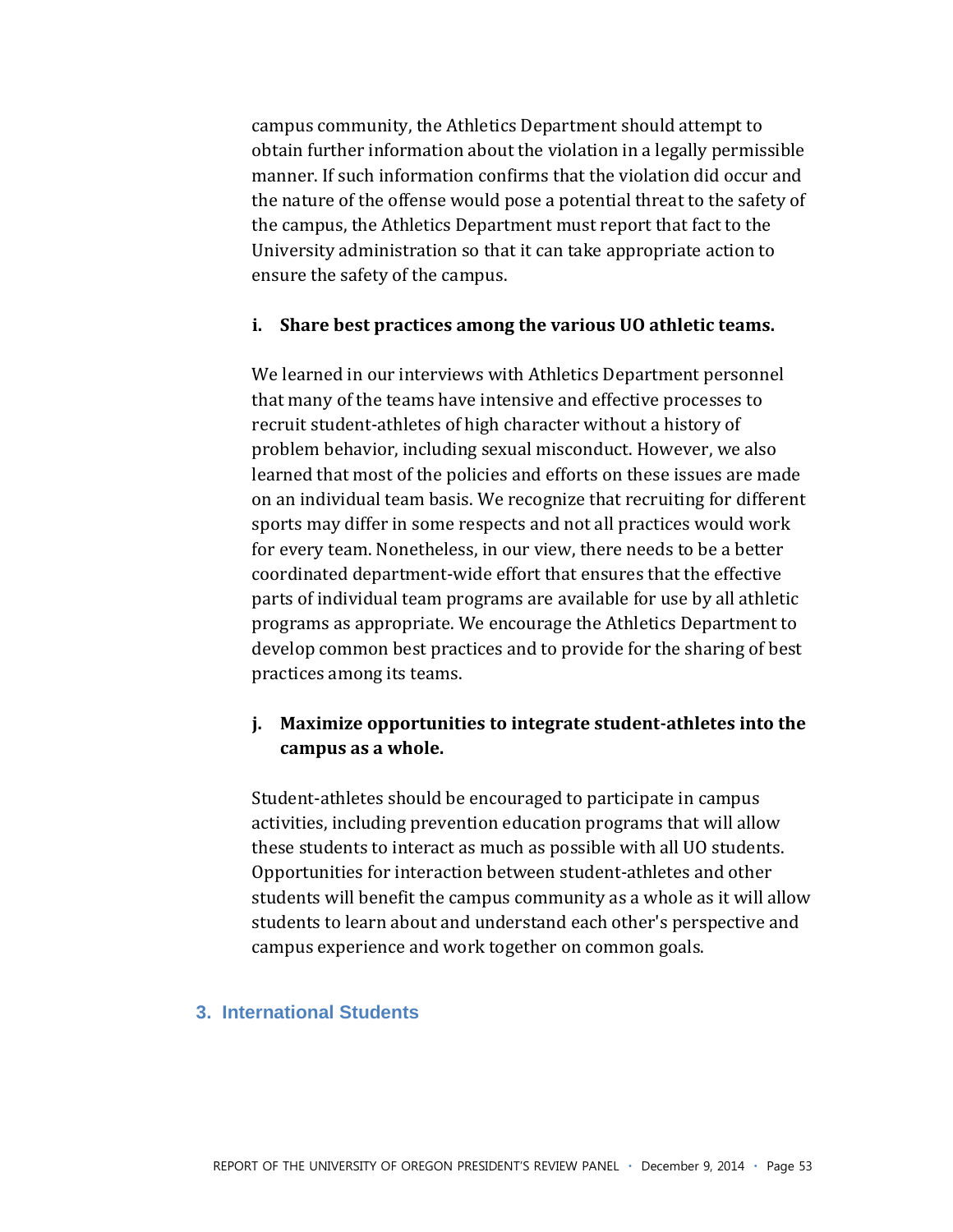#### **a. Provide)additional)support)and)education)for)international) students)**

International students make up approximately  $13\%$  of the student population of the UO and are an important part of the campus community. These students have a wide range of cultural traditions and face particular challenges as they enter the unfamiliar UO and American cultural settings, far from their homes, uncertain of the prevalent cultural norms, and navigating with varying degrees of English language fluency. Special efforts must be made to include them in prevention education and planning and to address their special circumstances.

As discussed above with regard to information on prevention, the University should pay particular attention to ensuring that communications regarding reporting can be accessed and understood by international students or those for whom English is not their first language. There appears to be far less information and resources available to international students who may require additional measures of education and support. A faculty member noted that the University should "improve orientation of international students to be more explicit about the norms and expectations here on campus," and added that we should "[translate] important materials." We see it as important that the University provide culturally appropriate guidance to these international communities. One good option to meet these needs is to develop online training modules for international students tailored to their unique cultural and language considerations. The University's personnel in the Office of International Affairs should be involved in the development of this program. It would seem preferable for international students to take this online training prior to their arrival at the University.

#### **4. LGBTQIA Community**

#### a. Develop approaches that provide additional support for the distinct challenges and circumstances faced by individuals identifying as members of the LGBTQIA communities

Like other distinct campus communities, the LGBTQIA community (see glossary) faces its own set of unique challenges in regards to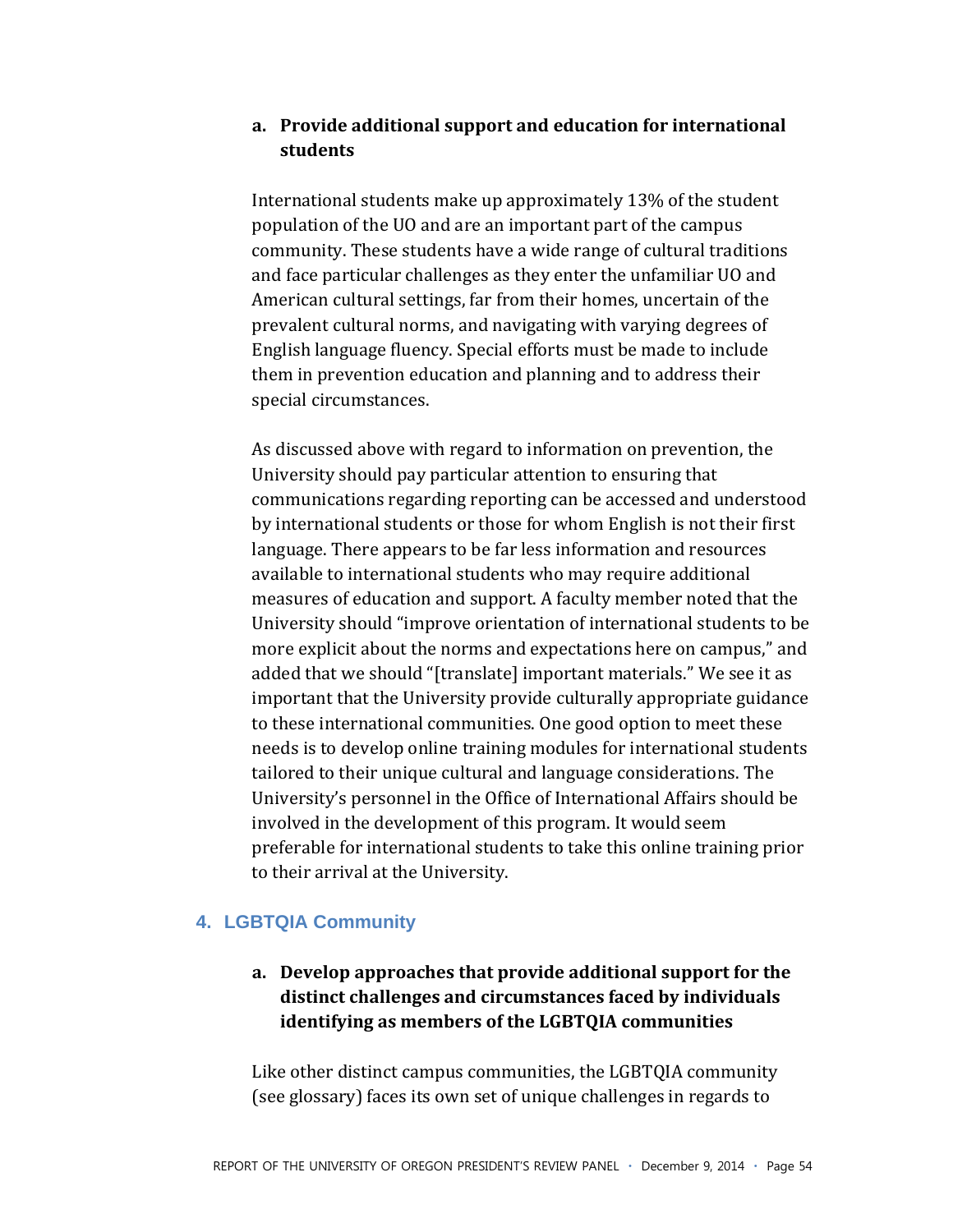issues of sexual misconduct. One respondent to our survey said, "We need to reach out to LGBTQ identities survivors. I've had male survivors report feeling they were alone as survivors and who identified feeling like sexual assault against males is invisible on campus." We received a number of suggestions directed to addressing some of these challenges: implementation of gender inclusive bathrooms, diversity training for the UO Police Department, and having an advocate in the LGBTOIA community deemed as confidential. Additionally, messaging, surveys, and all communications, policies and procedures regarding sexual misconduct issues are typically from the perspective of individuals that do not identity as members of the LGBTQIA community but need to be voiced with an inclusive perspective. Policies or procedures must be structured to prevent unwanted and unintended "outing" of an individual. Representatives of the LGBTQIA communities should be involved in the development and distribution of the messages on this subject.

#### **5. Graduate students**

#### a. Devote more attention to the particular circumstances of **graduate)students)**

It became apparent to the Panel that graduate and professional students face issues unique to their circumstances. Graduate students are frequently both students and instructors involved directly in the education of undergraduates. As instructors, their status with regard to undergraduates should be subject to the same constraints and policies that the Panel is asking the University to develop governing relationships between faculty and students.

As students, graduate and professional students are especially vulnerable to acts of sexual harassment or sexual involvement with faculty, for their reporting of harassment or other forms of sexual misconduct by faculty may have profoundly adverse consequences for their careers. Graduate students therefore may also require special protection by their departments and by the University from retaliation. In developing policies regarding faculty-student relationships, the University should pay particular attention to the unique vulnerability of graduate and professional students.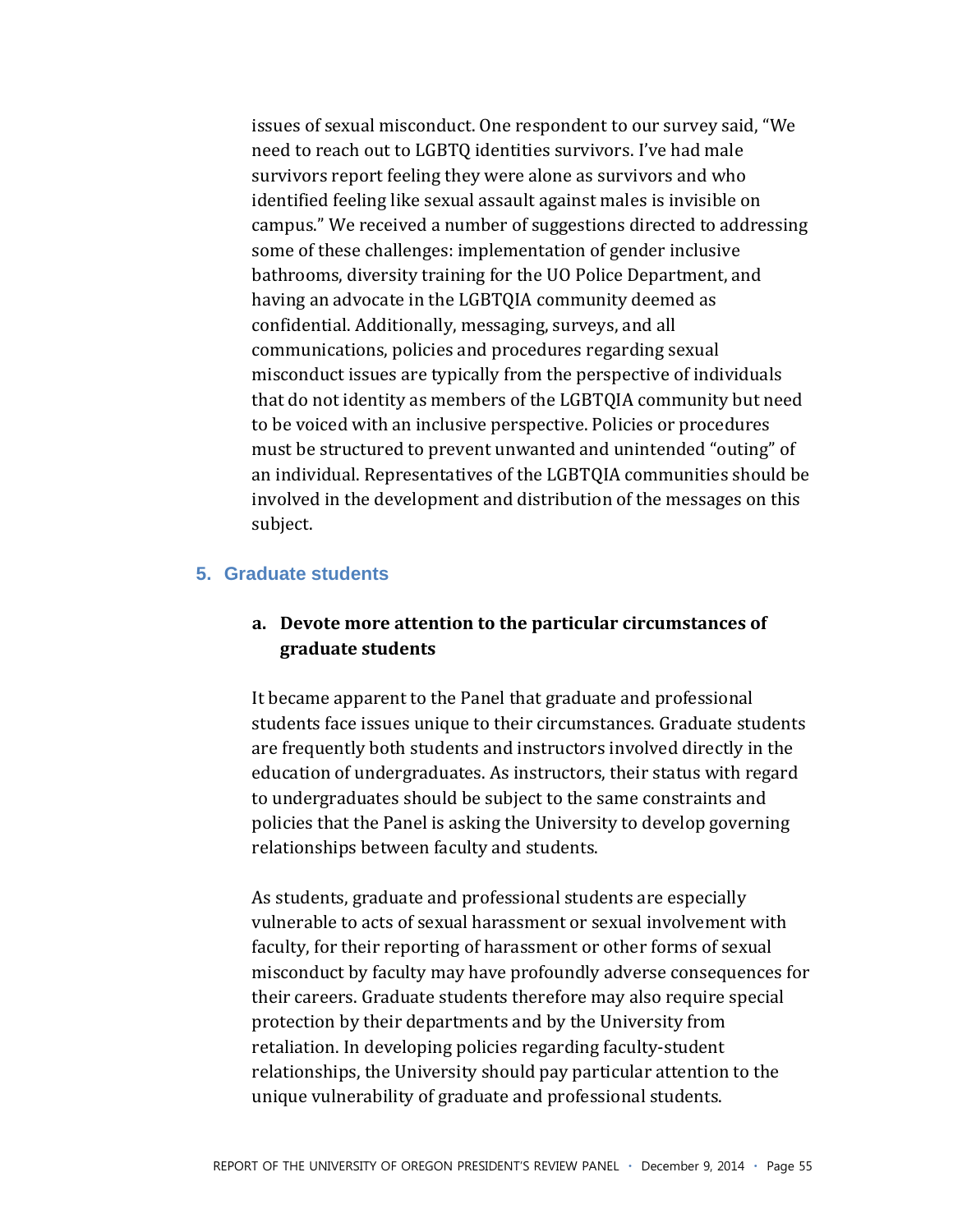#### **6. Other UO Facilities**

#### a. Where possible, provide resources to UO students at other UO **facilities)**

Some students at other UO facilities do not have any resources related to sexual misconduct available to them. We recommend that resources be made available to these students in a way that works for their geographic location.

#### **7. Student Organizations**

#### a. Encourage involvement by student organizations in **prevention)efforts)**

The University should encourage (and require when possible) all student organizations to include a statement regarding sexual misconduct in their resource materials and organizational codes of conduct, and designated leaders should participate in prevention and bystander intervention training.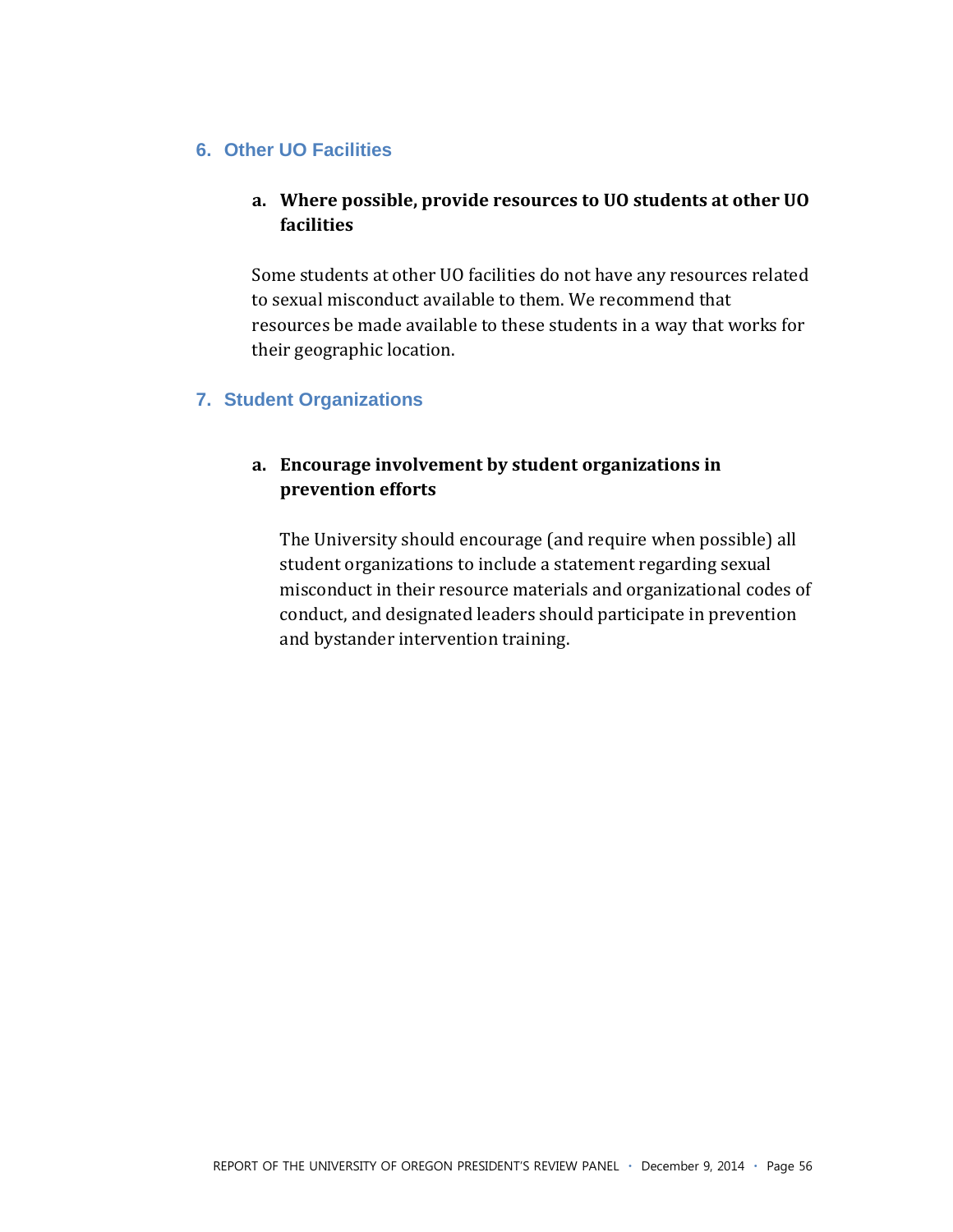"UO has the opportunity to define and promote positive, healthy behavior that emphasizes the ability of individuals to understand their choices and make positive choices."

## **CHANGING THE CAMPUS CULTURE**

 $\mathsf{r}$  t is widely understood that individual behavior and the culture in which it occurs are interrelated. Changing a culture will affect the behavior that occurs  $\blacksquare$  in it, while, conversely, changing individuals' behavior will contribute to changing the surrounding culture. Recognizing this reciprocal relationship, the Panel wants to highlight three aspects of the UO community that it believes warrant particular attention.

#### 1. Unhealthy and harmful attitudes must be changed.

Our interactions with the campus community and representatives of other universities and our review of the extensive writing on this subject make it apparent that some of the difficult issues presented by this subject are due, at least in part, to a culture in which boundaries of behavior are unclear and disrespectful, and unacceptable or harmful behavior is sometimes tolerated or at least overlooked. Without a shift in this culture, unacceptable behaviors will continue to be a serious problem, both on campus and within the society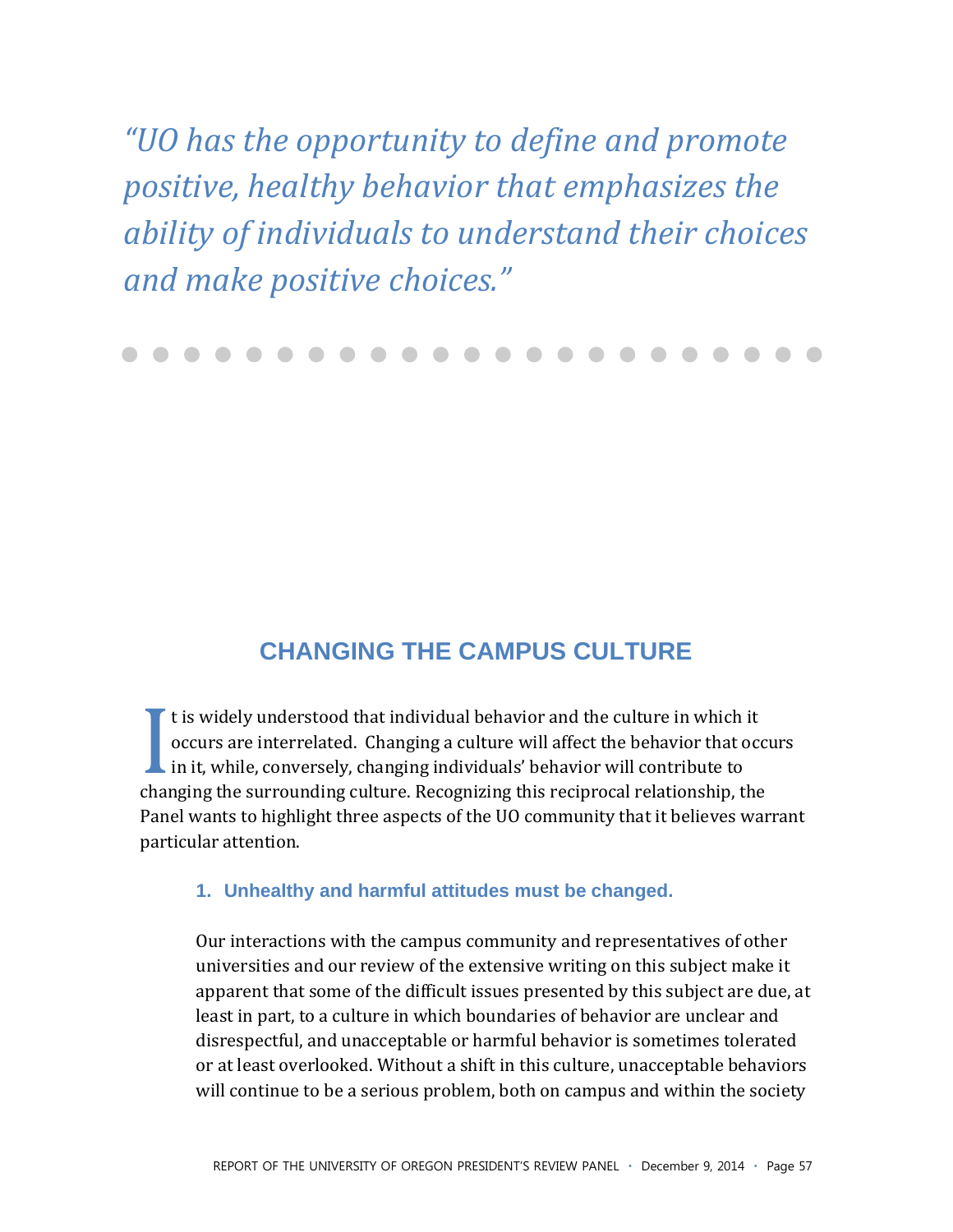that surrounds it.

Many of the actions that we have recommended provide a beginning point for changing this element of the culture. Making this shift in culture happen, however, will likely involve difficult conversations about individual behavior and institutional leadership. A part of this conversation must involve the relationship between alcohol and drug use and sexual misconduct. We recognize that if emphasized in the context of sexual assault, conversations about drug and alcohol abuse are often misunderstood as blaming the survivor. In order to be sensitive to already complex and personal issues, it is important that conversations about sexual misconduct and assault be geared toward emphasizing the ways in which alcohol or drug abuse can contribute to unhealthy relationships and self-care. This education should also emphasize that alcohol and drug abuse not only disinhibits survivors' reactions to sexual misconduct, but also disinhibits the conduct of abusers. Education regarding alcohol and drug abuse, in other words, should not be addressed to one gender only.

UO has the opportunity to define and promote positive, healthy behavior that emphasizes the ability of individuals to recognize positive choices, and to make them. In our view, the recommendations that we have discussed above, if implemented and fully supported by the campus community, will allow that culture change to begin.

#### 2. The level of respect and cooperation among administration, staff, and faculty.

We also believe that a part of the conversation about changing the University culture must be about the relationship among the University administration. staff, and faculty. It is apparent that the various components of the University have not always worked well together and that considerable tension has arisen because of that. This too is a question of culture.

UO has to find a way to improve constituency relations within the shared governance structure that is characteristic of institutions of higher learning. UO is a collection of high-achieving individuals and communities that encompasses distinctly different identities, affiliations, and populations with many varied reasons for being on campus. A strategic planning process that involves all sectors of the campus in co-creating a plan provides a means to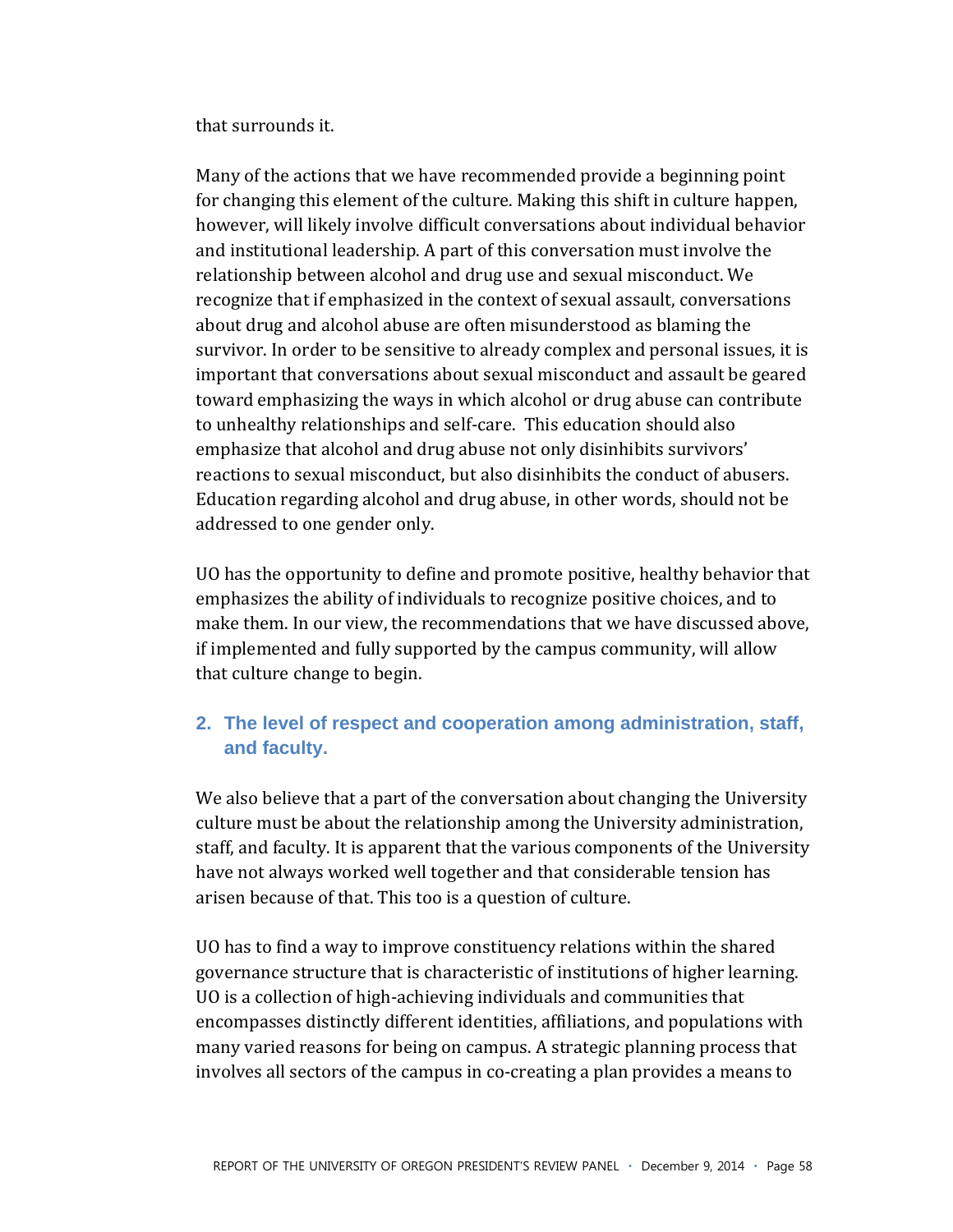build trust and create change. The University must work to develop a truly healthy culture of engagement among stakeholder groups.

#### **3. The level of student trust in the University.**

Our conversations with students make it apparent that some level of student trust in the University's ability to competently respond to incidents of sexual misconduct has been lost. We were told by many students that they simply do not have confidence that, if they were to report such an incident to the University, it would be handled with sensitivity and fairness, nor do they believe it likely that any action would be taken against the accused student. As one student leader asked, "Why should we bother? Nothing will happen." The students' lack of trust is understandable. As is true for most universities, the University of Oregon's response to incidents of alleged sexual misconduct in the past has not always been consistent or appropriate.

Unfortunately, this lack of trust creates an impediment to reporting incidents of sexual misconduct and, consequently, to reducing them. The University can implement the best processes possible and have excellent support services available, but they are of no value if students are wary of taking advantage of them. As one student stated: "It is especially critical to create a culture of trust between victims and the institution." This is a very real issue that cannot be overcome quickly. The University, however, as is true for many universities nationwide, seems dedicated to correcting the inadequacies in its policies and practices and must redouble its efforts to do  $SO<sub>5</sub>$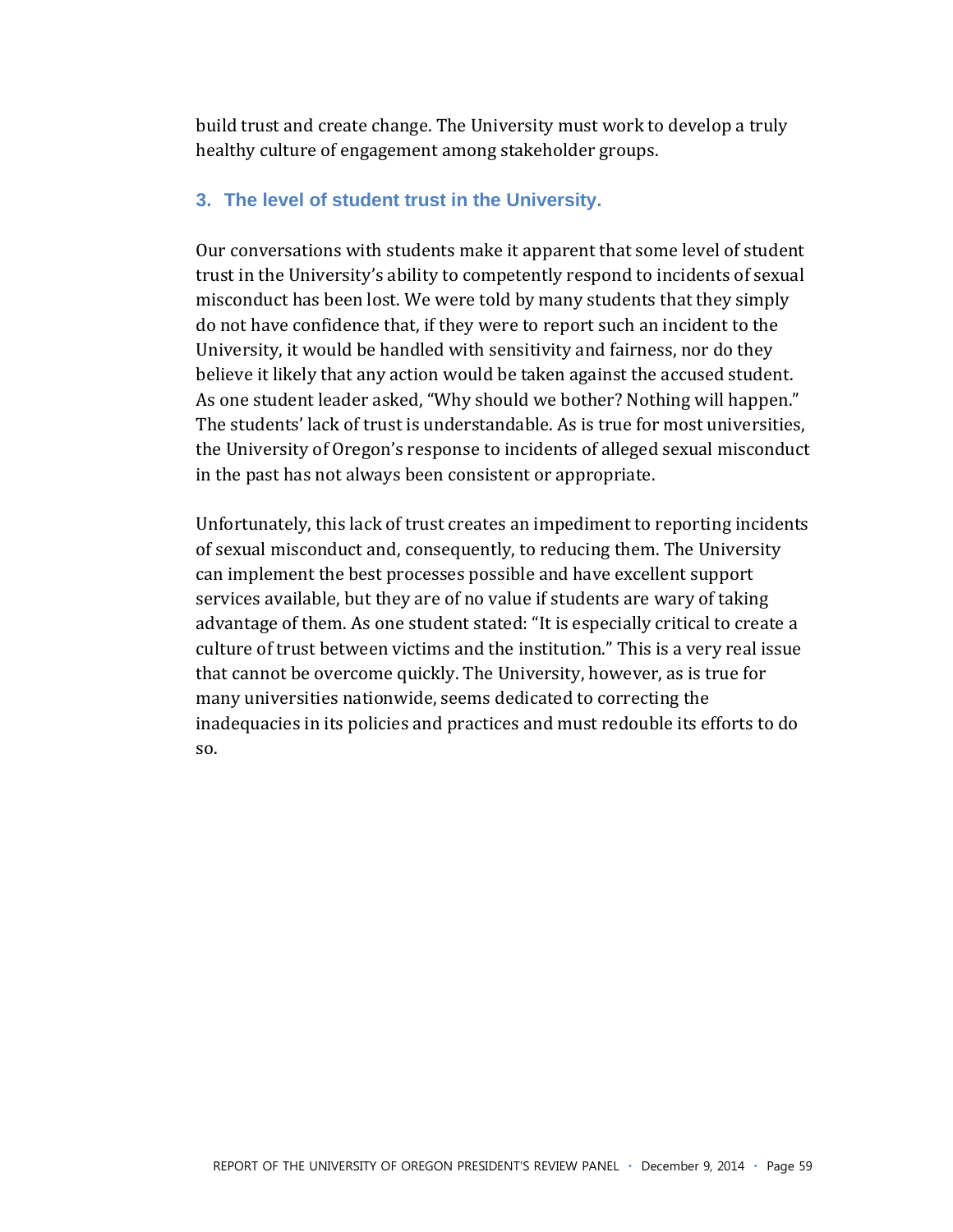"For many reasons, there has long been a failure to recognize and acknowledge the prevalence and seriousness of this problem. The good news is that finally, the gravity of this problem has been acknowledged and significant efforts are now being made to understand and deal with it."

## **CONCLUSION**

The issues that we have discussed in this report are not new. Problems related to sexual misconduct on University campuses, as well as in society as a whole, have existed for a very long time. For many reasons, there has long been a failure to recognize and acknowledge the prevalence and seriousness of these problems. The good news is that finally, the gravity of the problem has been acknowledged and significant efforts are now being made to understand and confront it.

The University of Oregon, along with most universities throughout the country, is struggling to understand this complex issue, to develop comprehensive, effective prevention programs, and to respond to such incidents in a sensitive, fair, and effective manner when they occur. The development and adoption of best practices are moving forward at a rapid pace. During the time that our Panel conducted this review, hardly a day went by when we did not learn of new information on the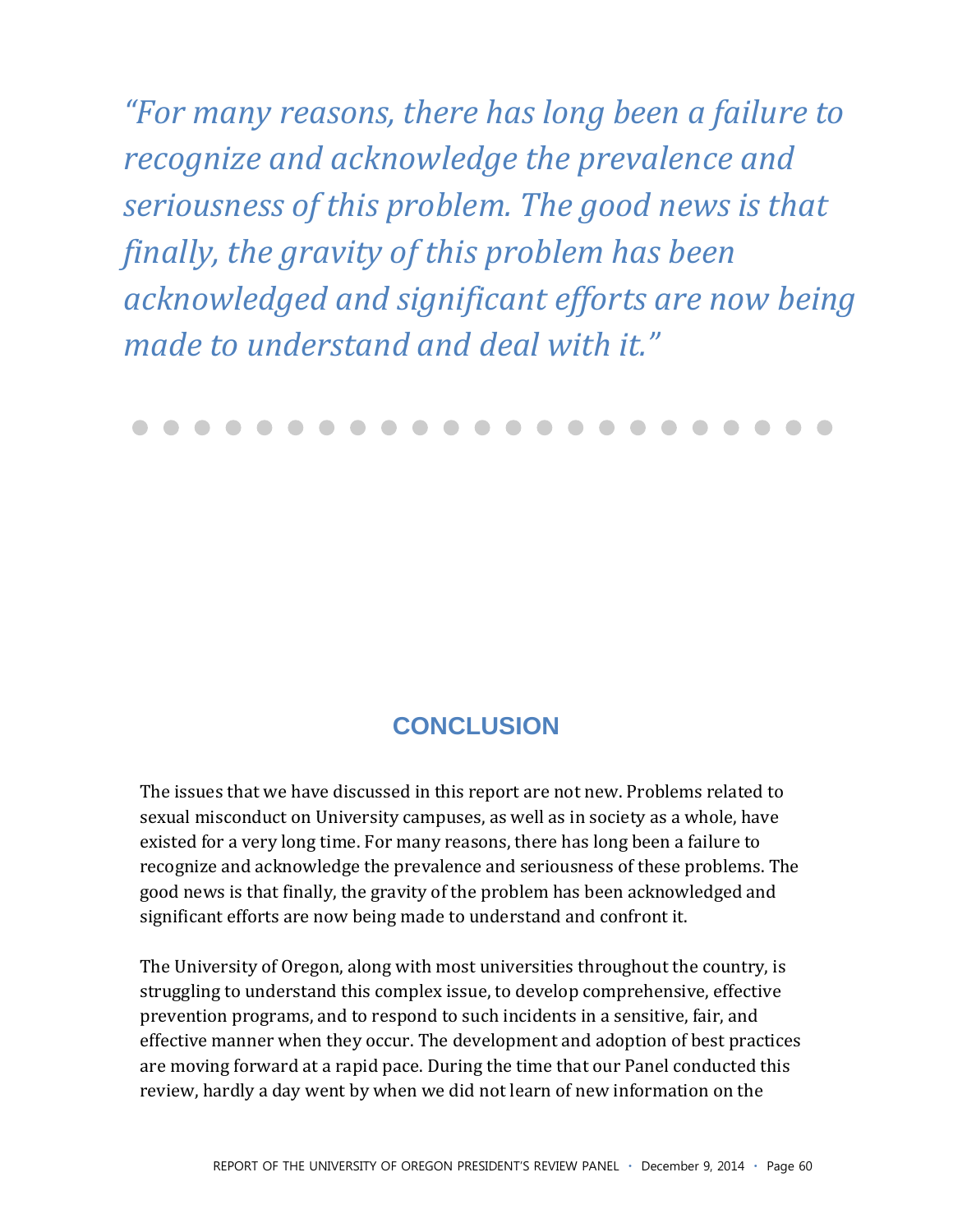subject suggesting new approaches to various aspects of the issue, new legislation, or new or improved practices at the UO. Program development at all universities, including the UO, is a work in progress and there is a need to constantly monitor the development and effectiveness of new ideas and practices.

It is readily apparent that the necessary improvements in the University's prevention and response programs are going to require additional resources. The need is urgent and immediate. The University must find a way to identify sufficient resources to meet this need. The University's program to prevent incidents of sexual misconduct and provide a meaningful and effective response in the form of support services and, if necessary, adjudication must be a high priority of the UO.

The focus of this report has been on how to best improve the University's prevention of and response to incidents of sexual misconduct. We would be remiss, however, not to mention the exceptional work that has already been done by the University's administration, faculty, students, and staff. The fact that we see many areas that need improvement should not detract from recognition of the exceptional work of these dedicated individuals who are all motivated by the common goal to reduce and, ideally, eliminate incidents of sexual misconduct.

The next step in this process is critical. The University must not just create a plan; it must also take sustained action to implement the plan, and to consistently evaluate its effectiveness. We are hopeful that the University will move forward with this important work in a mutually supportive environment. It has been our privilege to be a part of this review process.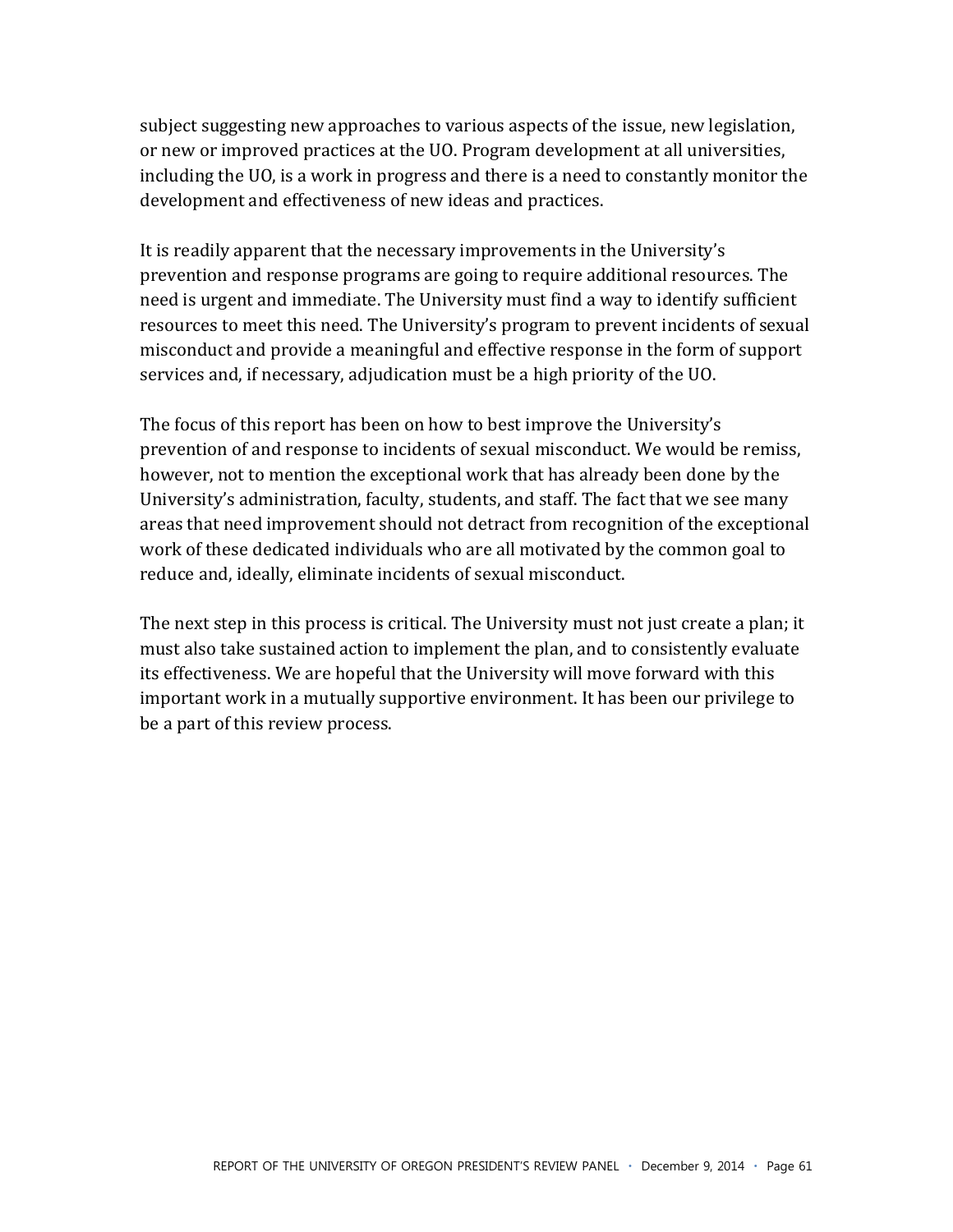## **GLOSSARY**

#### **Anonymous v. Confidential**

If a student reports an incident of sexual misconduct to a designated confidential office, the person to whom the reporter speaks will not convey that information to anyone else. In such a case, the person to whom the report is made may know the identity of the reporter, in which case the report will be confidential but not anonymous. A student may make an anonymous report by using a website that allows the report to be made without the identity of the reporter being known. In such a case, the report will not be confidential, in that the information will be distributed, but will be anonymous since the identity of the reporter will not be known.

#### **Burden of Proof**

Burden of proof refers to the responsibility placed on a party in a formal dispute to prove or disprove a fact. See "Preponderance Standard."

#### **Confidential Reporter**

Confidential reporter can refer to an individual who reports an incident of sexual misconduct to an individual or office that will not convey the information to anyone else. The term can also be used to refer to an individual who receives such a report and is not required to distribute it. See "Mandatory Reporters" and "Office of Notice."

#### **Good Samaritan Policy**

A Good Samaritan Policy allows a person who is aware of an incident of sexual misconduct to report that incident without risking a penalty, punishment, or sanction for having been involved in illegal or prohibited use of alcohol or drugs involved in the reported incident. See "Medical Amnesty."

#### **LGBTQIA**

LGBTQIA is an acronym standing for lesbian, gay, bisexual, transgender, queer/questioning, intersex, asexual/aromantic.

#### **Mandatory Reporter**

Mandatory Reporters are those individuals who, if they receive a report of sexual misconduct, are required to alert certain others in the University as to the existence and content of the report. Individuals so identified are considered "responsible" as that term is used in Title IX.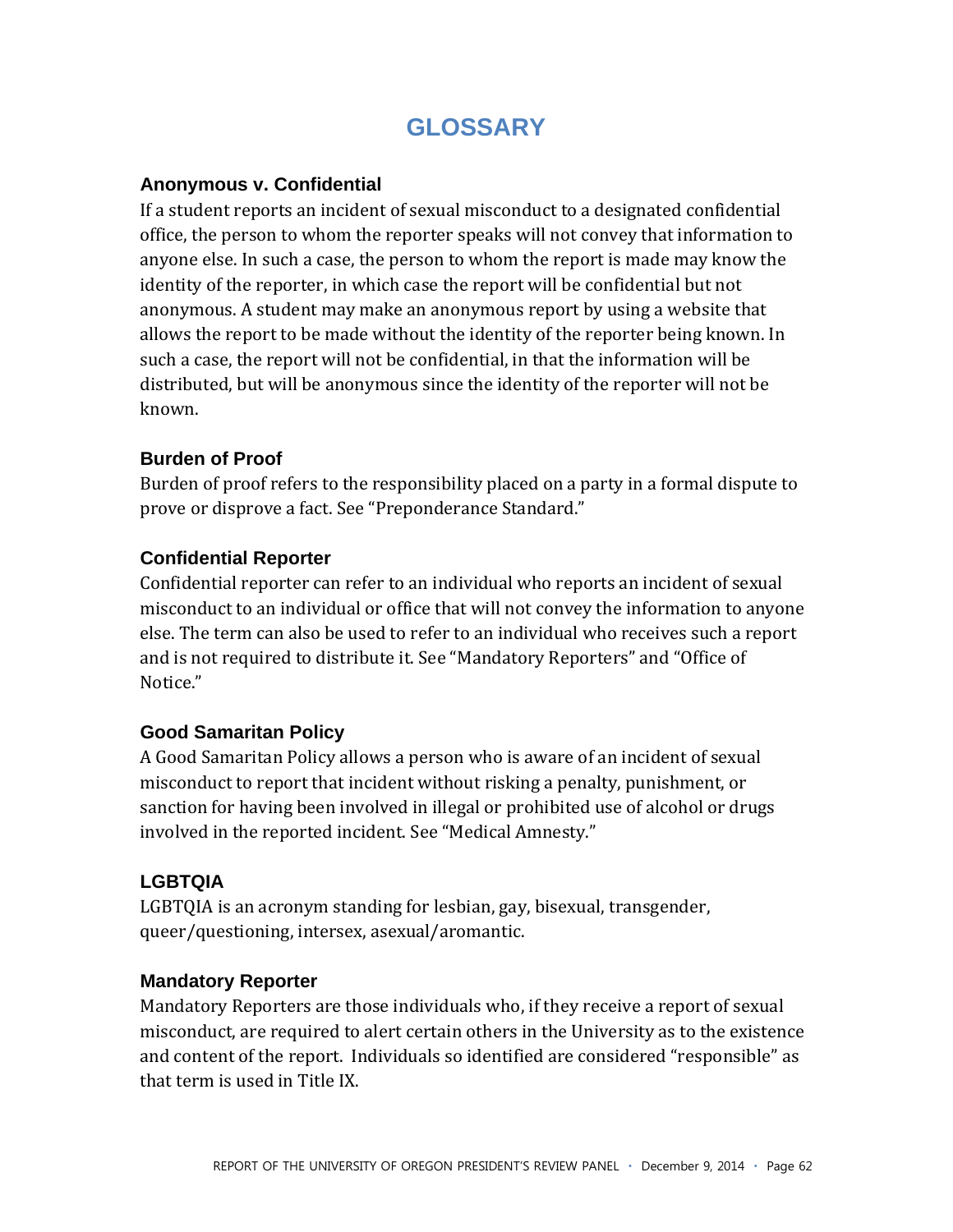#### **Medical Amnesty**

Medical Amnesty refers to the policy under which an individual seeking medical help for conditions resulting from alcohol or drug use, or when reporting an incident of sexual misconduct or assault, will not be subject to disciplinary actions, sanctions, or penalties for violation of laws or policies related to alcohol and drug use. See "Good Samaritan Policy".

#### **Office of Notice**

If a person reports an incident of alleged sexual misconduct to a University Office of Notice, the University is deemed to have learned of that alleged incident, consequently triggering the University's legal obligation to take action in response.

#### **Preponderance Standard**

If the rules governing a proceeding establish that a party carries its burden of proving or disproving a fact if the party's evidence outweighs contrary evidence by any amount whatsoever, that proceeding uses the preponderance standard. The preponderance standard is a lower standard than the "clear and convincing" standard, under which a party has to adduce evidence that is extraordinarily persuasive and makes the existence or nonexistence of a fact highly probable.

#### **Primary Prevention**

Prevention activities designed to stop a negative event from ever occurring. Primary prevention of sexual violence stops sexual violence before it occurs by addressing the root causes, behaviors and conditions that support, condone and lead to sexual violence.

#### **Public Health Model**

An approach for examining a health behavior or outcome that 1) emphasizes prevention rather than treatment, 2) offers a solution-focused methodology involving four steps: define the scope of the problem, determine the cause of the problem, determine effective interventions, and implement the interventions, and 3) stresses a multi-disciplinary approach.

#### **Secondary Prevention**

Prevention activities designed to intervene when risk factors or early indicators of risk are present. These strategies are sometimes called risk-reduction strategies and in sexual violence prevention, they include work to assist identified populations in recognizing and avoiding victimization or perpetration of sexual assault.

#### **Tertiary Prevention**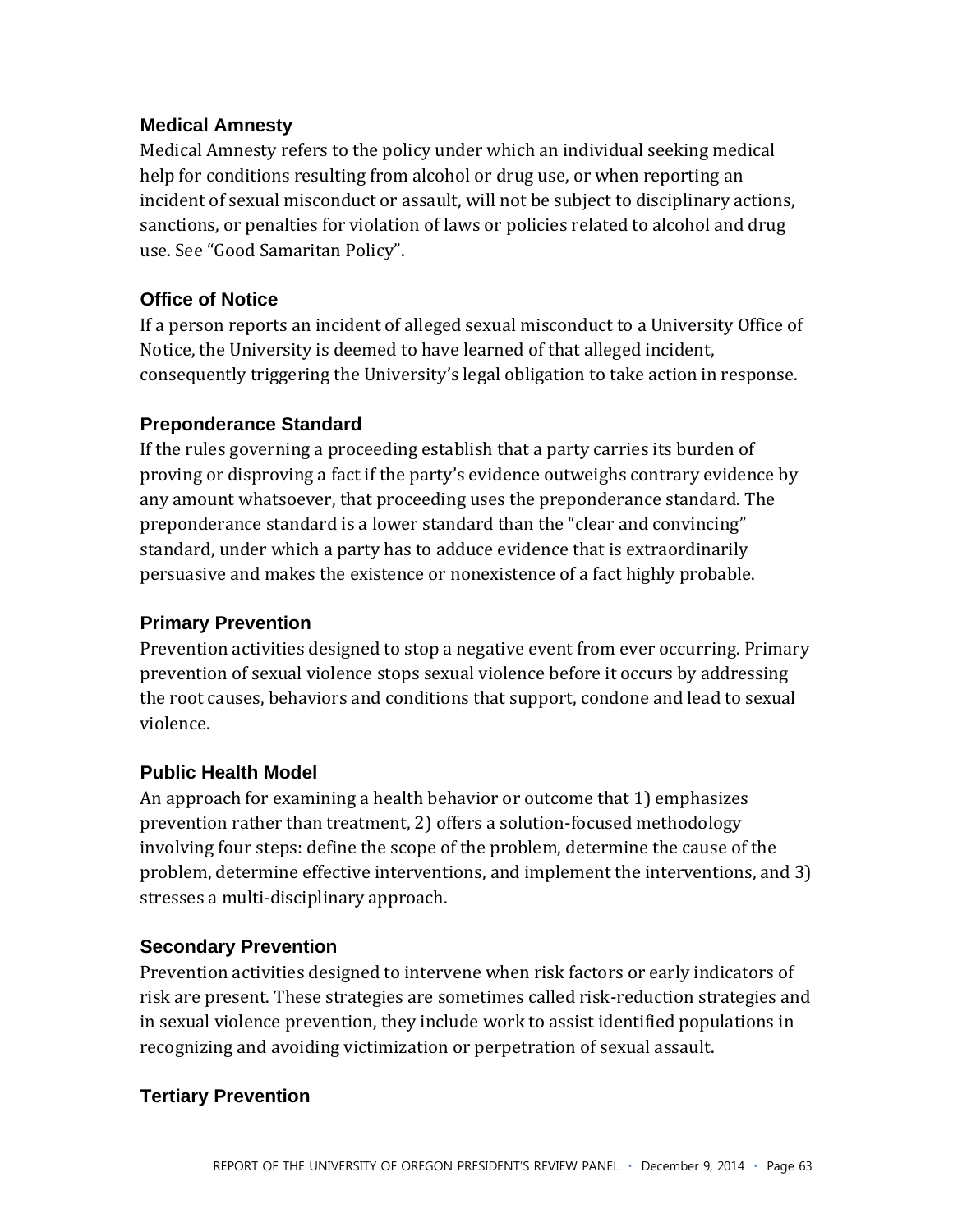Prevention activities designed to minimize the negative effects of violence. These activities focus on the impact on victims and accountability of offenders after sexual violence occurs. In sexual violence prevention, tertiary strategies include the services provided in immediate response to and long-term support of victims of sexual assault. Tertiary prevention recognizes that victims and perpetrators of sexual violence are at increased risk for many unhealthy outcomes, including future victimization and perpetration, and attempts effective intervention.

#### **Sexual Assault**

Conduct of a sexual or indecent nature toward another person that is accompanied by actual or threatened physical force or that induces fear, shame, or mental suffering. Any nonconsensual sexual act that is accompanied by actual or threatened physical force or that induces fear, shame, or mental suffering. A sexual act is nonconsensual if inflicted on a person unable to grant consent or if it is unwanted and compelled through the use of physical force, manipulation, coercion, threats, or intimidation.

#### **Sexual Misconduct**

Sexual misconduct refers to a wide range of behaviors, from mild to severe, from verbal to visual to physical, and from suggestive to active, in which the rights to physical and psychological safety and freedom from sexual intimidation or aggression of one individual have been violated by another. Sexual misconduct includes stalking, voyeurism, exhibitionism, verbal or physical sexuality-based threats or abuse, and intimate partner violence. Sexual assault is an extreme form of sexual misconduct, and rape is an extreme form of sexual assault.

#### **Title IX**

Title IX is shorthand for Title IX of the Education Amendments of 1972, 20 United States Code section 1681, a federal law passed in 1972 that prohibits discrimination based on sex in education programs and activities that receive federal financial assistance. The law is enforced by the U.S. Department of Education through the Office for Civil Rights. Incidents of sexual misconduct involve Title IX compliance because they interfere with a student's equal access to educational opportunity.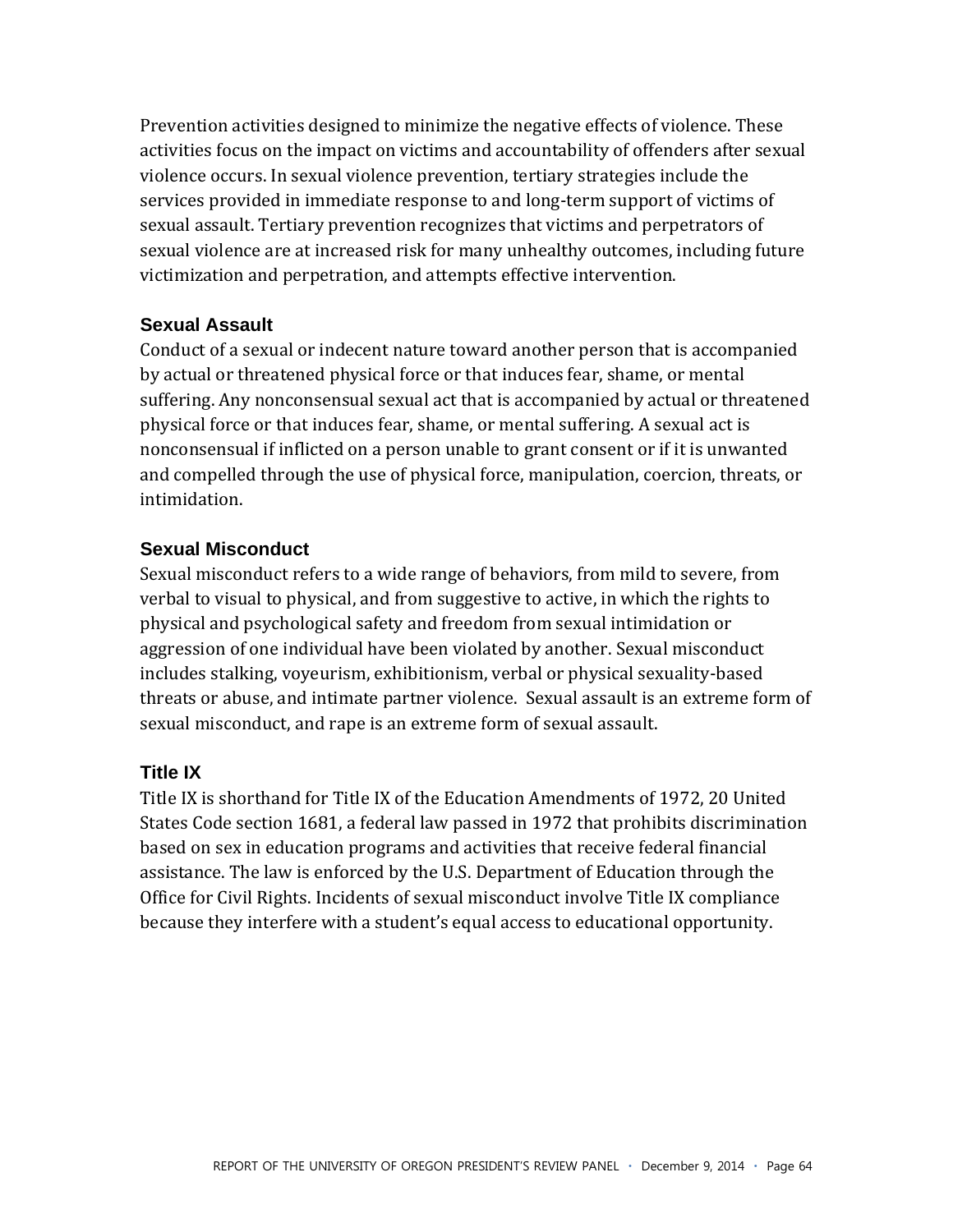## **ENDNOTES**

#### $<sup>1</sup>$  Review Panel Charge</sup>

The panel is charged with conducting a thorough review of the University's practices, policies, and protocols related to the prevention of and response to sexual misconduct and assault on campus. The panel's process will provide ample opportunity for public input and comment, and will consider the issue from a wide range of perspectives. This review will include, but not be limited to:

- **Evaluation of current practices and protocols for the prevention of** sexual misconduct.
- **Evaluation of current practices and protocols for responding to** reports of sexual misconduct.
- **Evaluation of the unique experiences for various campus communities** including student-athletes, fraternity and sorority members, student housing residents, historically underrepresented groups, LGBTQ students, and others.
- **Example 3 Research best practices** at other universities, review the White House Task Force to Protect Students from Assault report, and review other relevant reports and materials to ensure the UO policies and practices meet the highest standards and the best research on preventing and responding to sexual misconduct.

Following its review, the panel will present a set of observations and recommendations to the president focusing on both immediate and longterm changes to improve the University's processes for prevention, response, and education on sexual misconduct, with the goal of creating a safer campus and a culture of dignity and respect for all students.

<sup>2</sup> List of Resources (https://president.uoregon.edu/content/presidents-reviewpanel-resources)

Affirmative Action and Equal Opportunity (UO)

- Affirmative Action and Equal Opportunity Anonymous Report Form
- Affirmative Action and Equal Opportunity Organizational Chart
- Summary of Required UO Employee Reporting Responsibilities
- UO Specific Workplace Harassment Supplement (September 24, 2013) Athletics (UO and NCAA)
- Athletics Documents Overview
- President's Panel Part 1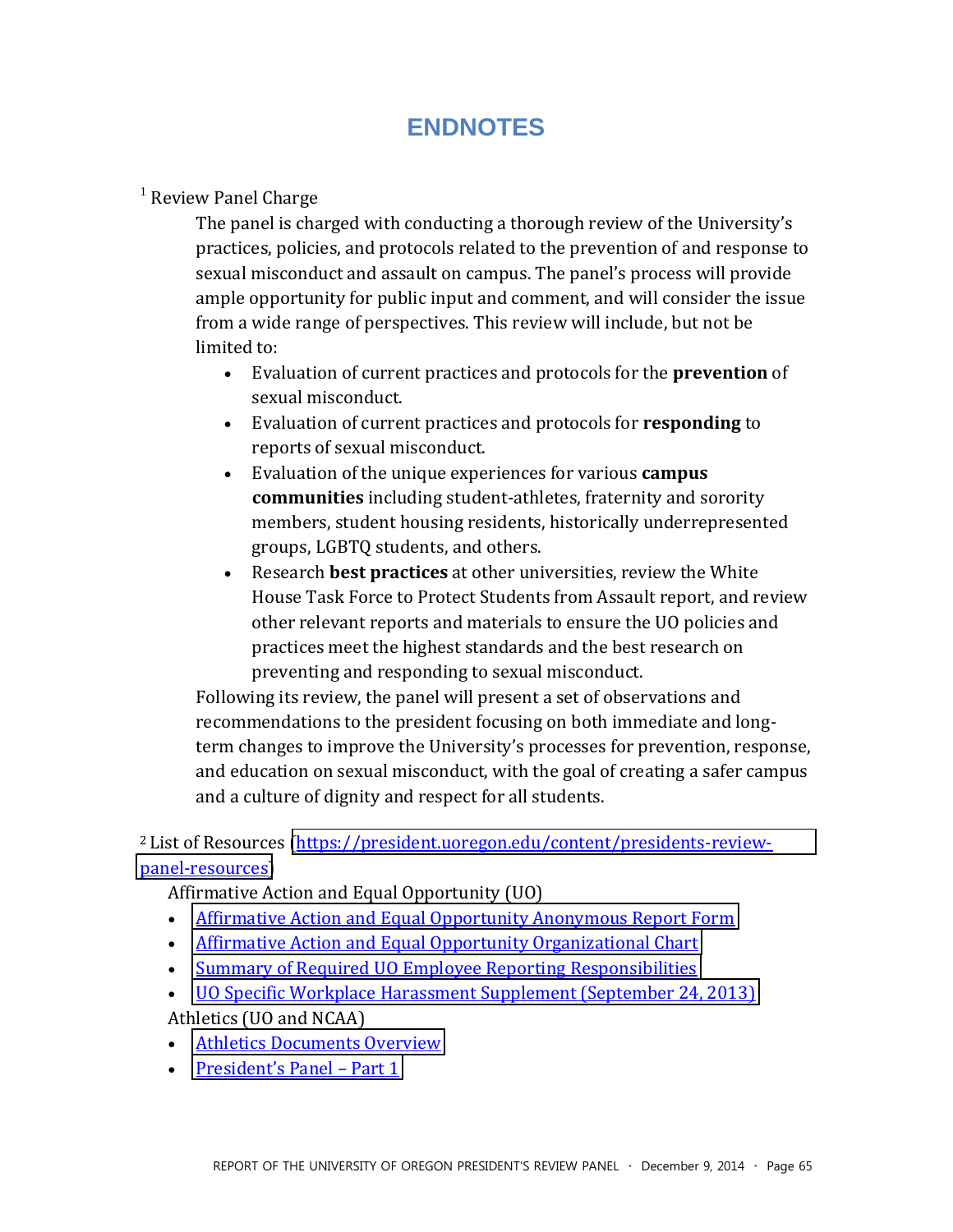- President's Panel Part 2
- President's Panel Part 3 \*updated with personal phone numbers removed
- President's Panel Part 4
- The Best Part of my Student-Athlete Experience is... article from NCAA Research
- NCAA Resolution Addressing Sexual Violence
- NCAA Handbook announcement
- NCAA Handbook: Addressing Sexual Assault and Interpersonal Violence Handbook

Division of Student Life (UO)

- Division of Student Life Organizational Chart
- Review Committee Aspirations for the Division of Student Life
- Review Committee Student Life Framework
- Student Affairs (now Student Life) Prevention Budget Expenses
- Student Life Sexual Assault Prevention Advancement

Enrollment Management (UO)

- Enrollment Management Presentation
- Recruitment Process for Freshmen and Transfer Students

**External Documents & Articles** 

- Association of American Universities Presidents Report
- American Council on Education President Letter to Senate HELP Committee
- American Council on Education Response to White House Task Force
- Association for Student Conduct Administration 2014 Gold Standard Report
- Association for Student Conduct Administration 2014 White Paper
- Chronicle of Higher Education Article A Promise Unfulfilled
- Dangerous Safe Havens by Carly Parnitzke Smith and Jennifer J. Freyd in the **Journal of Traumatic Stress**
- Decreasing Misperceptions of Sexual Violence to Increase Bystander **Intervention: A Social Norms Intervention by Erin Darlington**
- Department of Education Clery Act Handbook
- Evidence Based Strategies for Prevention of Sexual Violence
- Institutional Betrayal by Carly Parnitzke Smith and Jennifer J. Freyd in **American Psychologist**
- Leadership Exchange: Sexual Violence Prevention on Campus
- Lewis-Burke Associates Summary of Not Alone: The First Report of the White **House Task Force to Protect Students From Sexual Assault**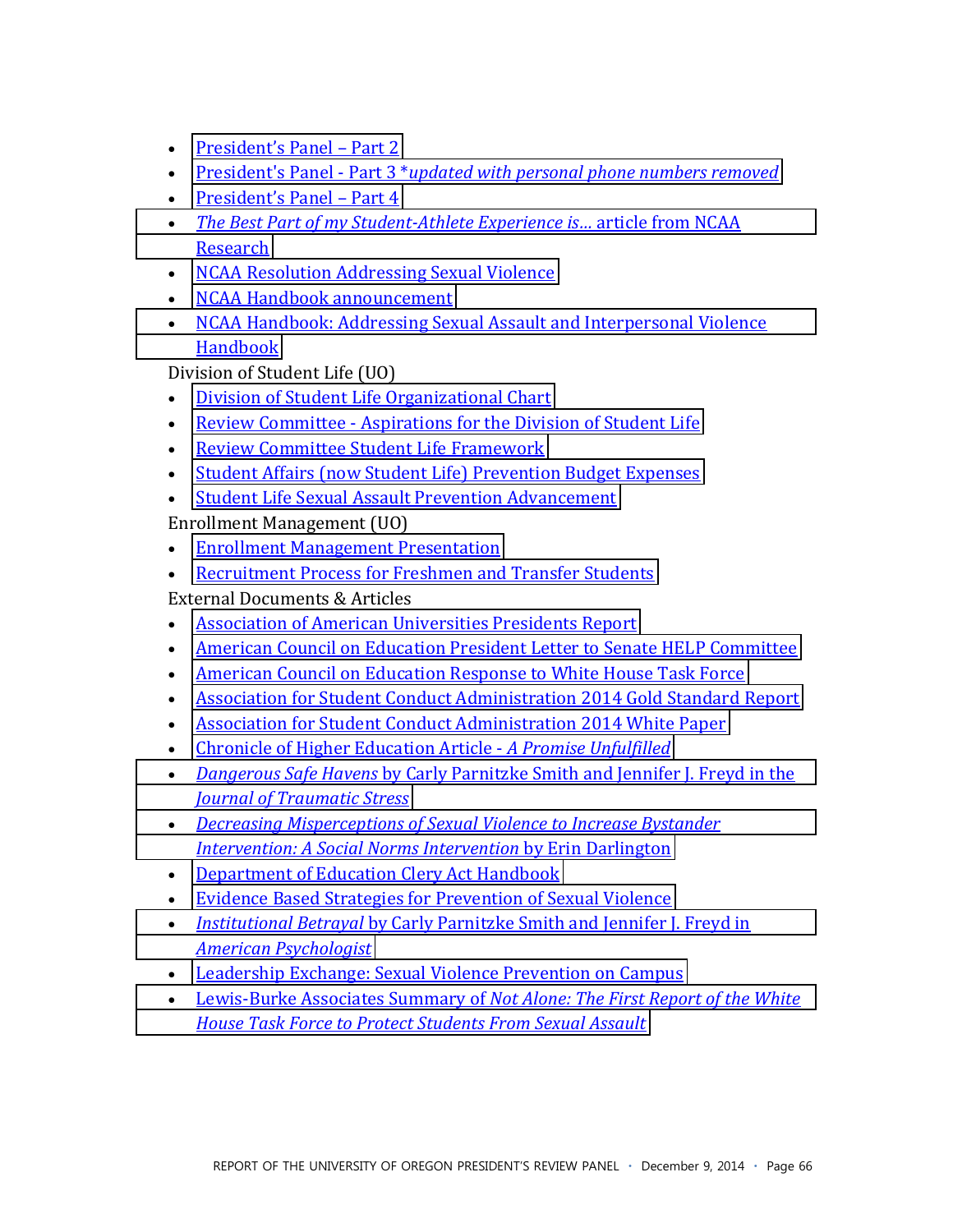- Survey of Campus Sexual Violence Policies and Procedures by Sen. Claire McCaskill, Chair, Subcommittee on Finance and Contracting Oversight
- \* An Open Letter *to Higher Education about Sexual Violence* from the National **Center for Higher Education Risk Management**
- National College Health Improvement Program White Paper on High Risk [Drinking](http://president.uoregon.edu/sites/president2.wc-sites.uoregon.edu/files/field/image/NCHIP%20White%20Paper%20on%20High%20Risk%20Drinking.pdf)
- Policy Update Senator McCaskill Holds First Congressional Forum on **Campus Sexual Assault**
- Rape, Abuse and Incent National Network (RAINN) Recommendations to White House Task Force
- \* Rutgers Letter *Campus Climate Assessment Pilot*
- Yale Campus Climate Report
- *Official campus statistics for sexual violence mislead* by Jennifer J. Freyd for *Al [Jazeera\\*America](http://america.aljazeera.com/opinions/2014/7/college-campus-sexualassaultsafetydatawhitehousegender.html)*
- **\*** 1 in 5 Undergraduate Women Faces Sexual Assault—Now the Federal *Government Is Finally Doing Something About It by Dani McClain for The [Nation](http://www.thenation.com/blog/179759/1-5-undergraduate-women-faces-sexual-assault-now-federal-government-finally-doing-someth)*
- **\*** *Title IX Employee Survey Preliminary Findings by Marina N. Rosenthal, Carly* P. Smith, and Jennifer J. Freyd
- **•** *<u>In The Moment by Melinda Henneberger from The Washington Post*</u>
- *Not Alone: The First Report of the White House Task Force to Protect Students From Sexual Assault - https://www.notalone.gov*
- Chronicle of Higher Education Article: *Why Campuses Can't Talk About [Alcohol\\*When\\*it\\*Comes\\*to\\*Sexual\\*Assault](http://president.uoregon.edu/sites/president2.wc-sites.uoregon.edu/files/field/image/chronicle._article-why_campuses_cant_talk_about_alcohol_when_it_comes_to_sexual_assault.pdf)*
- $\bullet$  California Senate Bill 967
- Association of Governing Boards of Universities and College Advisory **Statement on Sexual Assault**
- Students Active for Ending Rape Report: *Moving Beyond Blue Lights and the [Buddy\\*System](http://president.uoregon.edu/sites/president2.wc-sites.uoregon.edu/files/field/image/beyond_blue_lights_and_buddy_systems.pdf)*
- **E** Beyond Title IX: Guidelines for Preventing and Responding to Gender-based Violence in Higher Education
- **NCHERM Code of Student Conduct Framework Document**
- NCHERM Community Standards Document

Fraternity and Sorority Life (UO Dean of Students Office)

- $\cdot$  Fraternity and Sorority Life Anti-Hazing Policies
- Fraternity and Sorority Life Baseline Standards for Recognition 2014
- Fraternity and Sorority Life Interfraternity Council Bylaws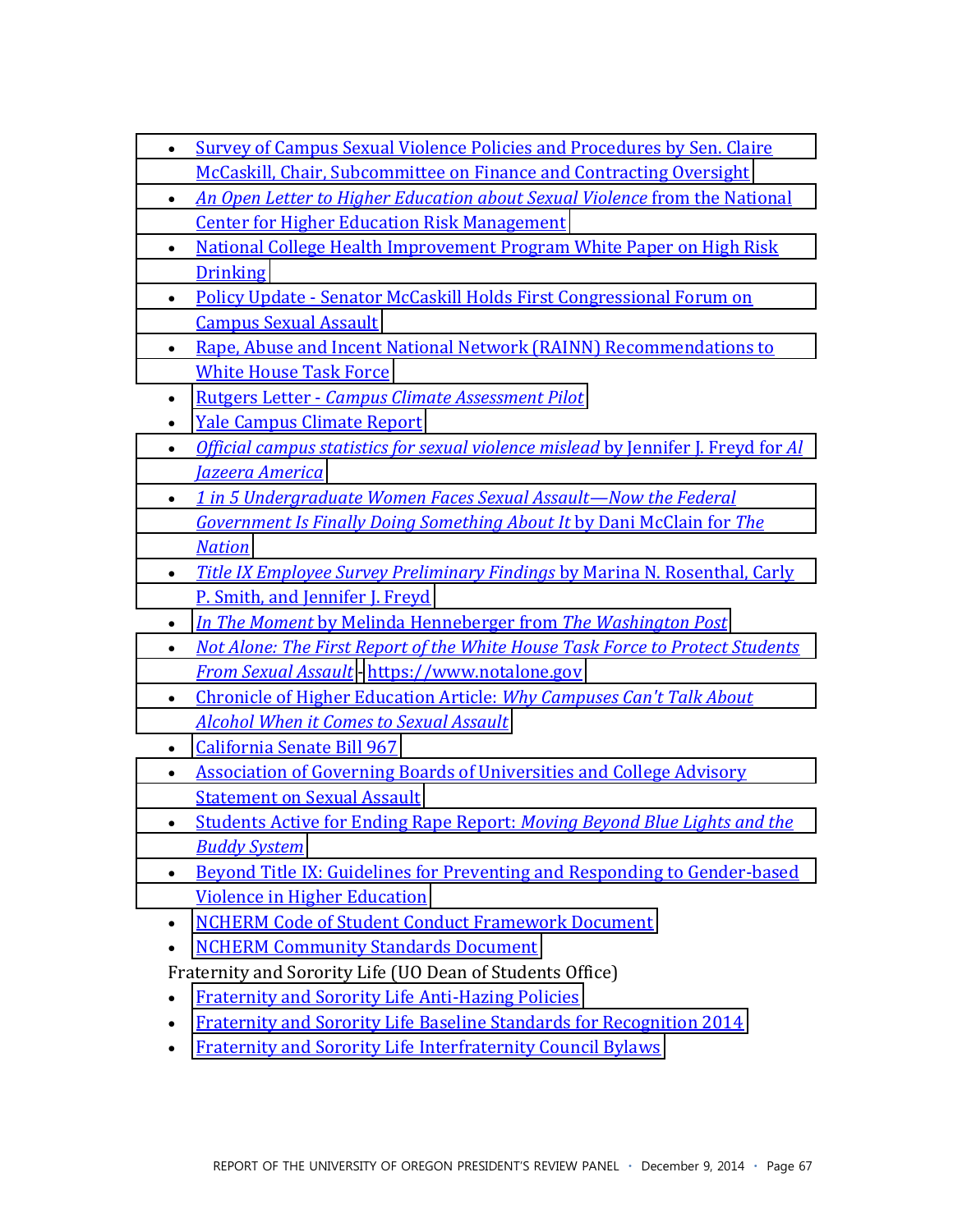- **Fraternity and Sorority Life Internal Review Executive Summary 2014**  $\bullet$
- Fraternity and Sorority Life Internal Review 2014
- Fraternity and Sorority Life Judicial Board Bylaws
- Fraternity and Sorority Life Leadership Development EDUC 407 Fall 2014 **Syllabus**
- Fraternity and Sorority Life Panhellenic Bylaws
- Fraternity and Sorority Life Panhellenic Council and Interfraternity Council **Social Policy 2014**

Media Coverage of Sexual Assault

- CNN: Schools preach 'enthusiastic' yes in sex consent education
- NPR Shots: The Power Of The Peer Group in Preventing Campus Rape
- NPR Special Series: A Closer Look at Sexual Assaults on Campus
- North-American Interfraternity Conference Forms Commission to Examine Alcohol Use, Hazing, and Sexual Violence
- California Lawmakers Redefine Campus Sexual Assault
- Obama opens campaign against campus sexual assault
- The Chronicle of Higher Education: A Scripted Response to Sexual Assault
- The Chronicle of Higher Education: How Syllabi Can Help Combat Sexual **Assault**

Residence Life (UO University Housing)

- **Residence Life Sexual Assault Protocol**  $\bullet$
- Looking Out poster campaign  $\bullet$

Sexual Violence Prevention, Education and Response (UO Dean of Students Office)

- 2013-14 SASS (Sexual Assault Support Services) Contract
- Challenges in Reporting Sexual Assault Harassment or Misconduct Data
- SAFE Hotline Announcement
- Sexual Violence Prevention & Education Annual Report 2011-2012
- Sexual Violence Prevention & Education Annual Report 2012-2013
- Sexual Wellness Advocacy Team FHS 407 Fall 2013 Syllabus
- Sexual Wellness Advocacy Team FHS 407 Spring 2014 Syllabus
- Sexual Wellness Advocacy Team FHS 407 Winter 2014 Syllabus
- Sexual Wellness Advocacy Team Workshop Script 2013-2014
- UO SAFE Brochure

Student Conduct & Community Standards (UO Dean of Students Office)

- 2009-2013 Conduct Stats Summary
- Conduct Process Flowchart From Decision to Case Closed
- Conduct Process Flowchart From Complaint to Decision
- Hearings Board PowerPoint Fall 2012
- Hearings Board Training 2014
- · Student Conduct Code (October 2006)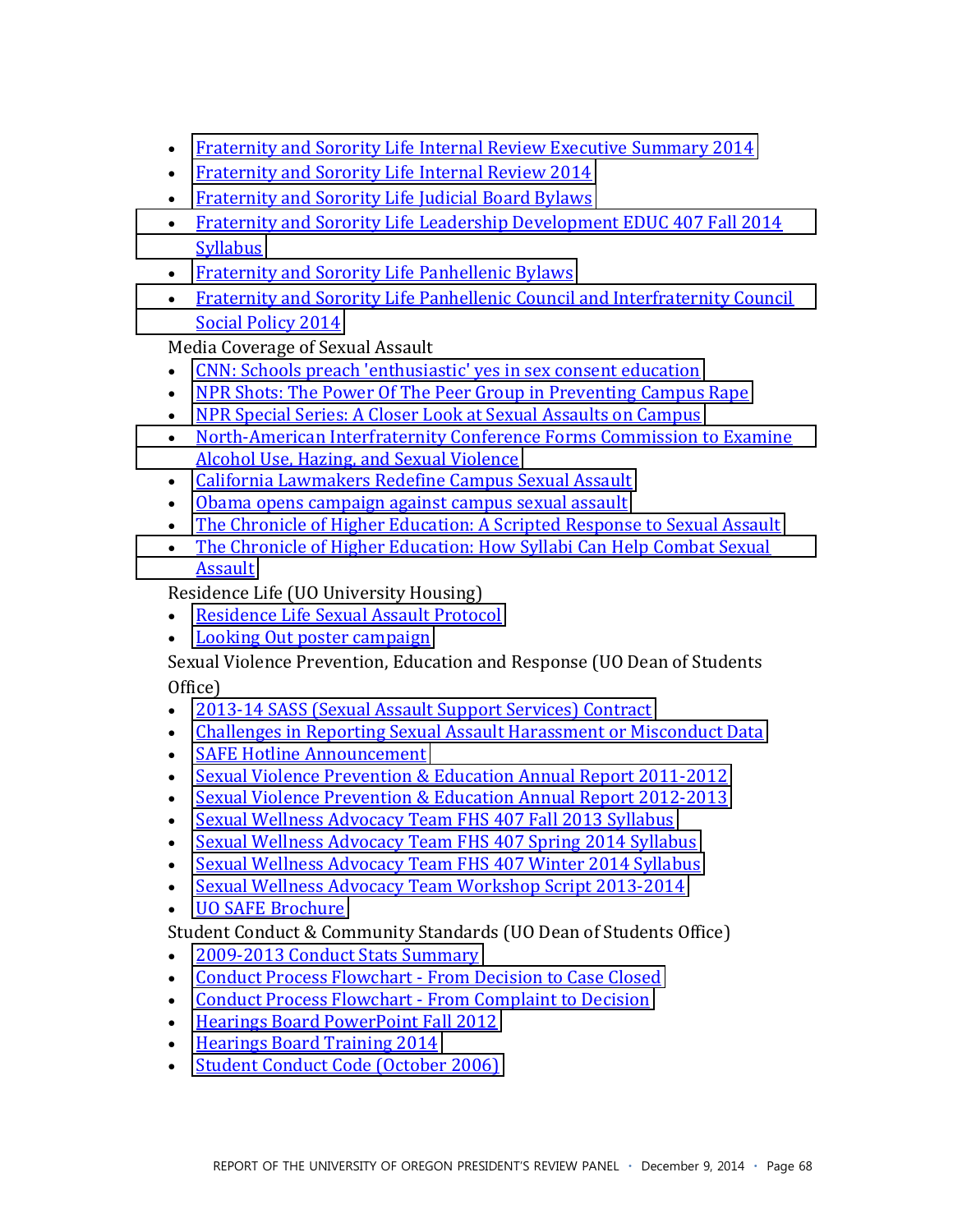- $\bullet$  Student Conduct Code Changes (Spring 2014)
- $\bullet$  Title IX Panel Training

University Counseling & Testing Center (UO)

• University Counseling & Testing Center Interpersonal Violence Team Response Procedures

University Health Center (UO)

- University Health Center Adolescent and Adult Sexual Assault Discharge **Instructions Form**
- University Health Center Oregon Consent Release 2008
- University Health Center Revised Sexual Assault Exam Form (September [2012\)](http://president.uoregon.edu/sites/president2.wc-sites.uoregon.edu/files/field/image/UHC%20Revised-SA-Exam-Form-Sept-2012.pdf)
- University Health Center Sexual Assault Response Information

University of Oregon Policies and Protocols

- **UO Sexual Harassment Violence Protocols Flowchart**
- UO Sexual Harassment Violence Protocols

UO Police Department

- UOPD Anonymous Sexual Assault Report Form
- UOPD Clery Act Policy 359
- UOPD Evidence Control Policy 805
- $\bullet$  UOPD Investigation and Prosecution Policy 600
- UOPD Issues Brief
- UOPD Training Sex Crimes, Family Offenses, Related Offenses
- **•** UOPD Training Sexual Assault Investigation
- UOPD Victim and Witness Assistance Policy 336

UO Reports

- 2011 OUS Report on Sexual Misconduct
- 2012 OUS Report on Sexual Misconduct
- 2013 OUS Report on Sexual Misconduct
- 2013-2014 AlcoholEdu Executive Summary
- $\cdot$  2013-2014 Haven Impact Report
- Presidential Task Force on Alcohol and Other Drug Use
- Sexual Violence Prevention Call for Action Plan (2010 Dean of Students [Proposal\)](http://president.uoregon.edu/sites/president2.wc-sites.uoregon.edu/files/field/image/Sexual%20Violence%20Prevention%20A%20Call%20to%20Action.pdf)
- The Groves Report
- UO Annual Campus Security and Fire Safety Report
- Associated Students of the University of Oregon (ASUO) Sexual Violence Task Force (now called Organization Against Sexual Assault) Report Spring 2013

What Other Schools Are Doing

- Oregon State University Student Conduct and Community Standards -**Conduct Hearing Process**
- The Ohio State University Code of Student Conduct Procedures **Resolution Options**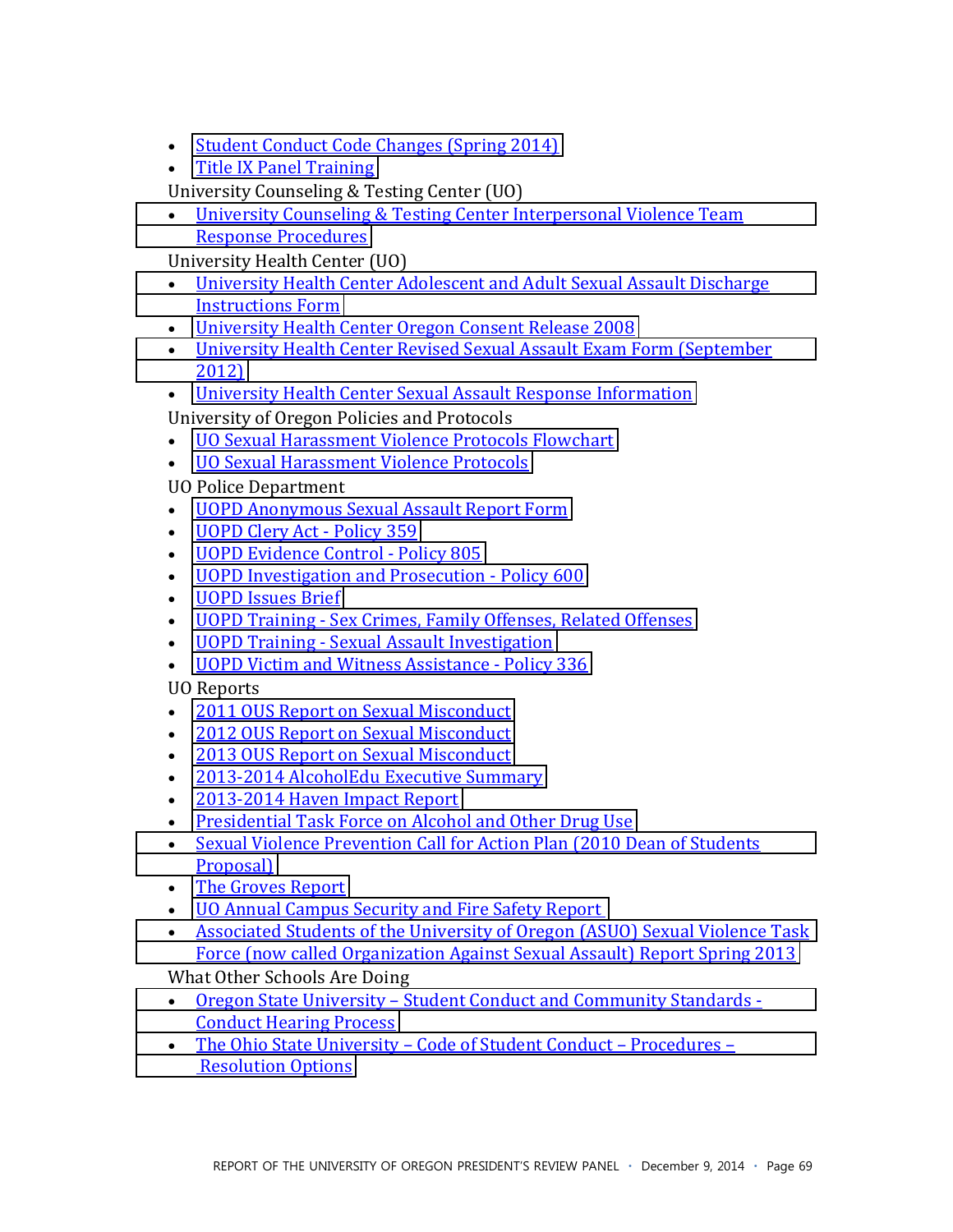- University of Michigan Statement of Student Rights and Responsibilities -Procedures
- Yale University University Wide Committee on Sexual Misconduct -Procedures
- Tulane: Letter to Students, Faculty, Staff, Parents, and Alumni; One Wave Program
- University of North Carolina Policy on Prohibited Discrimination. **Harassment and Related Misconduct**

Websites

- Faculty Against Rape
- Know Your IX (Survivor-Run Student Driven Campaign)
- Mentors in Violence Prevention (MVP) Gender Violence Prevention **Education & Training**
- National Sexual Violence Resource Center
- NCHERM Group Model Code Project
- OASA (UO Organization Against Sexual Assault)
- SAFER (Students Active for Ending Rape)

<sup>3</sup> "Framework", Division of Student Life, August 2014, pg. 3 (prepared for the Review Panel)

<sup>4</sup> An example of a program that apparently ended with the departure of the individual who led the effort is "Be that Guy".

<sup>5</sup> Another example of a potential promising tool being eliminated involved a course offered primarily to student-athletes through the College of Education. Questions were raised about the educational content of the course. However, instead of redesigning the course to satisfy academic requirements, the course was eliminated. If the campus had a shared commitment to an overarching strategic plan, it might well have been possible for an academic partner to help redesign the course to add additional academic elements and competencies to what appeared to be a strong education and training program.

<sup>vi</sup> Centralized coordination of prevention programming is becoming the hallmark of the best and most comprehensive University programs. For example, the University of Michigan's Sexual Assault Prevention and Awareness Center (SAPAC) "promotes healthy relationships, teaches non-violence and equality, supports survivor healing and fosters a respectful and safe environment for all members of the University of Michigan community. SAPAC provides educational and supportive services for the